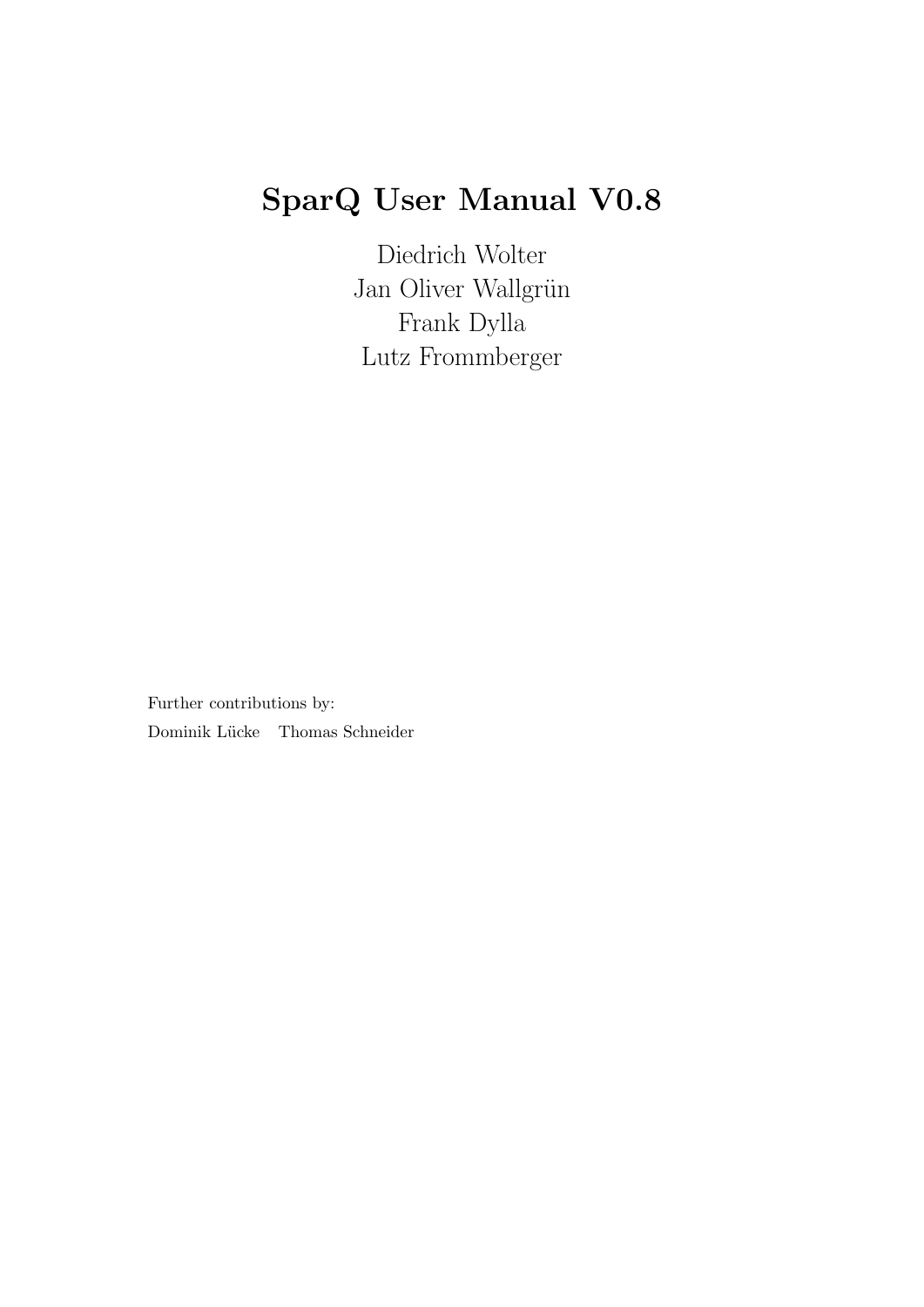# Contents

|      | 1. Installing SparQ                                                                        | 6               |
|------|--------------------------------------------------------------------------------------------|-----------------|
|      |                                                                                            | 6               |
|      |                                                                                            | $6\phantom{.}6$ |
| 2.   | Reasoning with Qualitative Spatial Relations                                               | $\overline{7}$  |
| 2.1. | What is a Qualitative Spatial Calculus? $\ldots \ldots \ldots \ldots \ldots \ldots$        | $\overline{7}$  |
| 2.2. | Constraint Networks, Consistency, and Consistent Scenarios                                 | 8               |
| 2.3. |                                                                                            | 10              |
|      | 2.3.1.                                                                                     | 11              |
|      | 2.3.2.                                                                                     | 11              |
|      | 2.3.3.                                                                                     | 12              |
|      | 2.3.4.                                                                                     | 12              |
|      | 2.3.5.                                                                                     | 13              |
| 2.4. |                                                                                            | 14              |
|      | 3. Using SparQ                                                                             | 16              |
| 3.1. |                                                                                            | 17              |
| 3.2. |                                                                                            | 17              |
|      |                                                                                            | 18              |
|      | 3.2.2. Denoting Relations $\ldots \ldots \ldots \ldots \ldots \ldots \ldots \ldots \ldots$ | 20              |
|      |                                                                                            | 21              |
| 3.3. |                                                                                            | 21              |
| 3.4. |                                                                                            | 22              |
| 3.5. |                                                                                            | 23              |
| 3.6. |                                                                                            | 24              |
|      | 3.6.1.                                                                                     | 25              |
|      | 3.6.2.                                                                                     | 27              |
| 3.7. |                                                                                            | 28              |
|      | 3.7.1.                                                                                     | 28              |
|      | 3.7.2.                                                                                     | 29              |
|      | 3.7.3.                                                                                     | 30              |
| 3.8. |                                                                                            | 31              |
| 3.9. | Neighborhood-Based Reasoning                                                               | 31              |
|      |                                                                                            | 32              |
|      |                                                                                            |                 |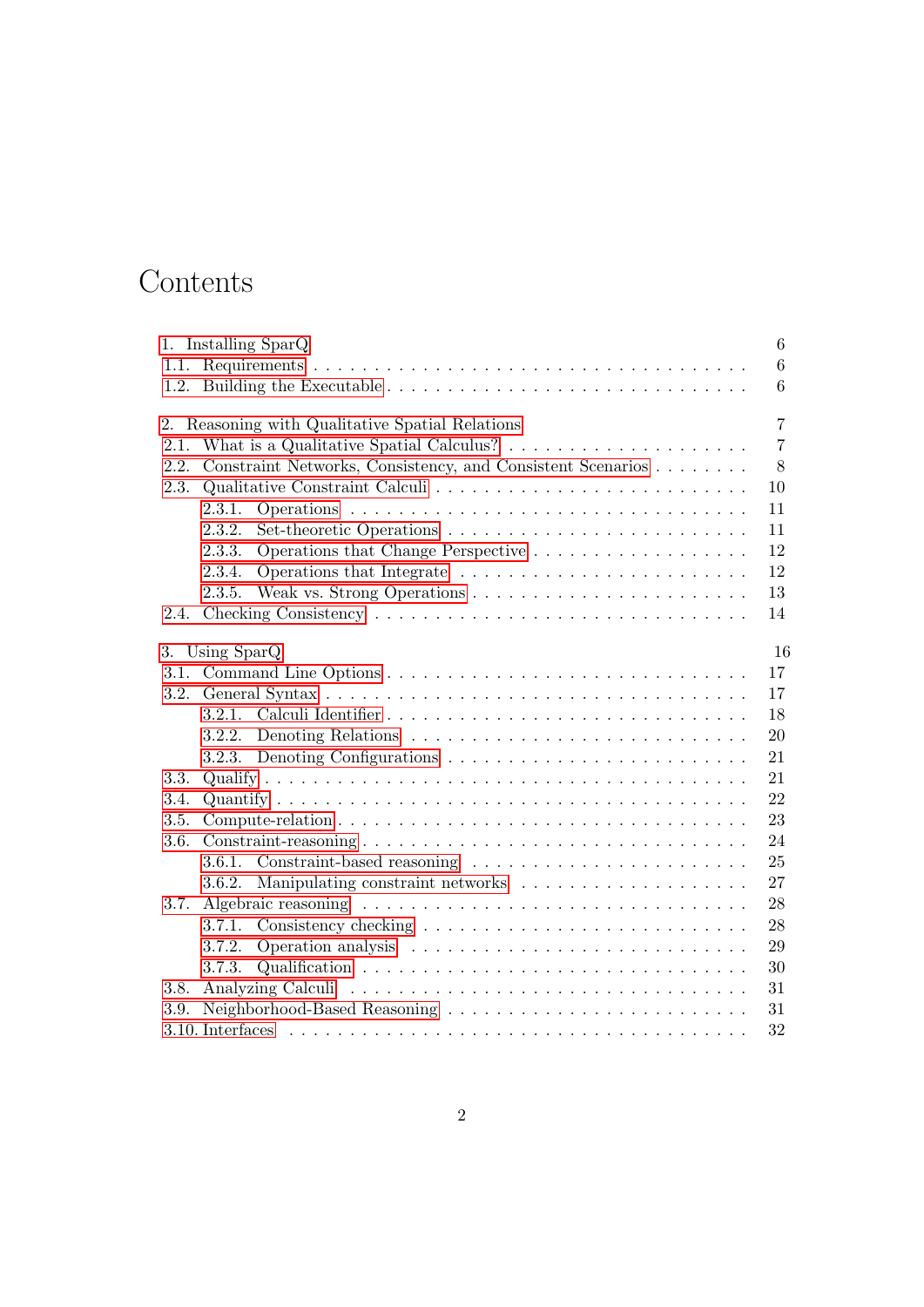|                                                                                                              | 32 |
|--------------------------------------------------------------------------------------------------------------|----|
|                                                                                                              | 33 |
|                                                                                                              | 33 |
|                                                                                                              | 35 |
|                                                                                                              | 36 |
|                                                                                                              | 36 |
|                                                                                                              | 38 |
|                                                                                                              | 41 |
| 3.14. Extending $\text{SpanQ} \dots \dots \dots \dots \dots \dots \dots \dots \dots \dots \dots \dots \dots$ | 43 |
| 4. Internals                                                                                                 | 45 |
| 4.1.                                                                                                         | 45 |
|                                                                                                              | 45 |
| 4.2.                                                                                                         | 48 |
| A. Implemented Calculi                                                                                       | 53 |
|                                                                                                              | 54 |
|                                                                                                              | 55 |
| A.3. Cardinal Direction Calculus                                                                             | 56 |
| A.4. The Region Connection Calculus family (RCC)                                                             | 57 |
|                                                                                                              | 59 |
|                                                                                                              | 60 |
| A.7. Doublecross Calculus (DCC)                                                                              | 61 |
|                                                                                                              | 63 |
|                                                                                                              | 64 |
| A.10. The Geometric Orientation (Alignment) Calculus                                                         | 66 |
|                                                                                                              | 67 |
| A.12. Oriented Point Reasoning Algebra With Granularity $m(\mathcal{OPRA}_m) \dots$                          | 69 |
| A.13. Point Calculus (Point Algebra)                                                                         | 71 |
| A.14.Qualitative Trajectory Calculus Family                                                                  | 72 |
| <b>B.</b> Quick Reference                                                                                    | 77 |
|                                                                                                              | 77 |
|                                                                                                              | 79 |
|                                                                                                              | 80 |
|                                                                                                              |    |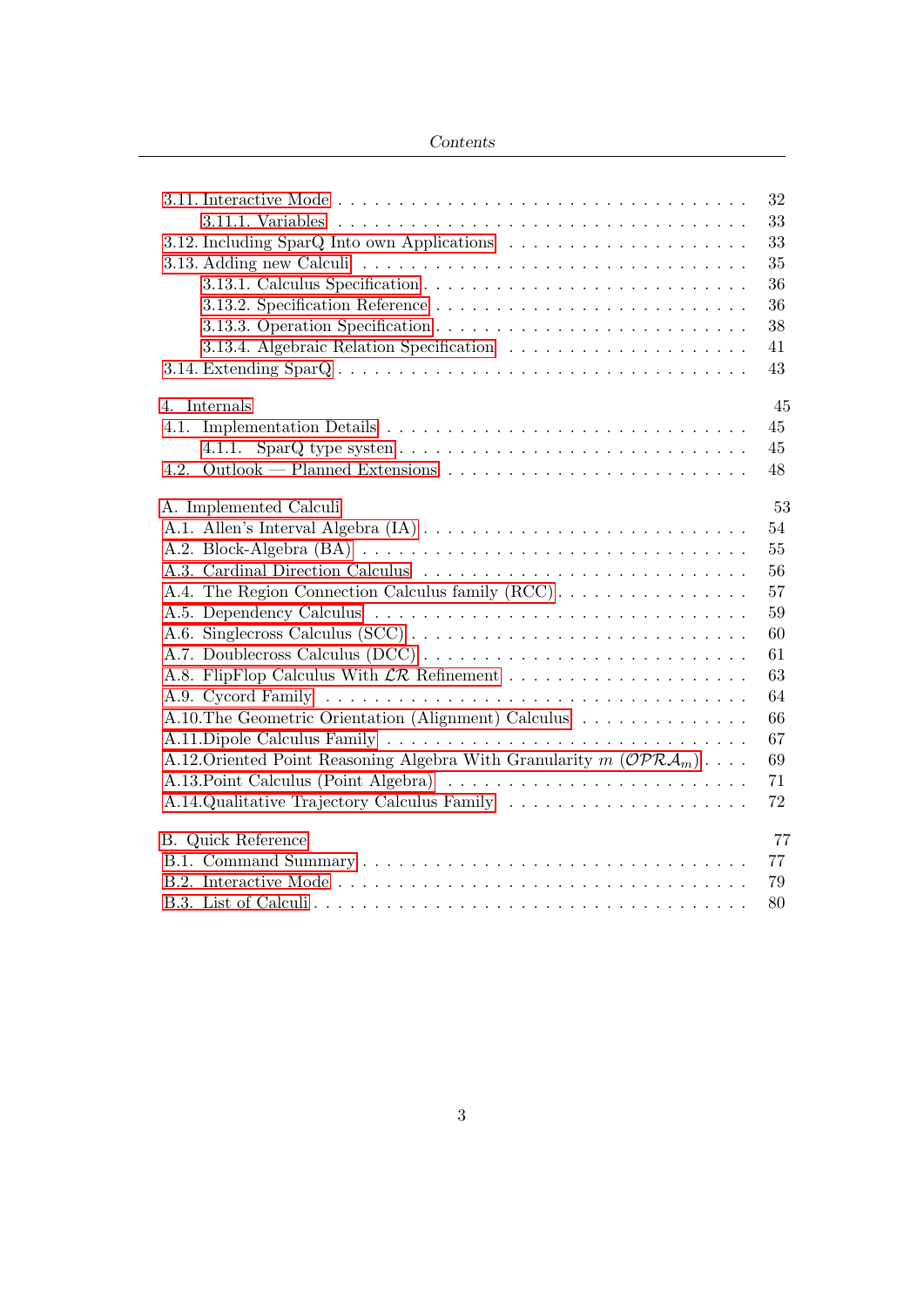## About SparQ...

SparQ is a toolbox for representing space and reasoning about space based on qualitative spatial relations. Its development started within the R3-[Q-Shape] project of the Spatial Cognition Research Center in Bremen, Germany in 2006. Financial support by the the Deutsche Forschungsgemeinschaft (DFG) is gratefully acknowledge. By now, contributors have moved on and so has SparQ.

SparQ disseminates results from the qualitative spatial and temporal reasoning community which consists of researchers from a various disciplines including computer science, artificial intelligence, geography, philosophy, psychology, and linguistics. So far, a multitude of formal calculi over sets of spatial relations (like 'overlaps', 'left-of', 'northof') have been proposed, focusing on different aspects of space (mereotopology, orientation, distance, etc.) and dealing with different kinds of objects (points, line segments, extended objects, etc.). SparQ aims at making these qualitative spatial calculi and the developed reasoning techniques available in a single homogeneous framework that is released under the GPL license for freely available software and can easily be included into applications. Our aim is providing a common toolbox spanning across all techniques of qualitative reasoning, thereby providing a universal toolbox to the user. Currently, we provide techniques for

- specifying qualitative formalisms and analyzing them
- interfacing the continuos domain with qualitative representations
- manipulating symbolical propositions
- reasoning with symbolical propositions, in particular checking consistency of qualitative information
- interfacing with other reasoning tools

SparQ is designed for the application designer or researcher working in a field other than qualitative reasoning, offering access to reasoning techniques in an easy-to-use manner. If you are new to qualitative spatial reasoning, see the following chapter for an introduction to this field and the services it can offer to your field.

SparQ is also designed for the researcher working on qualitative spatial and temporal reasoning (QSR). It provides an implementation toolbox of key techniques in QSR, making experimental analysis easier. Furthermore, SparQ offers an easy format to specify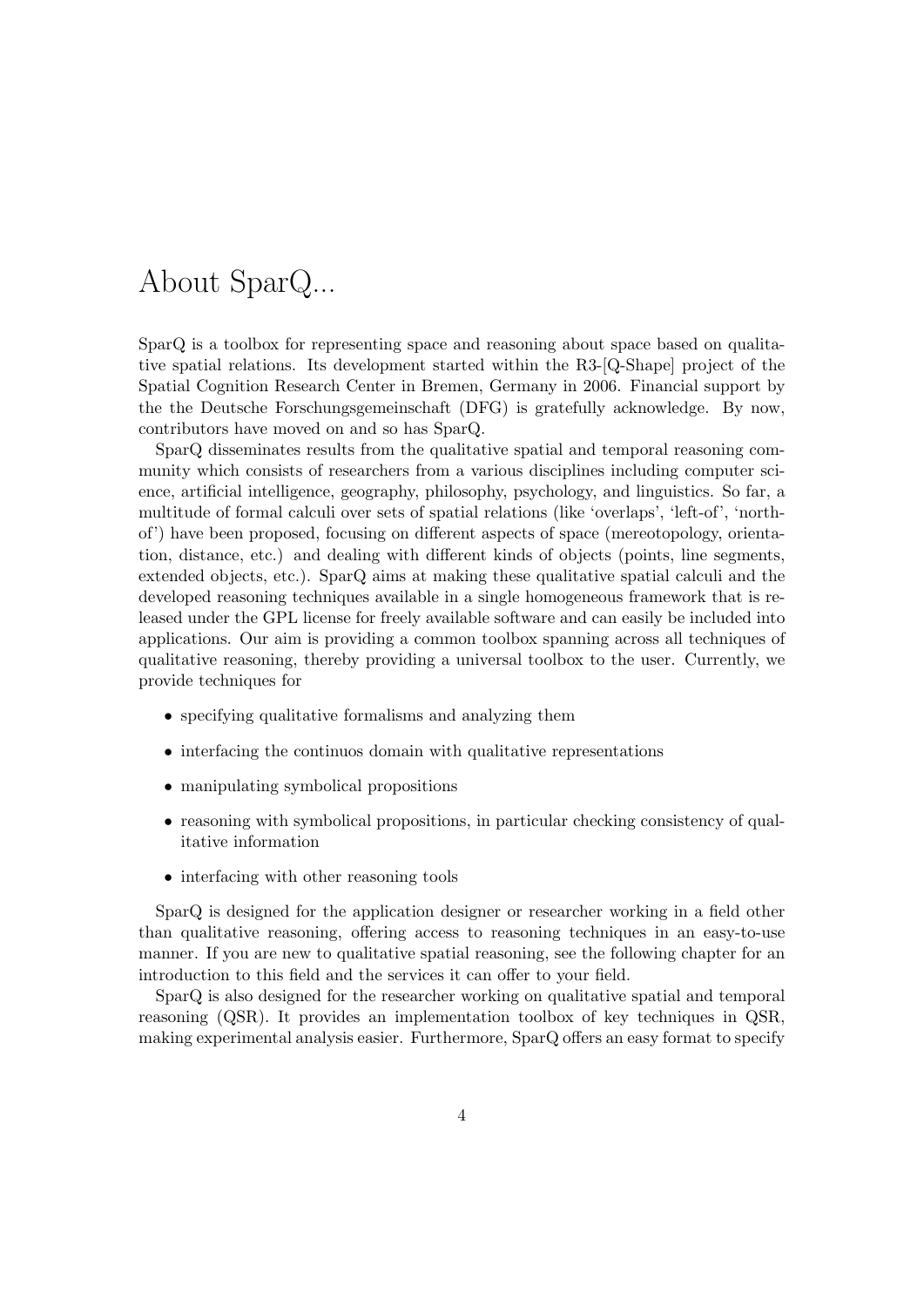new calculi. This eases distribution of new calculi and enables researches to more easily compare different calculi, for example in an application context. In this manner SparQ is a community effort: it provides a rich repertoire of qualitative calculi to application designers. We would be happy to include your calculus! Last but not least, SparQ offers tools for analyzing QSR calculi, thereby supporting the calculus designer.

This document provides answers to four topic areas:

- installation of SparQ
- brief introduction to the field of QSR
- reference of SparQ commands and calculi specification syntax
- brief description of provided calculi

For questions or feedback, please get in contact with us an e-mail to the address below. We are always interested in suggestions for improvement and in hearing about your experience with SparQ.

The SparQ team <qshape@sfbtr8.uni-bremen.de>

#### License

SparQ is free software: you can redistribute it and/or modify it under the terms of the GNU General Public License as published by the Free Software Foundation, either version 3 of the License, or (at your option) any later version.

This program is distributed in the hope that it will be useful, but WITHOUT ANY WARRANTY; without even the implied warranty of MERCHANTABILITY or FIT-NESS FOR A PARTICULAR PURPOSE. See the GNU General Public License for more details.

A copy of the GNU General Public License is provided in the COPYING file distributed with SparQ. If you can't access it, visit <http://www.gnu.org/licenses/>.

As this software is being provided free of charge, warranty as stipulated in sections 11 and 12 shall be governed by the provisions of German civil law concerning gifts (Schenkungsrecht).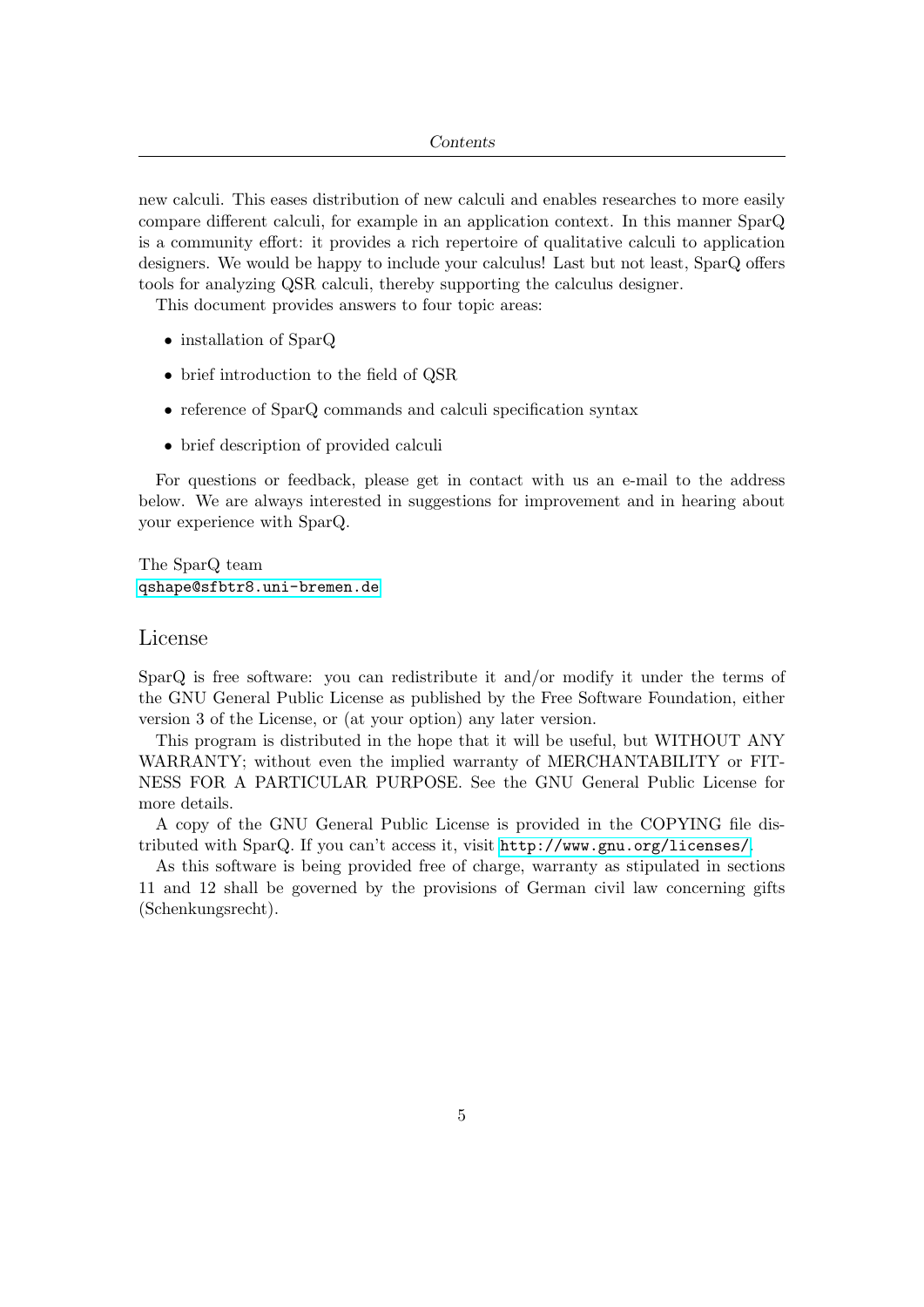## <span id="page-5-0"></span>1. Installing SparQ

SparQ is built using several standard tools available for a variety of operating systems. SparQ is written for POSIX systems. Its functionality is continuously tested on Linux, Solaris, and Mac OS X, but it should work on any Unix system.

## <span id="page-5-1"></span>1.1. Requirements

SparQ is currently not available in binary versions. For installation some freely available standard tools are required. Besides its calculi specifications as plain text, SparQ comprises a set of C libraries and a main program written in Lisp. For compilation we rely on availability of these tools:

- Steel Bank Common Lisp  $(SBCL)^1$  $(SBCL)^1$ , version 0.9.10 or higher
- gcc and  $g$ ++, version 2.95 or higher
- GNU libtool, version 1.4.3 or higher<sup>[2](#page-5-4)</sup>
- LAT<sub>EX</sub> for typesetting this manual

## <span id="page-5-2"></span>1.2. Building the Executable

To build a running version of SparQ, unpack the source code package, enter the newly created SparQ directory (called sparq-<version>) and run

| $\frac{1}{2}$ ./configure |  |  |  |
|---------------------------|--|--|--|
| followed by               |  |  |  |
| $\$ make                  |  |  |  |

The executable will be installed within the SparQ directory. Please note that you have to recompile SparQ if you move the directory to another place.

If you encounter any problems during the build process, please contact the authors.

<span id="page-5-3"></span><sup>1</sup> <http://sbcl.sourceforge.net/>

<span id="page-5-4"></span><sup>2</sup>On Mac OS X a newer libtool version may be required, otherwise a manual patch may be necessary. See INSTALL notes for details.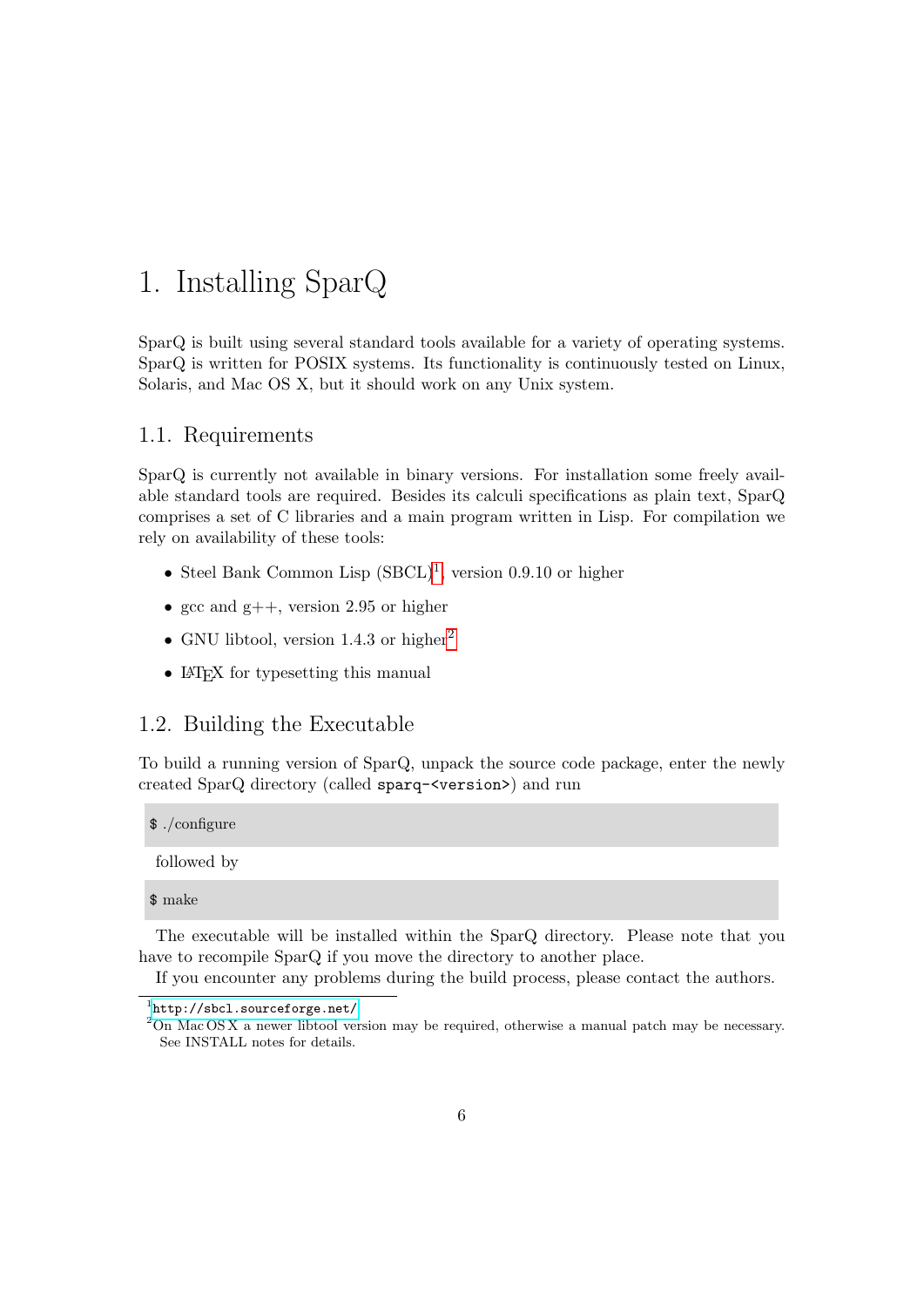## <span id="page-6-0"></span>2. Reasoning with Qualitative Spatial Relations

In this section, we provide a brief introduction on qualitative spatial reasoning and explain the most important terms required when dealing with qualitative spatial calculi in SparQ. For more in-depth introductions to the field, we refer to [Cohn and Hazarika](#page-48-0)  $(2001)$ , [Cohn](#page-48-1)  $(1997)$ , [Ladkin and Reinefeld](#page-49-0)  $(1992)$ , [Ladkin and Maddux](#page-49-1)  $(1994)$ , Düntsch [\(2005\)](#page-48-2), and the references provided for particular calculi in Appendix [A.](#page-52-0)

### <span id="page-6-1"></span>2.1. What is a Qualitative Spatial Calculus?

A qualitative calculus consists of a set of relations between objects from a certain domain and operations defined on these relations. Let us start with an easy example: the spatial version of the Point Algebra (PA) [\(Vilain et al., 1989\)](#page-51-0). Imagine, we are being told about a boat race on a river by a friend on the phone<sup>[1](#page-6-2)</sup>. We can model the river as an oriented line and the boats of the 5 participants A,B,C,D,E as points moving along the line (see Fig. [2.1\)](#page-6-3). Thus, our domain (the set of spatial objects considered) is the set of all 1D points.



<span id="page-6-3"></span>Figure 2.1.: A possible situation in a boat race which can be modeled by 1D points on an oriented line and be described by qualitative relations from the Point Algebra.

We now distinguish three relations between objects from our domain. A boat can be ahead of another boat, behind it, or on the same level. These relations can be used to

<span id="page-6-2"></span><sup>&</sup>lt;sup>1</sup>This example has been borrowed from [Ligozat](#page-50-0)  $(2005)$ .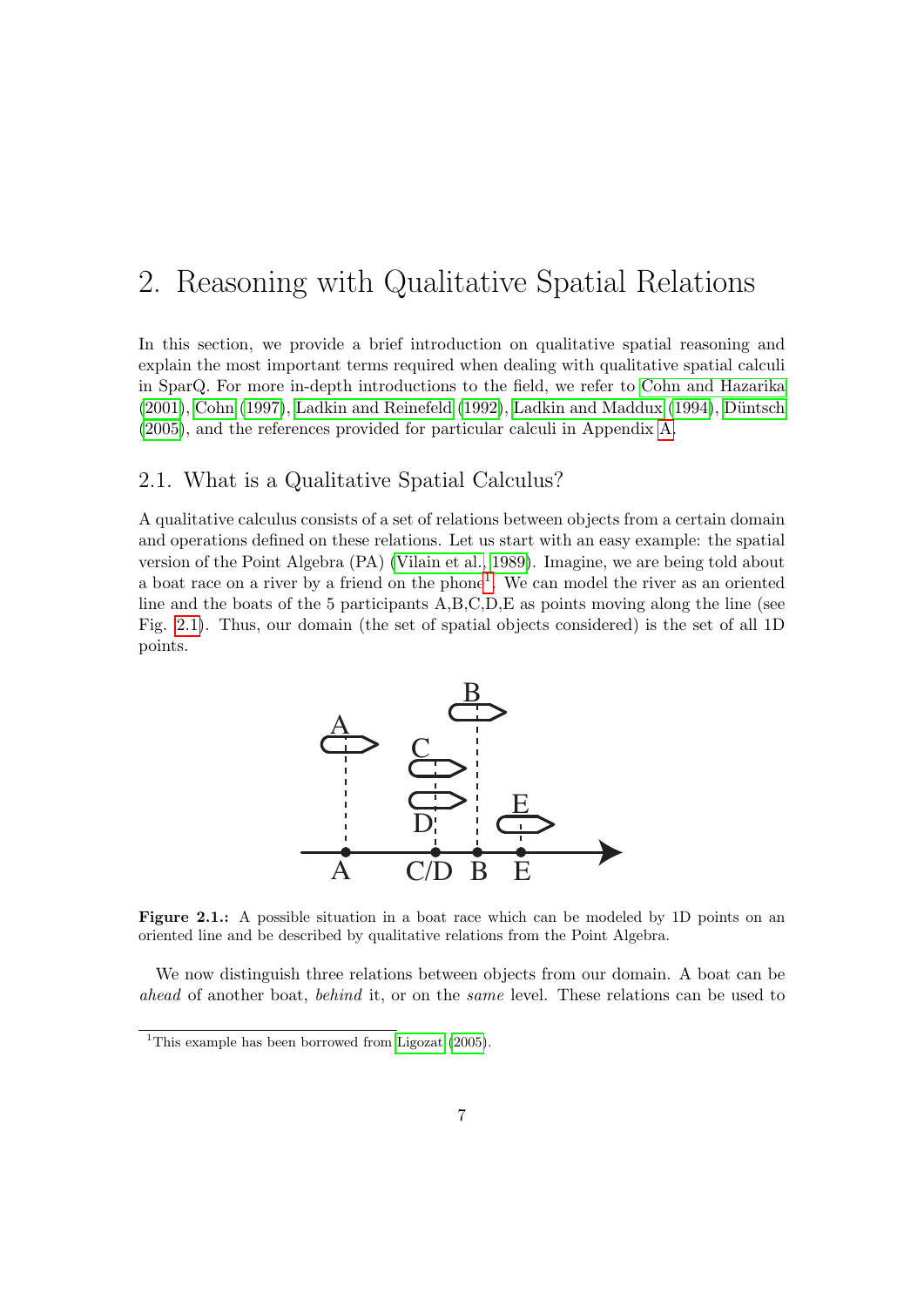formulate knowledge about the current situation in the race. For instance, our friend tells us the following:

- 1. A is behind B
- 2. E is ahead of B
- 3. A is behind C
- 4. D is on the same level as C
- 5. A is ahead of D

From this information we are able to conclude that our friend must have made an error, probably confusing the names of the participants: We know that A is behind C (sentence 3) and D is behind A (conversion of sentence 5). From composing these two facts it follows that C and D cannot be on the same level which contradicts sentence 4.

On the other hand, only taking the first three sentences into account, we can conclude that E is also *ahead* of A by composing the facts A is *behind* B (sentence 1) and B is behind E (conversion of sentence 2). However, this information is not sufficient to derive the exact relation between C and E, as C can either be *ahead*, behind or on the *same* level as E.

The calculus, in this case the PA, defines a set of base relations (ahead, behind, and same) and provides the elementary reasoning steps in the form of operations defined over the base relations. In our small example, the applied operations were conversion, which given the operation between x and y returns the relation between y and x (thus the converse of ahead is behind), and composition which takes the relations holding between X & Y and Y & Z and returns the relation holding between X & Z (e.g. composition of ahead and ahead is ahead).

Often the result of operations like the composition operation is not a single base relation but the union of more than one. For instance, knowing that X is *ahead* of Y and Y is behind Z yields the union of ahead, behind, and same. Because of this, the set of relations considered in a spatial calculus is not just the set of base relations, but the set of all unions of base relations including the empty set and the union of all base relations (the universal relation). All operations of the calculus are then defined for all unions of base relations: For example, we can apply conversion to the information that X is either ahead or at the same level as Y to infer that Y is either behind or at the same level as X.

### <span id="page-7-0"></span>2.2. Constraint Networks, Consistency, and Consistent Scenarios

A spatial configuration of a finite set of objects from the domain as given by sentences 1– 5 can be described as a constraint network as shown in Fig. [2.2.](#page-8-0) It consists of a variable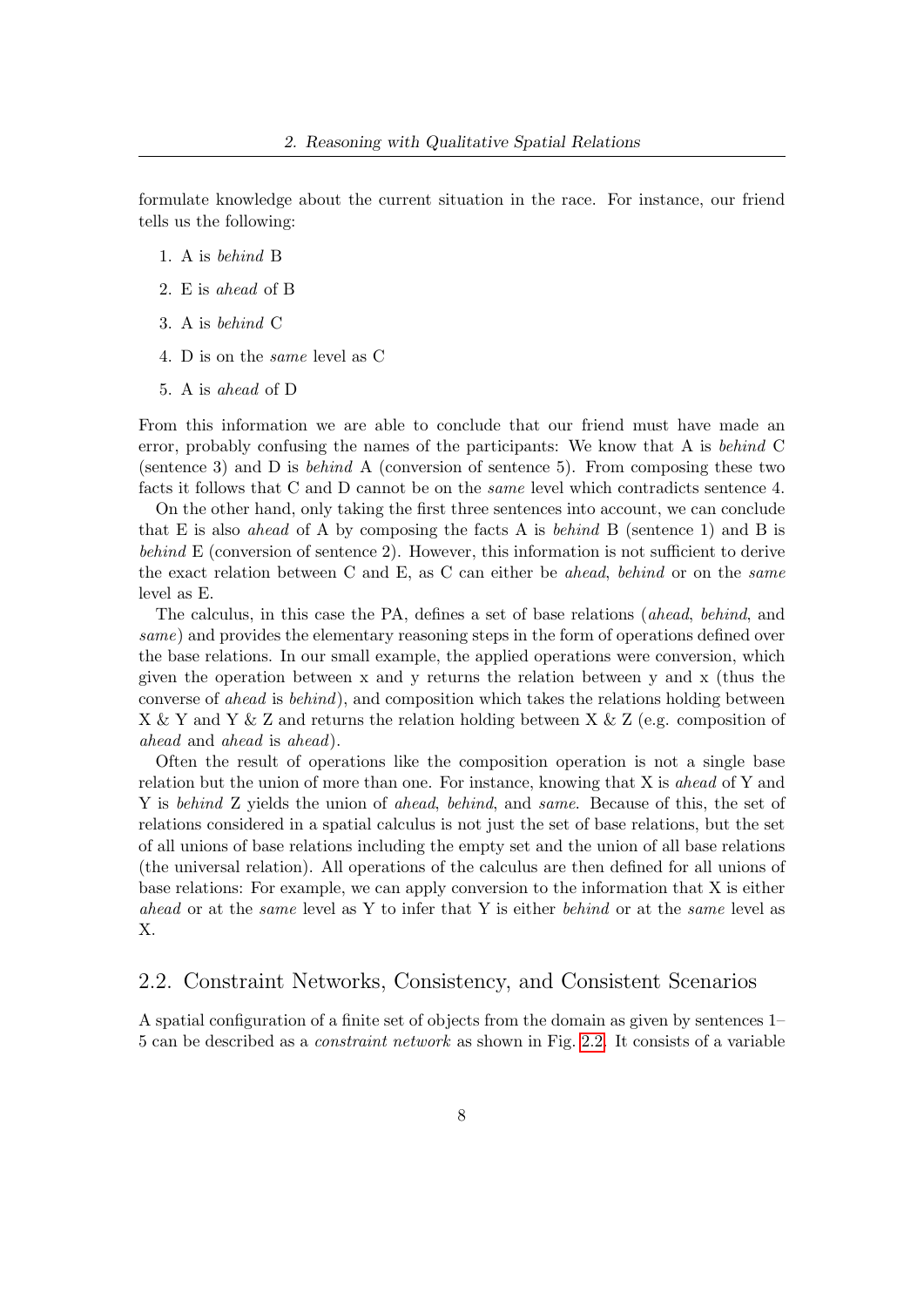for each object represented by the nodes of the network and edges labeled with relations from the considered calculus denoted as sets of base relations. For instance, sentence 1 is represented by the edge going from A to B labeled with  $\{behind\}$ . If no edge connects two nodes, this corresponds to an edge labeled with the universal relation U (the union of all base relations expressing complete ignorance), which is usually omitted.



<span id="page-8-0"></span>Figure 2.2.: The situation described by sentences 1–5 as a constraint network.

As we have seen in our example, the information given in a constraint network can be inconsistent. This means, no objects from the domain can be assigned to the variables so that all the constraints given by the spatial relations annotated to the edges are satisfied. If, on the other hand, such an assignment can be found, the constraint network is said to be consistent or satisfiable or realizable. Determining whether a constraint network is consistent is a fundamental problem of qualitative spatial reasoning. Special techniques for determining consistency based on the operations of the calculus (especially the composition operations) have been developed. However, it is important to note that the soundness of these methods depends on the properties of the calculus at hand and are often still subject of ongoing investigations. For more details on this issue, we refer to [Renz and Ligozat](#page-50-1) [\(2005\)](#page-50-1) and the literature on individual calculi listed in Appendix [A.](#page-52-0)

A constraint network in which every constraint between two variables is a base relation is called atomic or a scenario. This means all spatial relations between two objects are completely determined with respect to the employed calculus and the remaining question is if the network is consistent or not. However, if a constraint network contains relations that are not base relations like in Fig.  $2.3(a)$ , we might also be interested in finding a scenario that is a *refinement* of the original network (meaning it has been derived by removing individual base relations from the sets annotated to the edges) and that is consistent. Fig. [2.3\(b\)](#page-9-2) shows such a *consistent scenario* for the network in Fig. [2.3\(a\).](#page-9-1) If such a consistent scenario can be found, we also know that the original network is consistent. Otherwise, we know it is inconsistent. Of course, it is possible that more than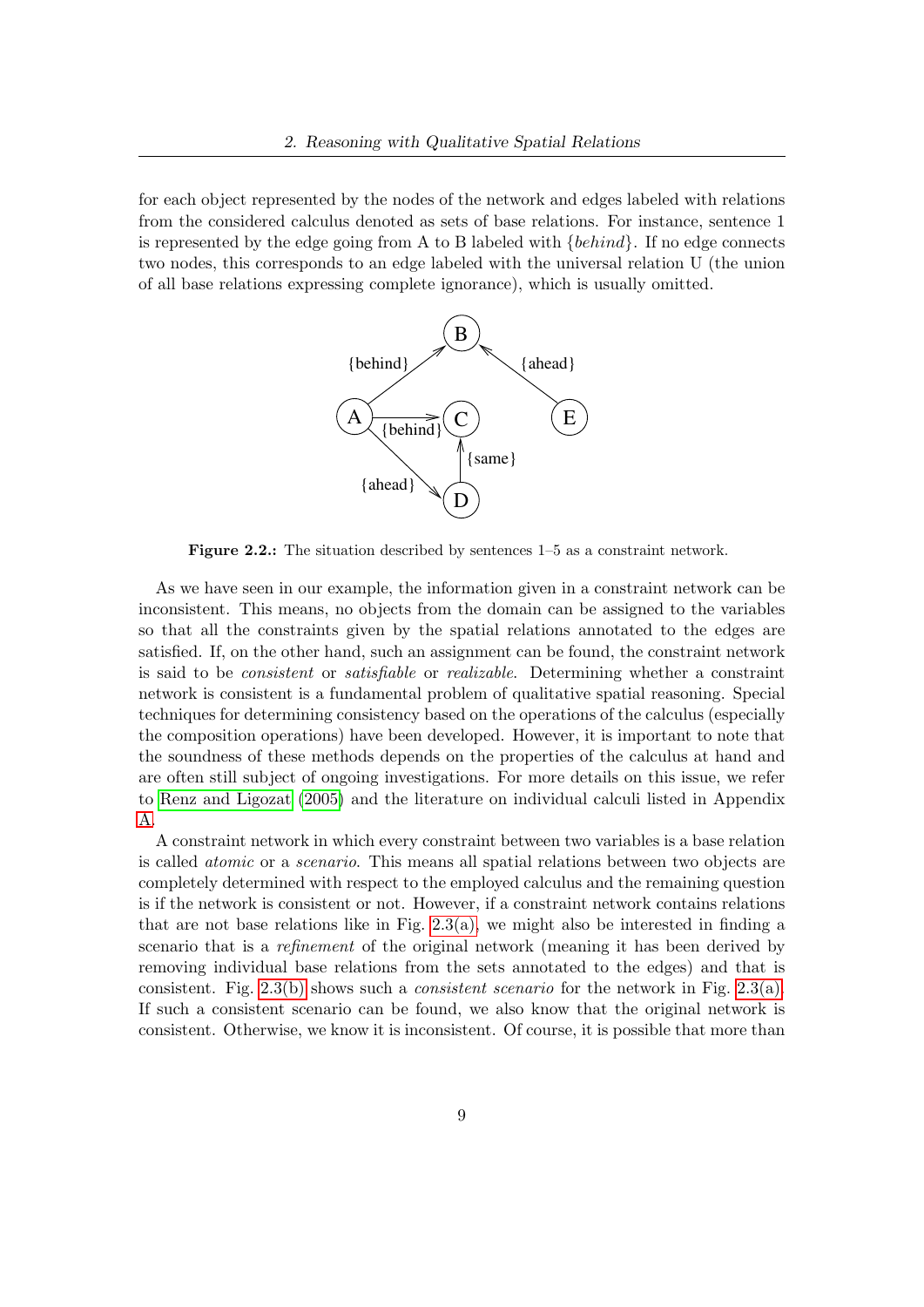one consistent scenario exists for a given constraint network and we might be interested in finding only one or all of these. An alternative consistent scenario is depicted in Fig.  $2.3(c)$ .

<span id="page-9-1"></span>

<span id="page-9-3"></span><span id="page-9-2"></span>Figure 2.3.: A non-atomic constraint network (a) with possible consistent scenarios (b) and (c).

The problems of determining consistency and finding consistent scenarios are subsumed under the term *constraint-based reasoning* throughout this text.

## <span id="page-9-0"></span>2.3. Qualitative Constraint Calculi

After giving a rather intuitive introduction to qualitative spatial calculi, we want to give a more formal definition of a spatial calculus and especially the operations a calculus needs to define.

**Definition 1** (qualitative calculus, base relations, arity). A *qualitative calculus*  $\langle \mathcal{B}, \mathcal{D}^n \rangle$ defines a finite, non-empty set  $\beta$  of *n*-ary qualitative *base relations* over some domain  $\mathcal{D}$ , i.e.  $\mathcal{B} \subseteq 2^{\mathcal{D}^n}$ . We call *n* the arity of the calculus.

For the purpose of constraint reasoning one usually requires that the set of base relations partitions  $\mathcal{D}^n$ .

**Definition 2** (JEPD). A qualitative calculus  $\langle B, \mathcal{D}^n \rangle$  is called *jointly exhaustive*, if the base relations cover  $\mathcal{D}^n$ , i.e.  $\bigcup_{B \in \mathcal{B}} B = \mathcal{D}^n$ . The calculus is called *pairwise disjoint* if no two base relations overlap, i.e.  $\forall B, B' \in \mathcal{B} : B \cap B' = \emptyset$ . Jointly exhaustive and pairwise disjoint calculi are commonly referred to as JEPD calculi.

In qualitative reasoning we consider a simple formal language that only allows relating (unqualified) objects by qualitative relations. Here, a infix notation is commonly used. For example,  $ArB$  stands for  $(A, B) \in r$ . Uncertainty can be modeled by using unions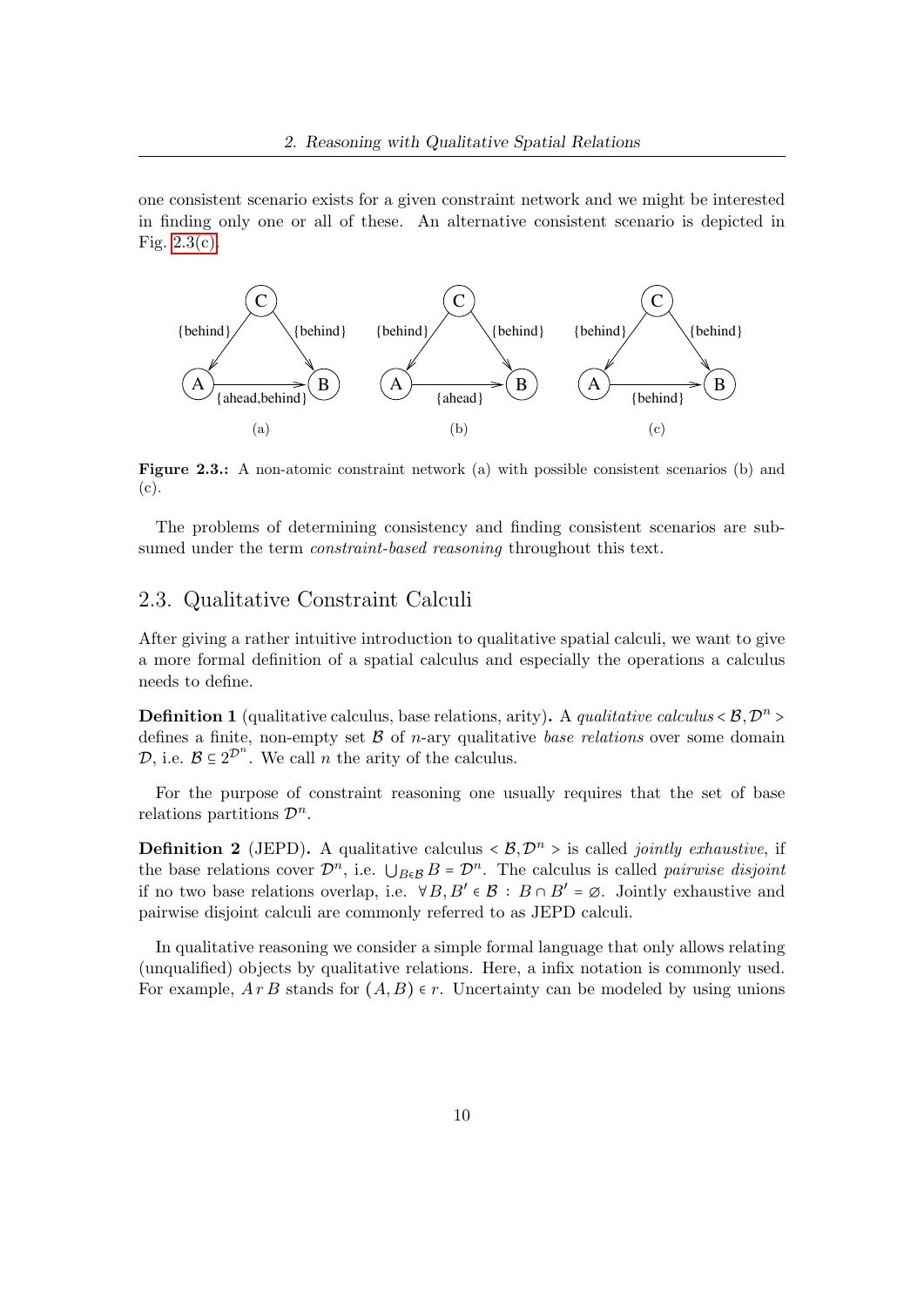of base relations, e.g., to express that some objects may either stand in some relation  $r$ or s can be expressed by the relation  $r \cup s$ , usually denoted  $\{r, s\}^2$  $\{r, s\}^2$ .

**Definition 3** (general relations). In a qualitative calculus  $\langle \mathcal{B}, \mathcal{D}^n \rangle$  a general relation  $B = \{B_{i_1}, B_{i_2}, \ldots, B_{i_m}\}\$ , where  $B_{i_1}, B_{i_2}, \ldots, B_{i_2} \in \mathcal{B}$  represents the relation  $\bigcup_{j=1,2,\ldots,n} B_{i_j}$ obtained by uniting base relations. We will denote set of general relations obtained from a set of base relations B by  $\mathcal{R}_B$ . Two special general relations are the empty relation  $\varnothing$ and the universal relation  $U = \bigcup_{B \in \mathcal{B}} B$ .

In this context the JEPD property is important in two regards:

- 1. It offers a normal form of representing knowledge
- 2. The empty relation corresponds to unsatisfiability

The latter is particular important for reasoning: the empty relation cannot be part of any consistent scene description. Thus, deriving that no relation other than the empty relation can hold between two objects, means that the scene description is contradictory.

#### <span id="page-10-0"></span>2.3.1. Operations

Let us now turn to the operations a calculus needs to define. There are three groups of operations:

- Set-theoretic operations on the level of general relations.
- Operations that represent a change of perspective
- Operations to integrate distinct propositions

#### <span id="page-10-1"></span>2.3.2. Set-theoretic Operations

The set-theoretic operations on the level of general relations can be defined independent of the calculus at hand. The following table lists the standard operations and their corresponding SparQ operation names  $(R \text{ and } S \text{ stand}$  for general relations):

| operation    | SparQ names        | definition                                                              |
|--------------|--------------------|-------------------------------------------------------------------------|
| union        | union              | $R \cup S = \{ x \mid x \in R \vee x \in S \}$                          |
| intersection | intersection, isec | $R \cap S = \{ x \mid x \in R \land x \in S \}$                         |
| complement   | complement, cmpl   | $\overline{R} = U \setminus R = \{ x \mid x \in U \wedge x \notin R \}$ |

<span id="page-10-2"></span><sup>&</sup>lt;sup>2</sup>The notation using sets like  $\{r, s\}$  can be misleading as it syntactically identifies sets of relations with their unions. However, this notation is the established form.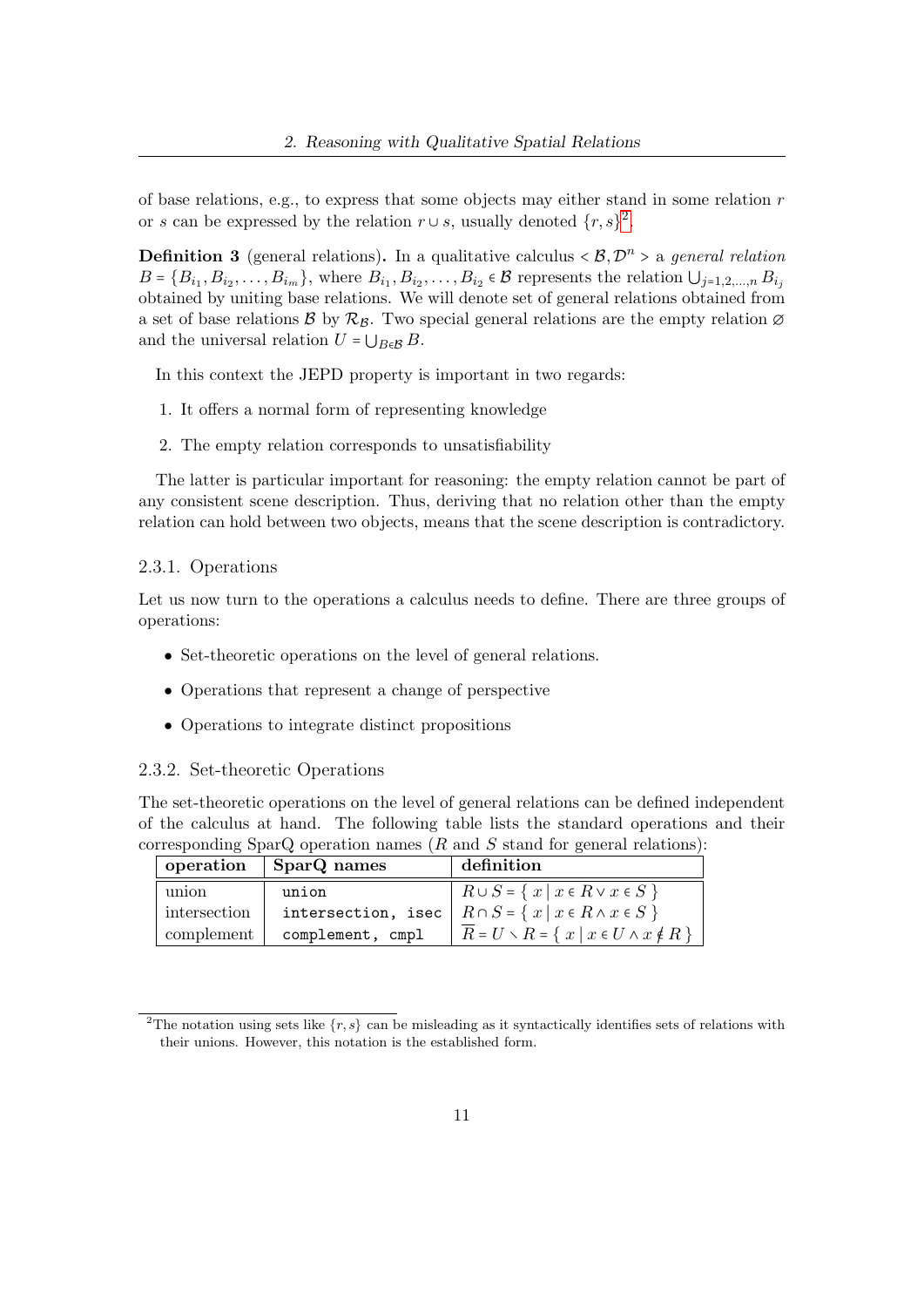<span id="page-11-0"></span>2.3.3. Operations that Change Perspective

In the case of a binary (2-ary) calculus a change of perspective means that given we know the relation  $A r B$ , we can infer the relation r' such that  $B r' A$ .

**Definition 4** (converse). In a binary calculus  $\langle \mathcal{B}, \mathcal{D}^2 \rangle$  the unary *converse* operation  $\check{\phantom{a}}$ is defined as follows:

$$
r^{\check{}} = \{(A, B) \mid (A, B) \in \mathcal{D}^2 \land (B, A) \in r\}
$$

Obviously, there are more ways to change perspectives in a general  $n$ -ary calculus for  $n > 2$ . Currently, only ternary (3-ary) calculi are also important to QSR. For ternary calculi 5 unary operations are commonly considered that are defined analogously to the converse in binary calculi. The following table gives a complete overview:

| operation        | SparQ names    | effect                               |
|------------------|----------------|--------------------------------------|
| binary calculi:  |                |                                      |
| converse         | converse, cnv  | ArB<br>$\rightarrow B r \check{f} A$ |
| ternary calculi: |                |                                      |
| inverse          | inv, inverse   | A,B r C $\sim$ B,A inv(r) C          |
| shortcut         | sc, shortcut   | A,B r C $\sim$ A,C sc(r) B           |
| shortcut inverse | sci, shortcuti | A,B r C $\sim$ C,A sci(r) B          |
| homing           | hm, homing     | A,B r C $\sim$ B,C hm(r) A           |
| homing inverse   | hmi, homingi   | A,B r C $\sim$ C,B hmi(r) A          |

These operations may further be generalized for *n*-ary calculi. Given the unavailability of calculi with arities higher than 3, SparQ currently implements the operations for binary and ternary calculi only.

#### <span id="page-11-1"></span>2.3.4. Operations that Integrate

Admittingly the heading of this paragraph is misleading in that there is only one kind operation defined that integrates relations, the composition operations, most notably the binary composition ○.

**Definition 5** (binary composition in binary calculi). In a binary calculus  $\langle \mathcal{B}, \mathcal{D}^2 \rangle$  the  $composition$  operation  $\circ$  is defined as binary operator:

 $r \circ s \coloneqq \{(A, C) \in \mathcal{D}^2 \mid \exists B \in \mathcal{D} \, : \, (A, B) \in r \wedge (B, C) \in s\}$ 

**Definition 6** (binary composition in ternary calculi). In a ternary calculus  $\langle \mathcal{B}, \mathcal{D}^3 \rangle$ the *composition* operation  $\circ$  is defined as binary operator:

$$
r \circ s := \{ (A, B, D) \in \mathcal{D}^3 \mid \exists C \in \mathcal{D} : (A, B, C) \in r \land (B, C, D) \in s \}
$$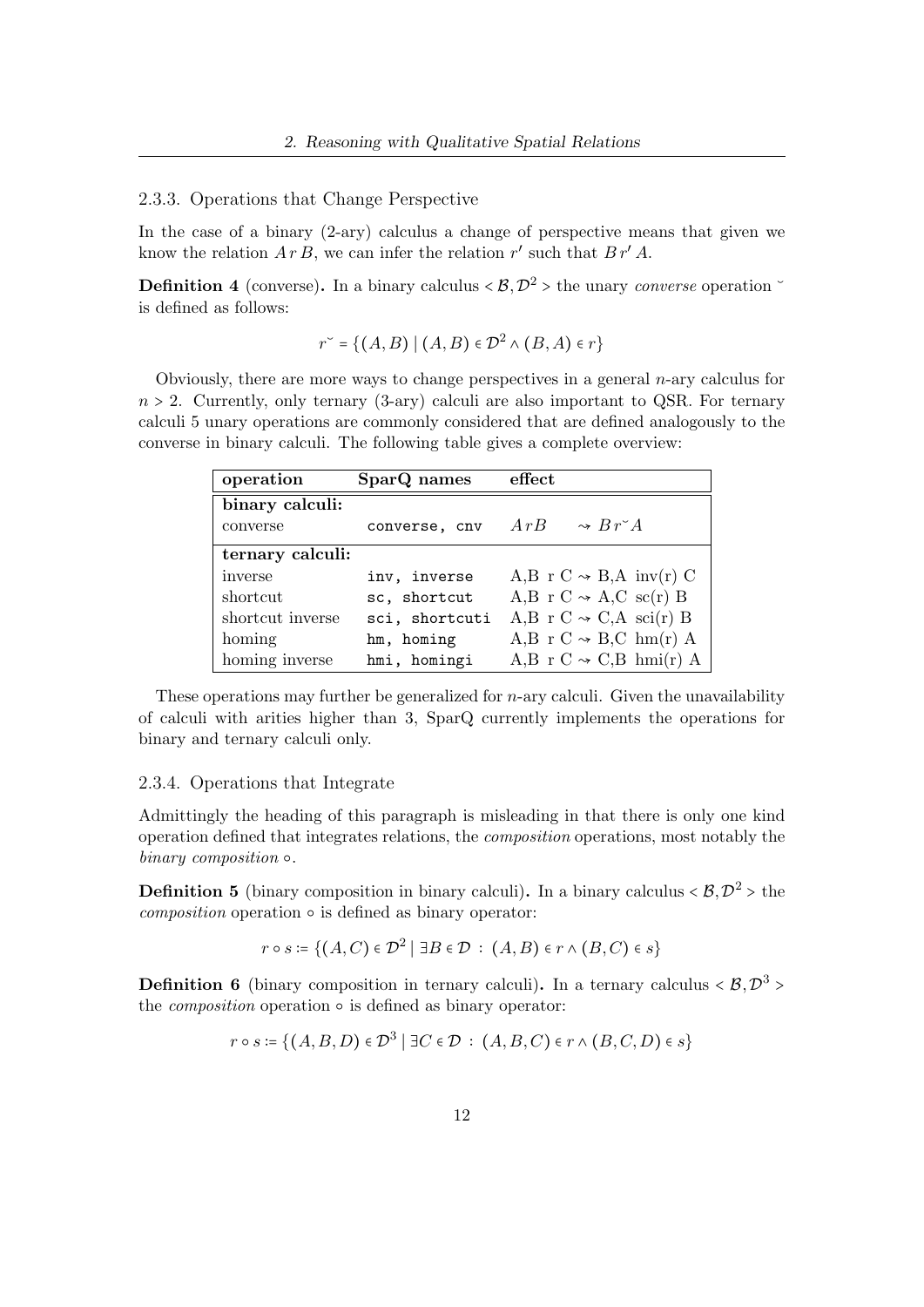Other ways of composing two ternary relations can be expressed as a combination of the unary permutation operations and the composition [\(Scivos and Nebel, 2001\)](#page-50-2) and thus do not have to be defined separately and are also not accessible individually in SparQ.

Besides the definition of ternary composition employed in SparQ and by many others, for example [Freksa](#page-49-2) [\(1992a\)](#page-49-2), ternary composition has also been defined as ternary operator, more specifically a n-ary operator in an n-ary calculus [Condotta et al.](#page-48-3) [\(2006\)](#page-48-3).

**Definition 7** (n-ary composition). In a n-ary calculus  $\langle \mathcal{B}, \mathcal{D}^n \rangle$  the *n-ary composition* operation ● is defined as follows:

$$
\bullet(r_1, r_2, \dots, r_n) \; := \; \{ (A_1A_2 \dots A_n) \in \mathcal{D}^n \mid \exists B \in \mathcal{D} \, : \, (A_1, A_2, \dots, A_{n-1}, B) \in r_1 \land (A_1, A_2, \dots, A_{n-2}, B, A_n) \in r_2 \land \dots \land (B, A_2, A_3 \dots, A_n) \in r_n \}
$$

#### <span id="page-12-0"></span>2.3.5. Weak vs. Strong Operations

By definition of the operations it is not clear that for example the converse of a qualitative (base) relation itself is a (base) relation too. In fact, this is not the case for some calculi. It may even be the case that no finite set of relations exists that describes the results of the operations. Take for example the aforementioned point calculus [Vilain et al.](#page-51-0) [\(1989\)](#page-51-0) over the domain of natural numbers, i.e.,  $\langle \langle \cdot, \frac{1}{2}, \cdot \rangle, \mathbb{N}^2 \rangle$ . Here, the composition  $\langle \cdot, \cdot \rangle$ . stands for the relation "larger by at least 2" which cannot be described as a union of base relations provided by the point calculus. Extending the set of relation by the respective relation—lets call it  $\zeta_1$ —would only shift the problem since we would be facing a similar problem considering the composition  $\langle 1 \rangle \circ \langle 1 \rangle$ .

The framework of qualitative reasoning requires us to restrict ourselves to a finite set of relations, the general relations. So when we cannot express the true relations obtained by applying some operation we must use some form of approximation. An upper approximation of the true operation is utilized to accomplish this, i.e., an approximation that fully contains the true relation. Such upper approximations of operations are called *weak* operations as opposed to the true or strong operations. Figure [2.4](#page-13-1) gives an illustration.

In the case of the weak composition in a binary calculus  $\langle \mathcal{B}, \mathcal{D}^2 \rangle$  it is defined as:

$$
r \circ^{\star} s := \{ B \in \mathcal{B} \mid B \cap (r \circ s) \neq \varnothing \}
$$

Note that the use of an upper approximation of some operation still guarantees like in the case of strong operations that the empty relation can only be the result of contradicting information. However, the use of a weak operation can lead to situations in which a set of not agreeable statements is not detected as such.

Given that from a syntactical point of view the difference between weak and strong operations is not identifiable, SparQ does not differentiate strong and weak operations syntactically.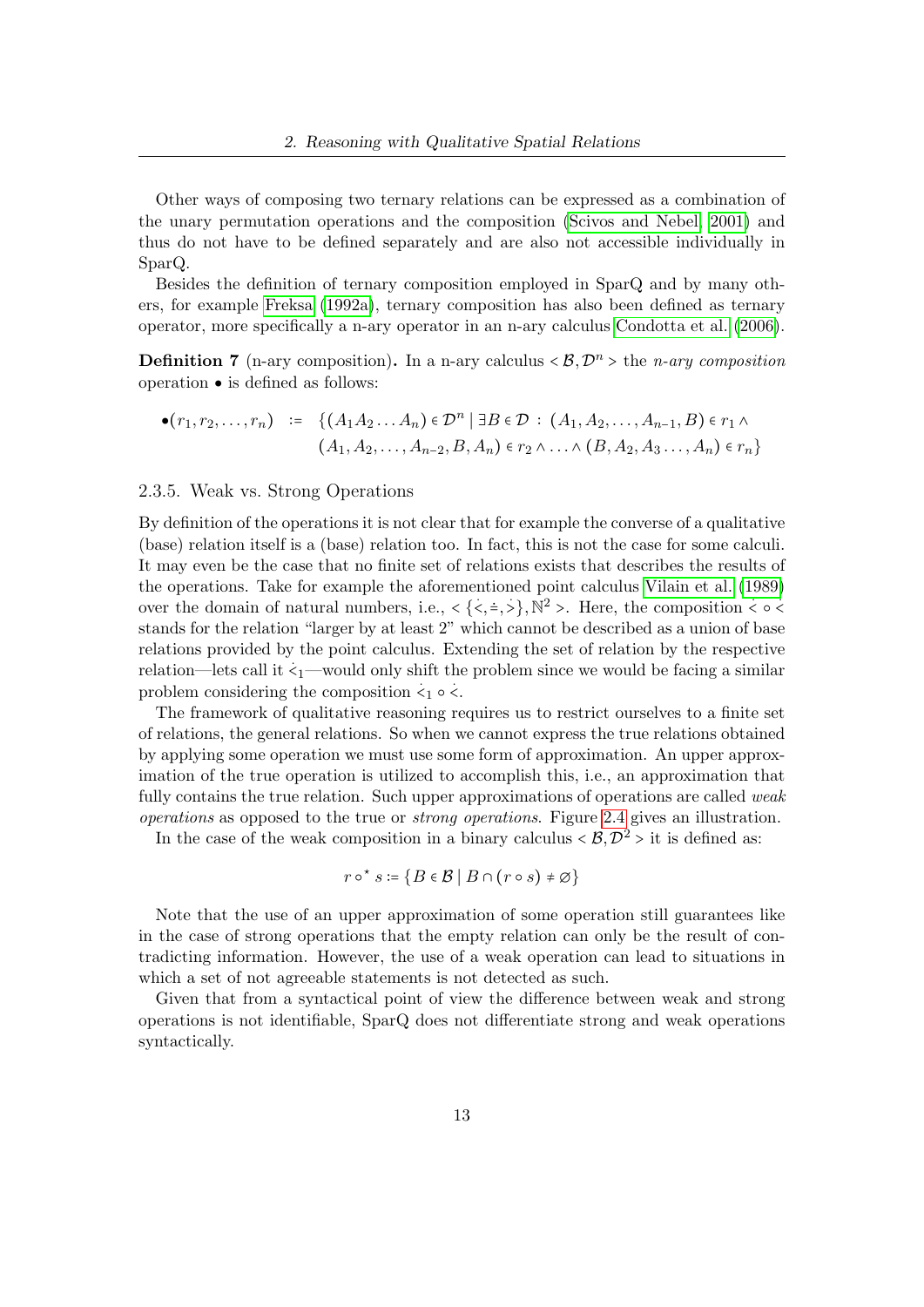

<span id="page-13-1"></span>**Figure 2.4.:** Illustration of a relation, i.e., a subset of  $\mathcal{D}^n$ , represented as an upper approximation

#### <span id="page-13-0"></span>2.4. Checking Consistency

Determining consistency of a constraint network in which the constraints are given as qualitative spatial relations from a particular calculus, is a particular instance of a constraint satisfaction problem (CSP). Unfortunately, the domains of our variables are typically infinite (e.g. the set of all points in the plane) and thus backtracking over all the values of the domain cannot be used to determine consistency.

The techniques developed for relational constraint problems are instead based on weaker forms of consistency called local consistencies which can be tested or enforced based on the operations of the calculus and which are under particular conditions sufficient to decide consistency.

One important form of local consistency is path-consistency which (in binary CSPs) means that for every triple of variables each consistent evaluation of the first two variables can be extended to the third variable in such a way that all constraints are satisfied. In the best case, path-consistency decides consistency for a given calculus. This means, that if we can make the network path-consistent by possibly removing some base relations from the constraints without ending up with the empty relation, we know that the original network is consistent. If this cannot be achieved, the network has to be inconsistent. Unfortunately, it is usually not the case that path-consistency decides consistency.

However, sometimes path-consistency is sufficient to decide consistency at least for a subset S of the relations from  $\mathcal{R}$ , for instance the set of base relations. On the one hand, this means that whenever our constraint networks only contains labels which are base relations, we again can use path-consistency as a criterion to decide consistency. On the other hand, if the subset S exhaustively splits  $\mathcal R$  (which means that every relation from  $\mathcal R$  can be expressed as a union of relations from  $\mathcal S$ ), this at least allows to formulate a backtracking algorithm to determine consistency by recursively splitting the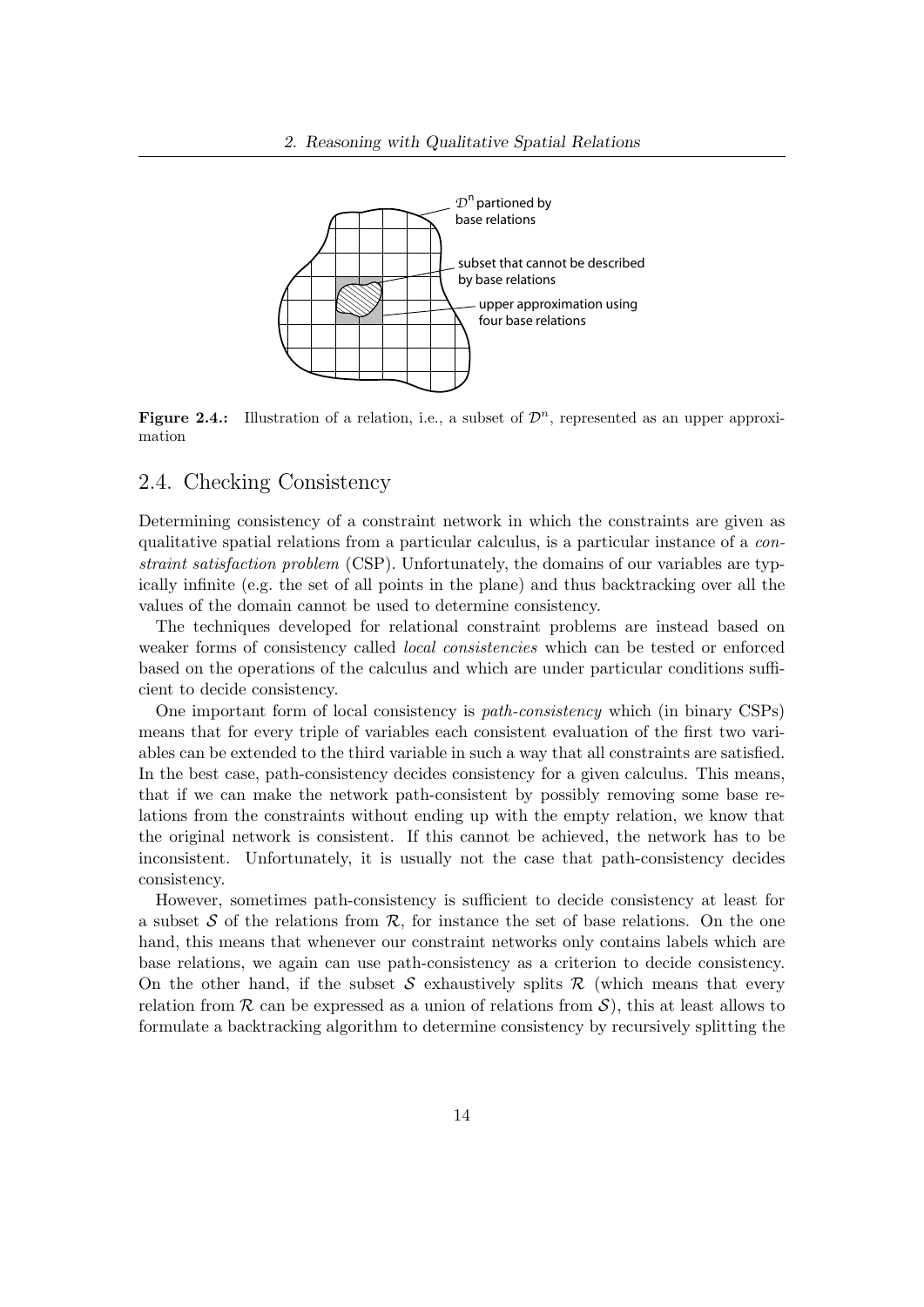constraints and using path-consistency as a decision procedure for the resulting CSPs with constraints from  $S$  [\(Ladkin and Reinefeld, 1992\)](#page-49-0).

To enforce path-consistency, syntactic procedures called algebraic closure algorithms have been developed that are based on the operations of the calculus (the composition operation in particular) and work in  $O(n^3)$  time for binary calculi and  $O(n^4)$  for ternary calculi where  $n$  is the number of variables. But again, we have to note that these syntactic procedures do not necessarily yield the correct results with respect to path-consistency as defined above. Whether algebraic closure coincides with path-consistency needs be investigated for each calculus individually and we again refer to the literature listed in the individual calculus descriptions in Appendix [A.](#page-52-0)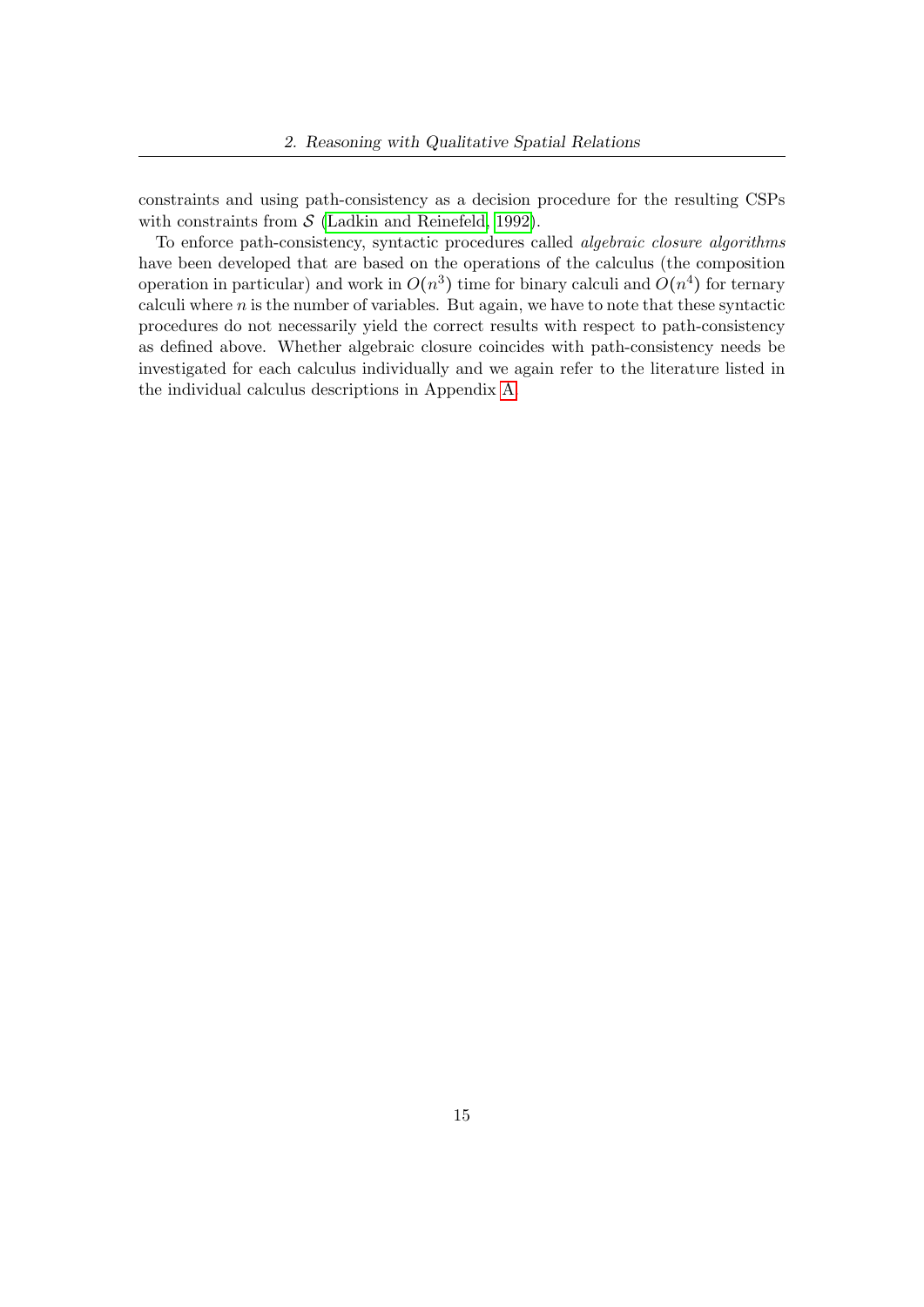## <span id="page-15-0"></span>3. Using SparQ

SparQ consists of a set of modules that logically structure the different services provided, which will be explained below. The general architecture is visualized in Fig. [3.1.](#page-15-1) The dashed parts are extensions planned for the future (see section [4.2\)](#page-47-0).



<span id="page-15-1"></span>Figure 3.1.: Module architecture of the SparQ toolbox.

The general syntax for using SparQ is

\$ ./sparq ¡module¿ ¡calculus¿ ¡module specific parameters¿

where module designates the particular module to use, calculus refers to the qualitative calculus to use, and the remainder of the command line give command specific arguments which will be explained in the following. SparQ can also be used in interactive mode (see section  $3.11$ ) — the general syntax is the same though. Example:

\$ ./sparq compute-relation rcc-8 composition dc ntpp

computes the composition of the rcc-8 relations  $DC$  and  $NTPP$ . SparQ prints the result (dc ec po tpp ntpp) to the shell which stands for  $\{DC, EC, PO, TPP, NTPP\}$ . SparQ provides the following modules: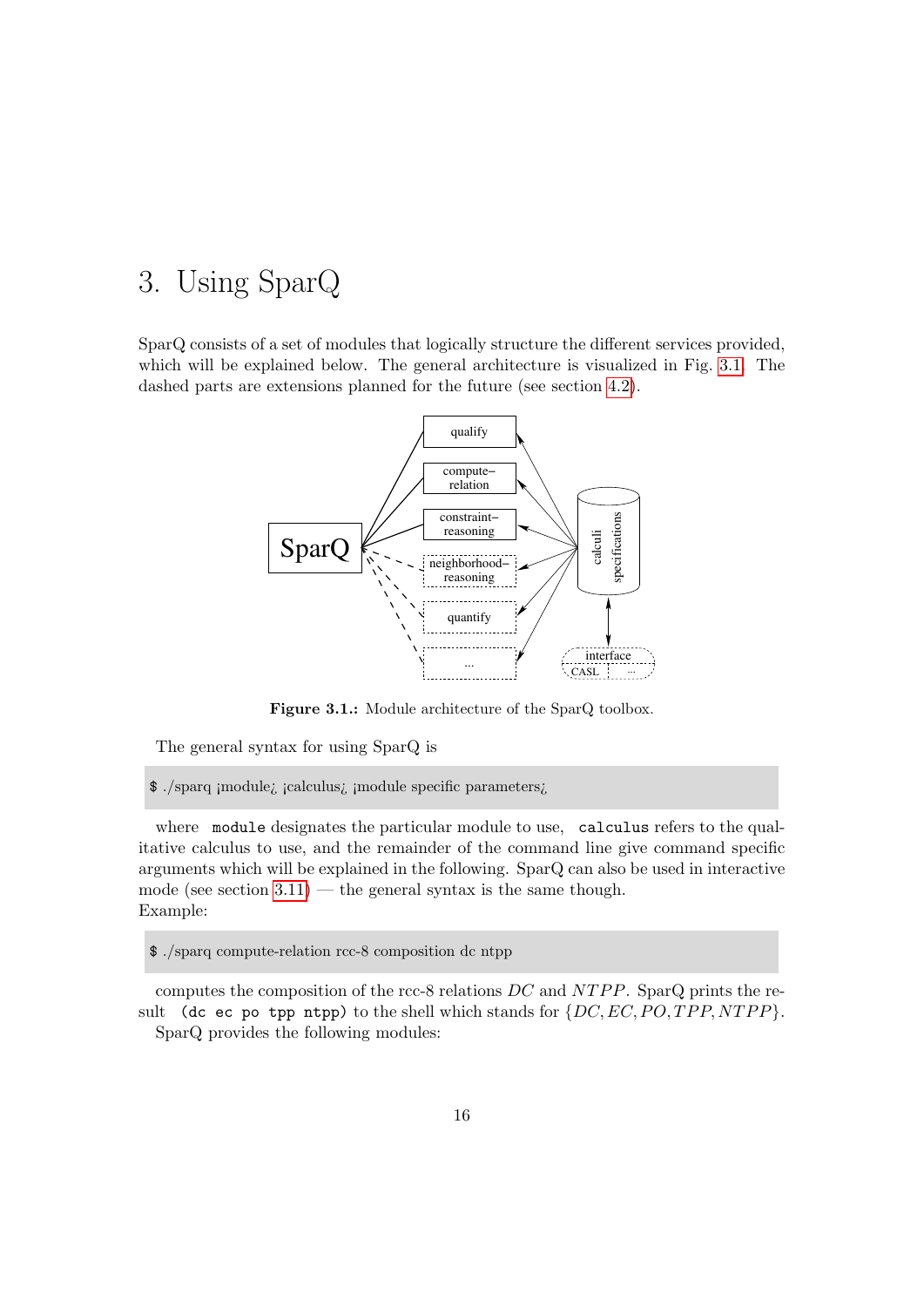$qualify$  — transforms a quantitative geometric description of a spatial configuration into a qualitative description based on one of the supported spatial calculi

quantify — complement to qualify, computes an exemplary geometric model

**compute-relation** — applies the operations defined in the calculi specifications (intersection, union, complement, converse, composition, etc.) to a set of spatial relations

constraint-reasoning — performs computations on constraint networks

- neighborhood-reasoning performs computations on constraint networks based on conceptual neighborhoods
- **algebraic-reasoning**  $\equiv$  geometric reasoning using algebraic geometry

 $analyze-calculus$  — relation-algebraic analysis of calculus structures

We will take a closer look at each of these three modules in the next sections.

## <span id="page-16-0"></span>3.1. Command Line Options

Implemented switches:

- -v verbose mode primarily used for debugging purposes
- -i, --interactive interactive mode (see section [3.11\)](#page-31-1)
- -p <port>, --port in interactive mode listen for connection on TCP/IP port rather using input from the shell

## <span id="page-16-1"></span>3.2. General Syntax

SparQ is case-insensitive, so the notation *leftOf* and *Leftof* denote the same identifier. When printing, SparQ uses small letters for relations and capital letters for objects. There are some characters that must not be used in specifiers for either relations or objects, in particular parentheses  $( , )$ , punctuation  $( , , , , ; , :)$ , and # are not allowed. Nearly all other character sequences may be used—if in doubt, refer to the ANSI Common Lisp standard on symbols or just try out.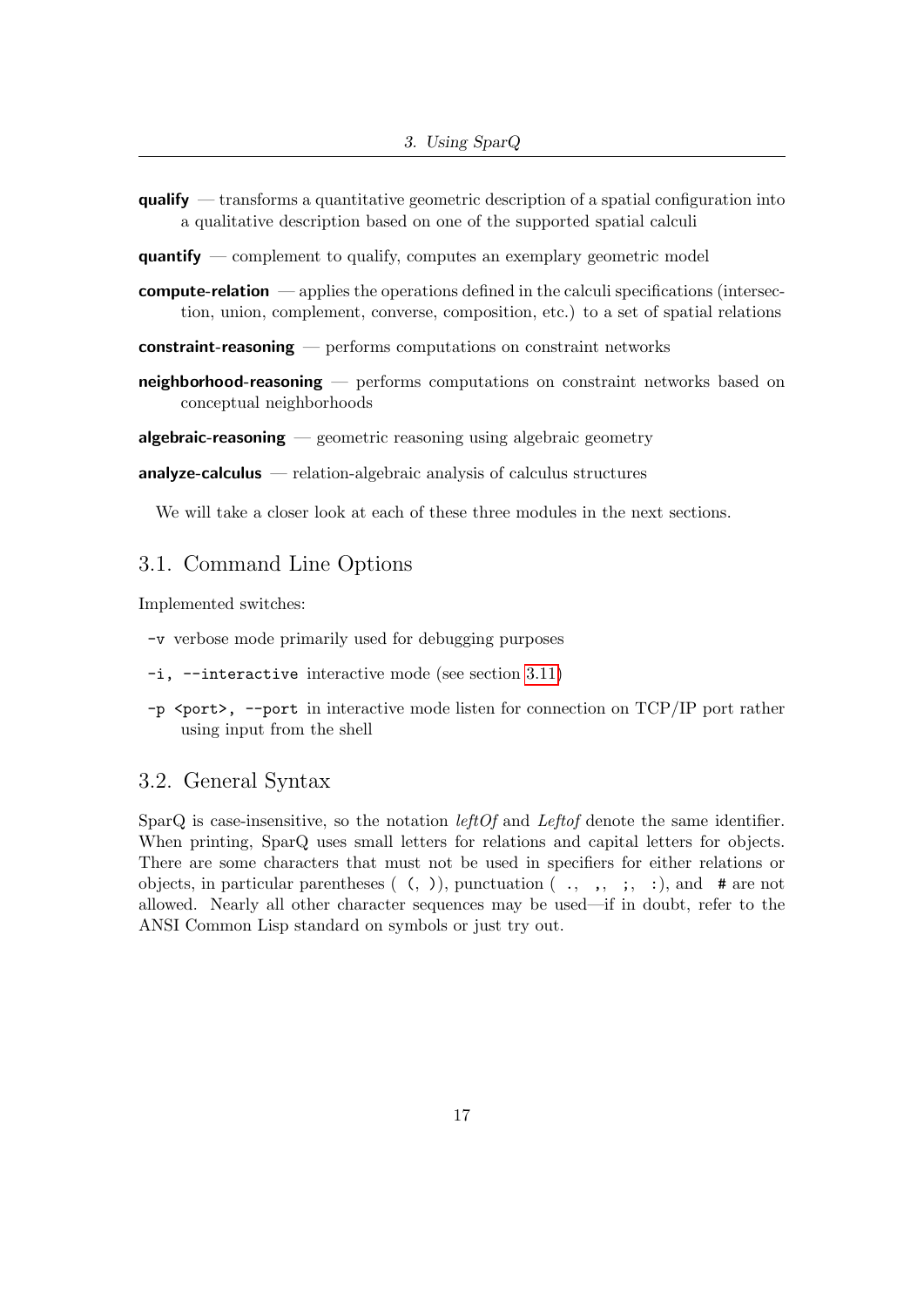## <span id="page-17-0"></span>3.2.1. Calculi Identifier

SparQ commands require specifying a calculus. For each calculus implemented in SparQ an identifier has been defined (see the appendix for details on the calculi). Alternatively, calculi may be specified by giving the path name of the calculus definition file.

Calculi may have specific parameters, for example the granularity parameter in  $\mathcal{OPRA}_m$ . These parameters are appended with a '-' after the calculus' base identifier. opra-3 for example refers to  $\mathcal{OPRA}_3$ .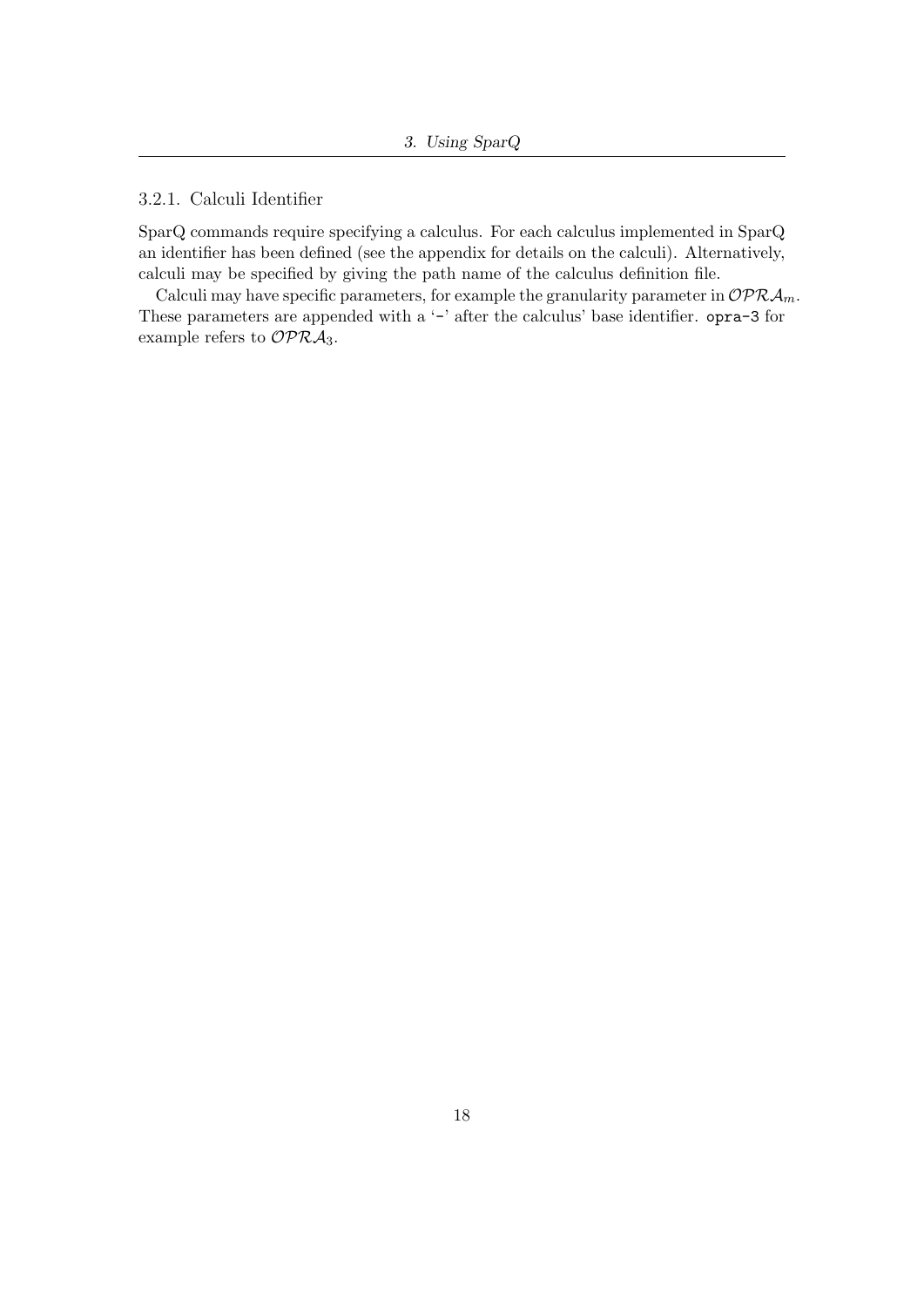3. Using SparQ

| calculus identifier(s)                      | calculus                                                                                               | section | page |
|---------------------------------------------|--------------------------------------------------------------------------------------------------------|---------|------|
| allen, aia, ia                              | algebra<br>Allen's<br>interval<br>(Allen,<br>1983)                                                     | A.1     | 54   |
| block-algebra, ba                           | 2D block-algebra (Güsgen, 1989)                                                                        | A.2     | 55   |
| cardir                                      | Cardinal<br>direction<br>calculus<br>(Ligozat, 1998)                                                   | A.3     | 56   |
| depcalc, dep                                | Dependency calculus (Ragni and<br>Scivos, 2005)                                                        | A.5     | 59   |
| dipole-coarse,<br>$dra-24$                  | Dipole calculus (Moratz et al., 2000)                                                                  | A.11    | 67   |
| double-cross, dcc                           | Double<br>calculus<br>(Freksa,<br>$\csc$<br>1992a) using the original tuple<br>naming scheme           | A.7     | 61   |
| alternative-double-<br>cross, adcc          | Double<br>calculus<br>(Freksa,<br>cross<br>1992a) using the alternative single<br>number naming scheme | A.7     | 61   |
| flipflop, ffc, ff                           | FlipFlop calculus (Ligozat, 1993)                                                                      | A.8     | 63   |
| geomori, ori,<br>align                      | Geometric Orientation calculus                                                                         | A.10    | 66   |
| point-calculus,<br>pc, point-algebra,<br>pa | Point algebra (Vilain et al., 1989)                                                                    | A.13    | 71   |
| $rcc-5$                                     | Region connection calculus (RCC-5)<br>(Randell et al., 1992)                                           | A.4     | 58   |
| rcc-8                                       | Region connection calculus (RCC-8)<br>(Randell et al., 1992)                                           | A.4     | 57   |
| reldistcalculus                             | Exemplary calculus from this man-<br>ual                                                               | 3.13.1  | 36   |
| single-cross, scc                           | Single cross calculus (Freksa, 1992a)                                                                  | A.6     | 60   |
| opra-                                       | Oriented point reasoning algebra<br>$(\mathcal{OPRA}_m)$ (Moratz, 2006)                                | A.12    | 69   |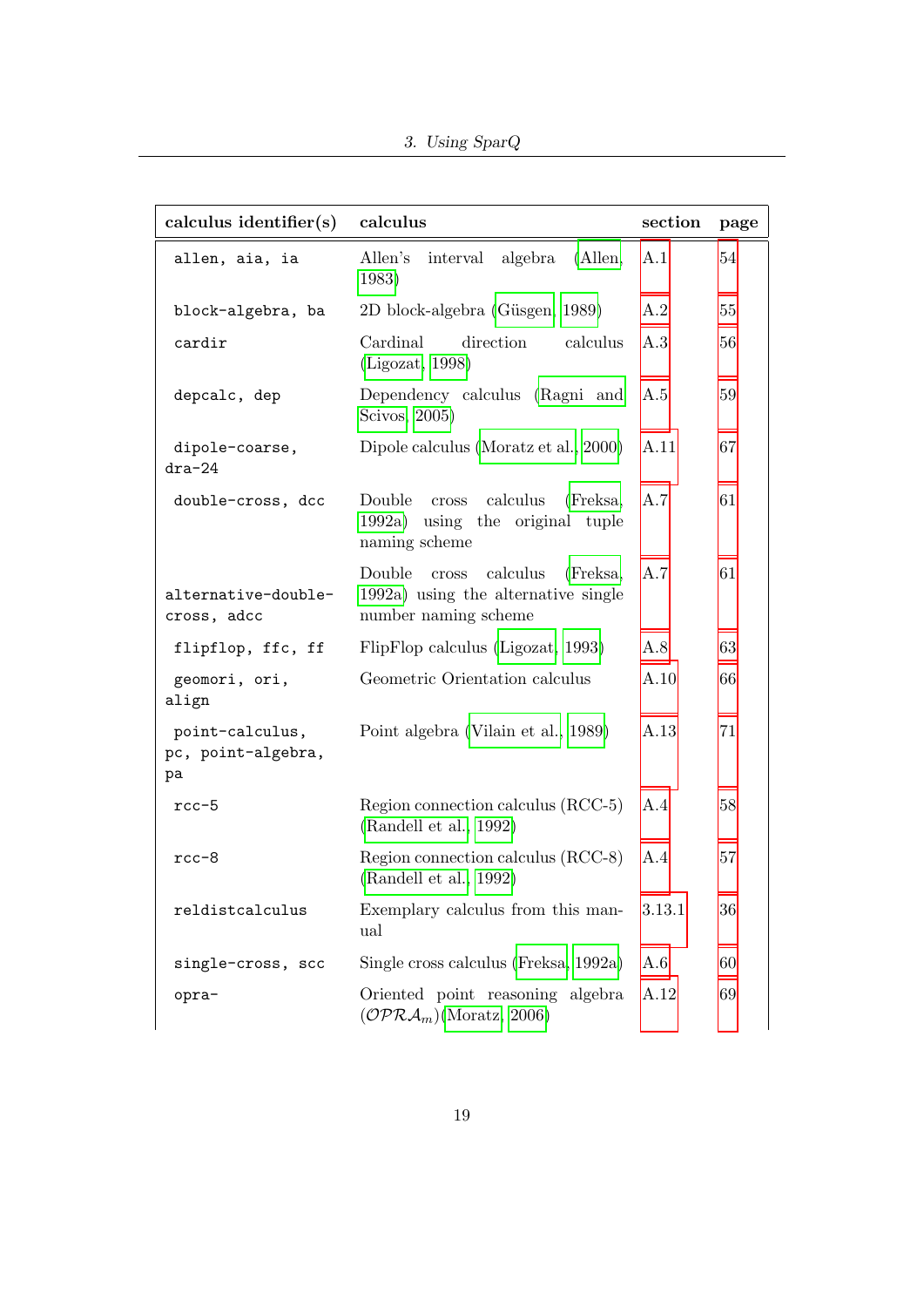| $qtc-b11$ | Qualitative trajectory calculus in A.14<br>1D with distance (van de Weghe,<br>2004)                     | 72 |
|-----------|---------------------------------------------------------------------------------------------------------|----|
| $qtc-b12$ | Qualitative trajectory calculus in A.14<br>1D with velocity (van de Weghe,<br>2004)                     | 73 |
| qtc-b21   | Qualitative trajectory calculus in A.14<br>2D with distance (van de Weghe,<br>2004)                     | 74 |
| $qtc-b22$ | Qualitative trajectory calculus in A.14<br>2D with distance and velocity<br>(van de Weghe, 2004)        | 74 |
| $qtc-c21$ | Qualitative trajectory calculus in A.14<br>2D with distance and side (van de<br>Weghe, 2004)            | 75 |
| $qtc-c22$ | Qualitative trajectory calculus in A.14<br>2D with distance, side, and velocity<br>(van de Weghe, 2004) | 76 |

#### <span id="page-19-0"></span>3.2.2. Denoting Relations

Relations are denoted using their name, as a disjunction using (, ), or by wild cards \* and ?.

Example using the RCC-8 calculus:

- nttp, Ntpp both stand for the relation nttp
- (nttp eq po) stands for the relation nttp ∪ eq ∪ po
- p? stands for all relations with a two-letter name starting with 'p', i.e. po ∪ pp in case of the RCC-8 calculus
- \* stands for the universal relation

Please be aware, that if you pass arguments to SparQ via the command line, the shell will perform some replacements, in particular if you are using parentheses or  $*$ . You need to wrap quotes around your arguments, i.e. use "(po eq)" instead of (po eq), to avoid unwanted replacements.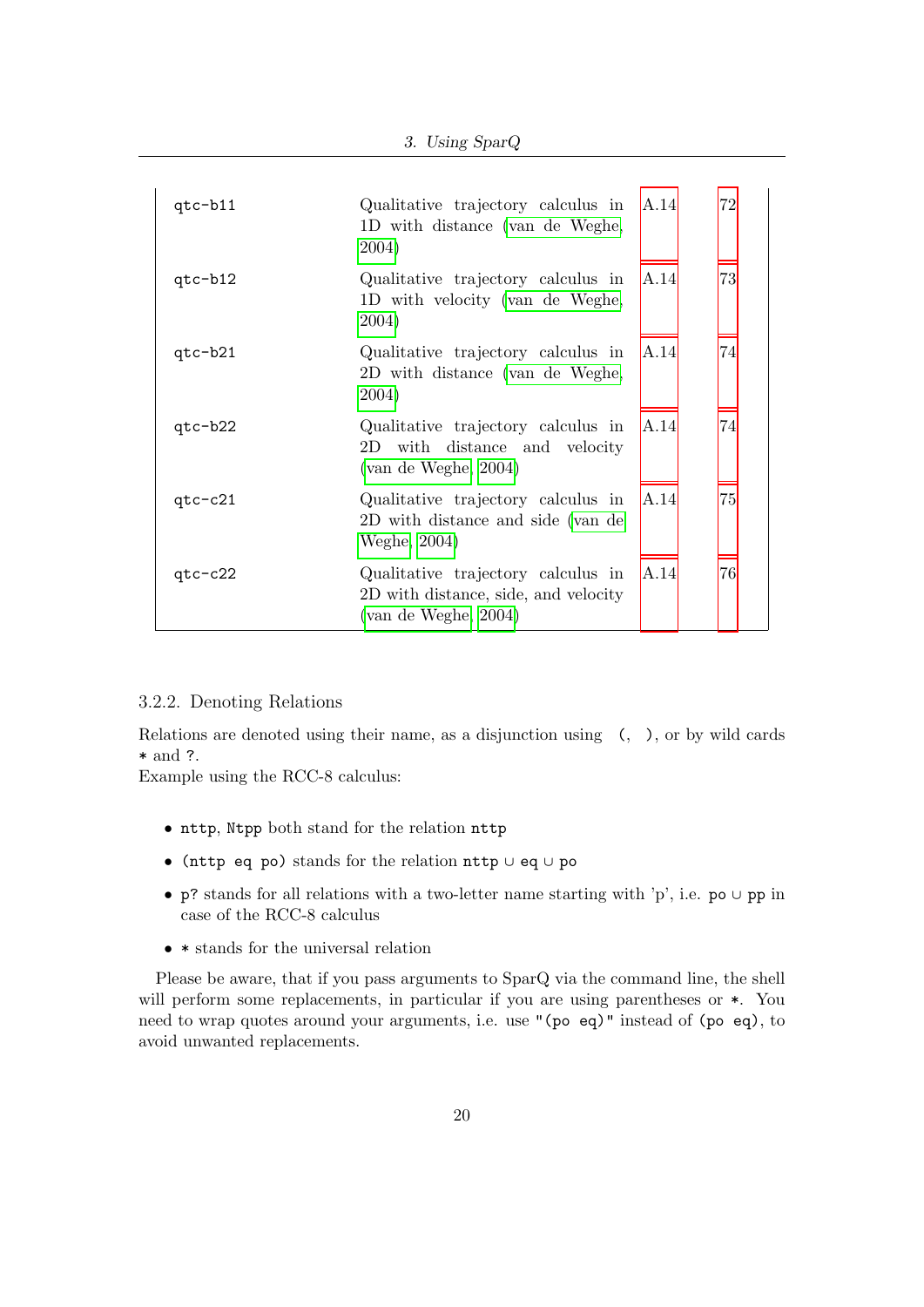#### <span id="page-20-0"></span>3.2.3. Denoting Configurations

Configurations are static scene descriptions that interrelate named objects using qualitative relations of a particular calculus. Named objects are related by enclosing object identifiers and relation by parentheses, e.g. (A po B), configurations are specified using a list (enclosed in parentheses, no comma-separation), e.g. ((A (po eq) B) (B eq C)).

#### <span id="page-20-1"></span>3.3. Qualify

The purpose of the qualify module is to turn a quantitative geometric scene description into a qualitative scene description composed of base relations from a particular calculus. The calculus is specified via the calculus identifier that is passed with the call to SparQ. Qualification is required for applications in which we want to perform qualitative computations over objects whose geometric parameters are known.



<span id="page-20-2"></span>Figure 3.2.: An example configuration of three dipoles.

The qualify module reads a quantitative scene description and generates a qualitative description. A quantitative scene description is a space-separated list of base object descriptions enclosed in parentheses. Each base object description is a tuple consisting of an object identifier and object parameters that depend on the type of the object. For instance, let us say we are working with dipoles which are oriented line segments. The object description of a dipole is of the form '(name  $x_s$   $y_s$   $x_e$   $y_e$ )', where name is the identifier of this particular dipole object and the rest are the coordinates of start and end point of the dipole. Let us consider the example in Fig. [3.2](#page-20-2) which shows three dipoles  $A, B$ , and  $C$ . The quantitative scene description for this situation would be:

 $((A - 2 0 8 0) (B 7 - 2 2 5) (C 1 - 1 4.5 4.5))$ 

Note: Coordinates may be specified as either integers  $(2; -3; ...)$ , floats  $(3.2234; -1e-$ 07), or rational numbers  $(13/7, -4/2)$ . Using rational numbers can help avoiding effects of rounding errors. Depending on the basis entity (i.e., the domain of the qualitative calculus), different values need to be supplied. This table gives an overview: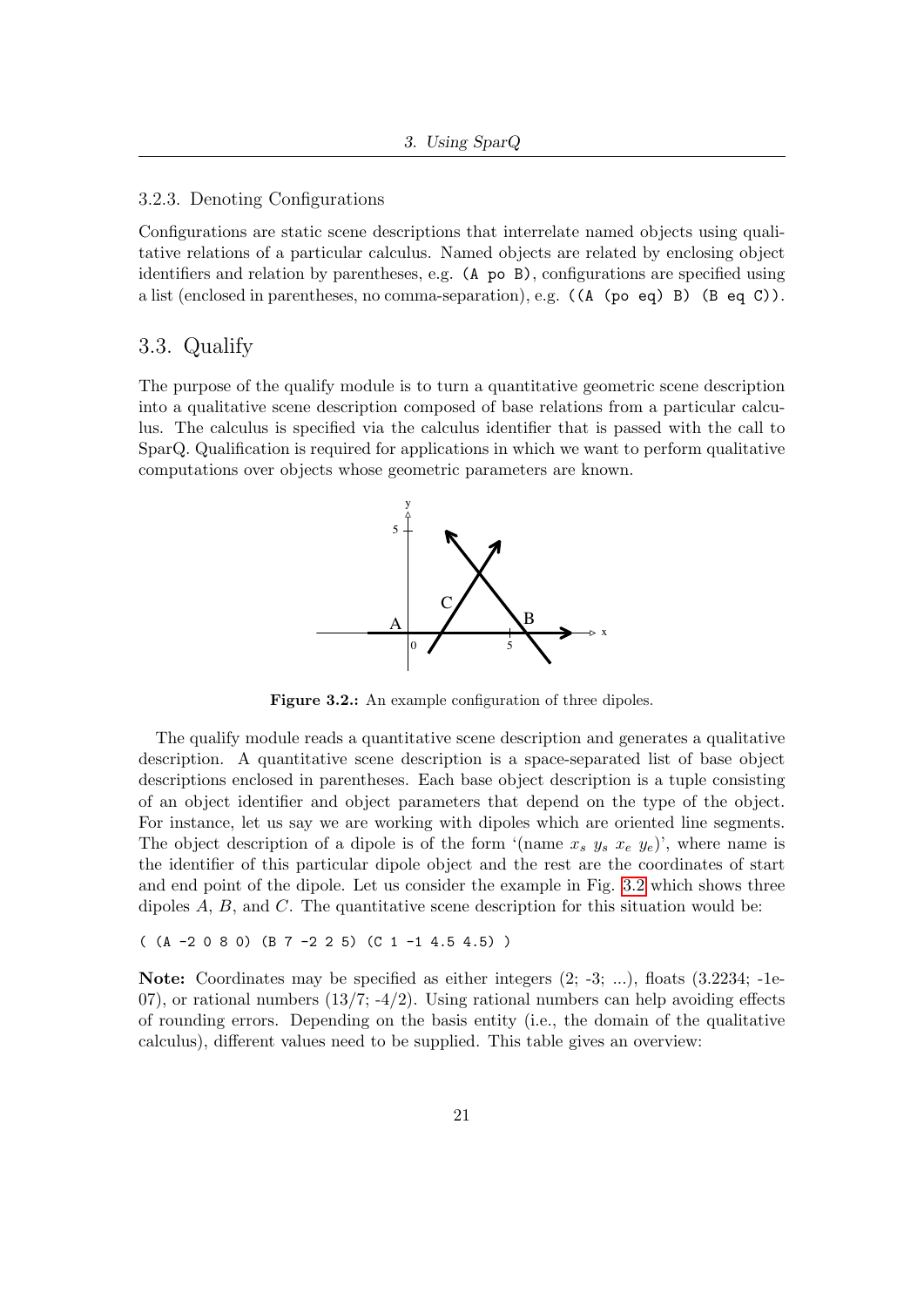| basis entity      | format            | semantics                                     |
|-------------------|-------------------|-----------------------------------------------|
| 1d-point          | (id x)            | Real-valued position of the point             |
| interval          | (id s e)          | Real-valued (closed) interval                 |
| $2d$ -point       | (id x y)          | Real-valued coordinates                       |
| 2d-oriented-point | (id x y dx dy)    | Real-valued coordinates and direction of      |
|                   |                   | the orientation                               |
| dipole            | (id xs ys xe ye)  | Directed line segment connecting the 2d       |
|                   |                   | points (xs ys) and (xe ye)                    |
| $2d$ -box         | (id x1 y1 x2 y2)  | Axis-aligned rectangle with bottom left       |
|                   |                   | point $(x1,y1)$ and top right point $(x2,y2)$ |
| polygon           | (id x1 y1  xn yn) | Polygon with vertices $(x1,y1)$ , $(x2,y2)$ , |
|                   |                   | (xn,yn)                                       |

The qualify module has one module specific parameter mode that needs to be specified. It controls which relations are included into the qualitative scene description; there are two settings:

- all The relation between every object and every other object will be included. In the case of a binary calculus SparQ prints out a configuration containing  $n^2$  relations, if  $n$  is the total number of objects in the scene description.
- first2all If mode is set to first2all only the relations between the first and all other objects are computed in the binary case or between the first two objects and all other objects in the ternary case.

The resulting qualitative scene description is a space-separated list of relation tuples enclosed in parentheses. A relation tuple consists of an object identifier followed by a relation name and another object identifier, meaning that the first object stands in this particular relation with the second object. The command to produce the qualitative scene description followed by the result is<sup>[1](#page-21-1)</sup>:

 $\frac{1}{2}$ ./sparq qualify dra-24 all "((A-2 0 8 0) (B 7 -2 2 5) (C 1 -1 4.5 4.5))" ¿ ((A rllr B) (A rllr C) (B lrrl C))

If we had chosen 'first2all' as mode parameter the relation between  $B$  and  $C$  would not have been included in the qualitative scene description.

## <span id="page-21-0"></span>3.4. Quantify

The quantify command complements the qualify in the sense that it computes an exemplary geometric scene from a constraint network.

<span id="page-21-1"></span><sup>&</sup>lt;sup>1</sup>In all the examples, input lines start with '\$'. Output of SparQ is marked with '>'.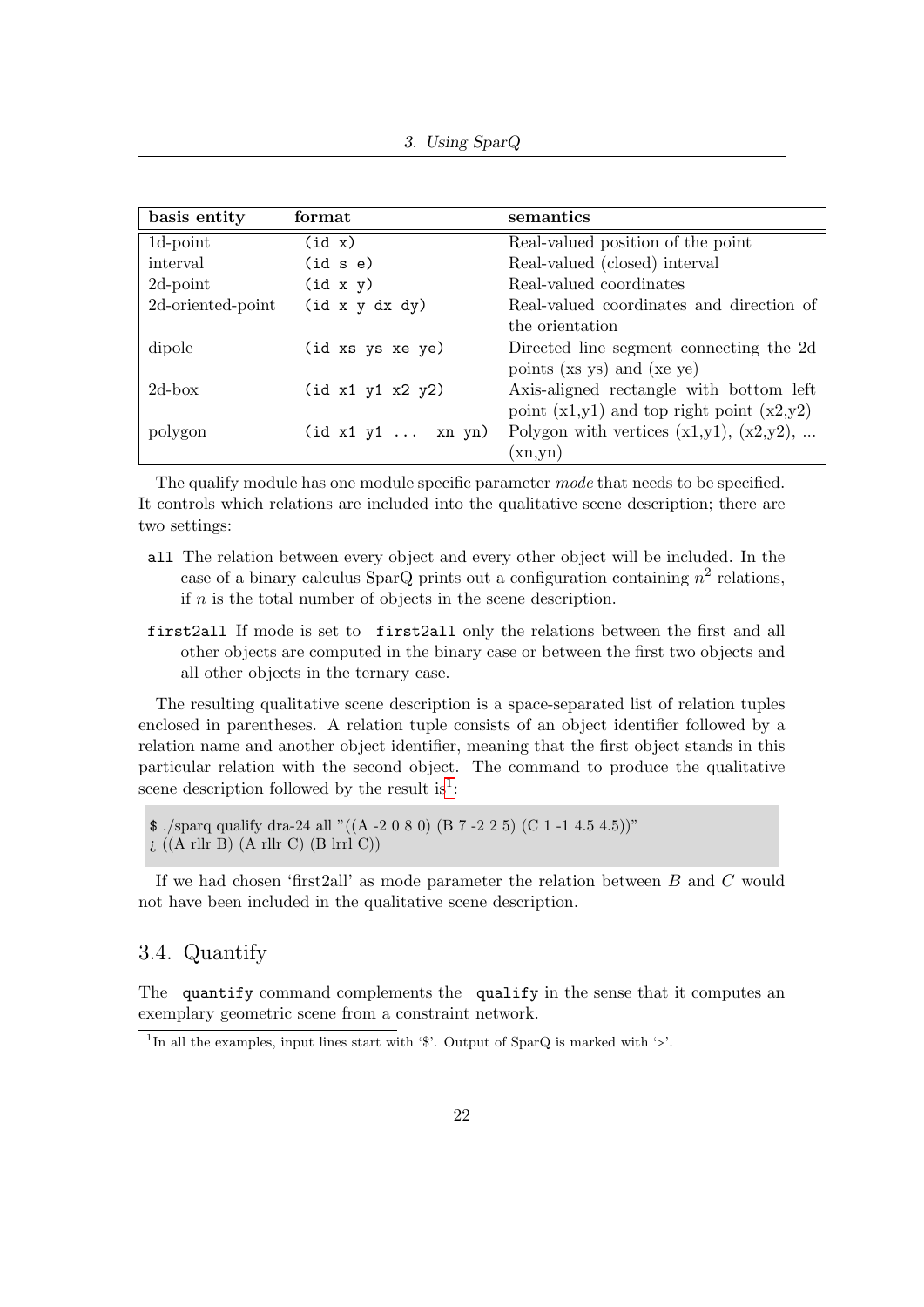```
\frac{1}{2}./sparq quantify allen "((a b b) (a fi c))"
i((C 1 2) (B 5 6) (A 3 4))
```
## <span id="page-22-0"></span>3.5. Compute-relation

The compute-relation module allows to compute with the operations defined in the calculus specification. The module specific parameters are the operation that should be conducted and one or more input relations depending on the arity of the operation. Let us say we want to compute the converse of the *llrl* dipole relation. The corresponding call to SparQ and the result are:

\$ ./sparq compute-relation dra-24 converse llrl  $\lambda$  (rlll)

The result is always a list of relations as operations often yield a disjunction of base relations. In this case, however, the disjunction only contains a single relation. The composition of two relations requires one more relation as parameter because it is a binary operation, e.g.:

\$ ./sparq compute-relation dra-24 composition llrr rllr ¿ (lrrr llrr rlrr slsr lllr rllr rlll ells llll lrll)

Here the result is a disjunction of 10 base relations. It is also possible to have disjunctions of base relations as input parameters. For instance, the following call computes the intersection of two disjunctions:

\$ ./sparq compute-relation dra-24 intersection "(rrrr rrll rllr)" "(llll rrll)"  $\lambda$  (rrll)

Note that you need to put relation specifications in quotes when giving them as arguments on the command line. SparQ can also process nested computations if individual parts are enclosed in parentheses, e.g., computing the complement of the converse of a relation can be done as follows:

\$ ./sparq compute-relation dra-24 "(complement (converse (rr??)))"

 $\lambda$  (ells errs eses lere llll lllr llrl lrll lrrl lsel rele rlll rllr rrll rrlr rrrl rser sese slsr srsl)

The following operations are currently implemented (see section [2.3.1\)](#page-10-0):

spatial: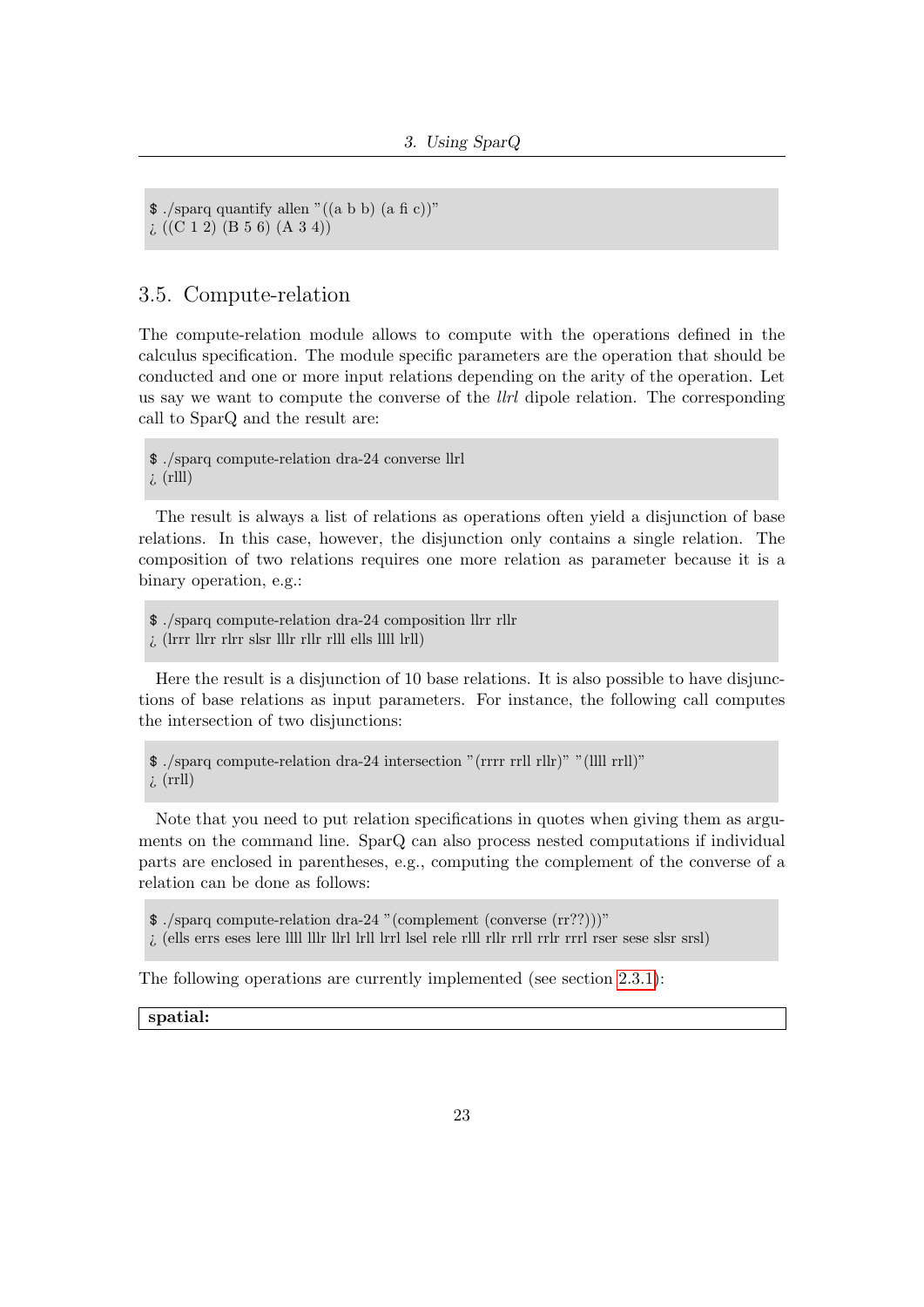| composition, comp                  | $(r, s) \mapsto r \circ s$                        |
|------------------------------------|---------------------------------------------------|
| ternary-composition, $tcomp^{(3)}$ | $(r, s, t) \mapsto \bullet(r, s, t)$              |
| n-ary-composition, ncomp           | $(r_1,\ldots,r_n)\mapsto \bullet(r_1,\ldots,r_n)$ |
| converse, $cnv^{(2)}$              | $r \mapsto r^{\circ}$                             |
| homing, $hm^{(3)}$                 | $r \mapsto hm(r)$                                 |
| homingi, $hmi^{(3)}$               | $r \mapsto inv(hm(r))$                            |
| inverse, $inv^{(3)}$               | $r \mapsto inv(r)$                                |
| shortcut, $\text{sc}^{(3)}$        | $r \mapsto \mathit{sc}(r)$                        |
| shortcuti, $\text{sci}^{(3)}$      | $r \mapsto inv(sc(r))$                            |
| calculi-theoretic:                 |                                                   |
| closure                            | $r_1r_2\ldots r_n \mapsto Cl(r_1,r_2,\ldots,r_n)$ |
|                                    | Cl denotes the minimal set of relations that is   |
|                                    | closed under composition, converse, and inter-    |
|                                    | section                                           |
| base-closure                       | $Cl(br_1, br_2, \ldots, br_n)$                    |
|                                    | Computes closure of the set of base relations     |
| test-properties                    | Tests whether a calculus meets relation algebra   |
|                                    | axioms                                            |
| set-theoretic:                     |                                                   |
| complement, cmpl                   | $r \mapsto \overline{r^C}$                        |
| minus                              | $rs \mapsto r \backslash s$                       |
| union                              | $rs \mapsto r \cup s$                             |
| intersection, isec                 | $rs \mapsto r \cap s$                             |

Commands marked  $(2)$  are valid for binary calculi only, commands marked  $(3)$  are valid for ternary constraints only.

Note: The commands closure and base-closure are currently defined exclusively for binary calculi. The closure of a set of relations may be very large and computation may, consequently, take very long.

## <span id="page-23-0"></span>3.6. Constraint-reasoning

The constraint-reasoning module reads a description of a constraint network—which is a qualitative scene description that may include disjunctions and may be inconsistent and/or underspecified—and performs an operation on it, e.g., a particular kind of consistency check:

```
constraint-reasoning <calculus> <operation> <constraint-network> ...
```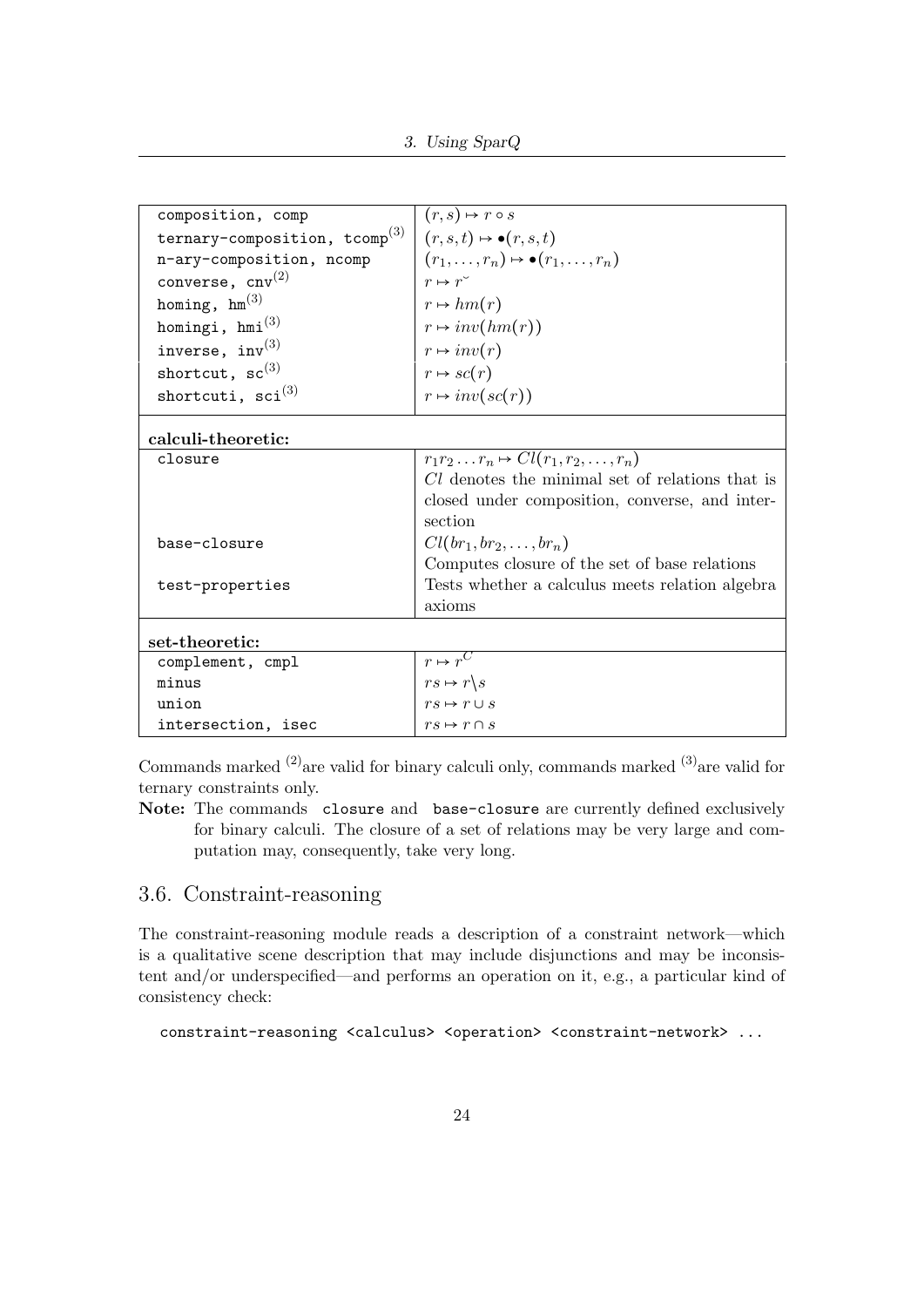Currently, operations are implemented for checking consistency of a constraint network and propagating constraints ('check-consistency', 'algebraic-closure', 'ternary-closure', 'scenario-consistency'), for manipulating constraint networks ('refine', 'extend', 'update') and for correspondence between two networks ('match', 'best-match').

#### <span id="page-24-0"></span>3.6.1. Constraint-based reasoning

Action 'algebraic-closure' causes the module to enforce path-consistency on the constraint network using a variant of Mackworth's AC-3 algorithm [\(Mackworth, 1977\)](#page-50-7). As a result the constraint network obtained is returned. If during constraint propagation an inconsistency is discovered, the inconsistency is reported and not netwrok is returned. In case of ternary calculus the canonical extension of the AC-3 algorithm as described in [Dylla and Moratz](#page-49-6) [\(2004\)](#page-49-6) is used. For ternary calculi there also exist the option to use the more natural ternary composition operation (if defined for the respective calculus) instead of the binary composition operation. Enforcing path-consistency using ternary composition operation is invoked using 'ternary-closure'.

#### Examples

We could for instance check if the scene description generated by the qualify module in Section [3.3](#page-20-1) is algebraically closed—which of course it is. To make it slightly more interesting, we add the base relation ells to the constraint between  $A$  and  $C$  resulting in a constraint network that is not algebraically closed:

\$ ./sparq constraint-reasoning dra-24 algebraic-closure  $"((A \rvert \text{llr B}) (A \rvert \text{ells } \text{rlr}) C) (B \rvert \text{lrr1 } C))"$ ¿ Modified network.  $\lambda$  ( (B (lrrl) C) (A (rllr) C) (A (rllr) B) )

The result is an algebraically closed constraint network in which ells has been removed. The output 'Modified network' indicates that the original network was not algebraically closed and had to be changed. Otherwise, the result would have started with 'Unmodified network'. In the next example we remove the relation *rllr* from the disjunction between A and C. This results in a constraint network for which algebraic closure detects an inconsistency which means it is not globally consistent.

SparQ correctly determines that the network is inconsistent and returns the constraint network in the state in which the inconsistency showed up (indicated by the empty

<sup>\$</sup> ./sparq constraint-reasoning dra-24 algebraic-closure

 $"((A \rvert \text{llr B}) (A \rvert \text{ells C}) (B \rvert \text{lrrl C}))"$ 

<sup>¿</sup> Not consistent.

 $\lambda$  ((B (lrrl) C) (A () C) (A (rllr) B))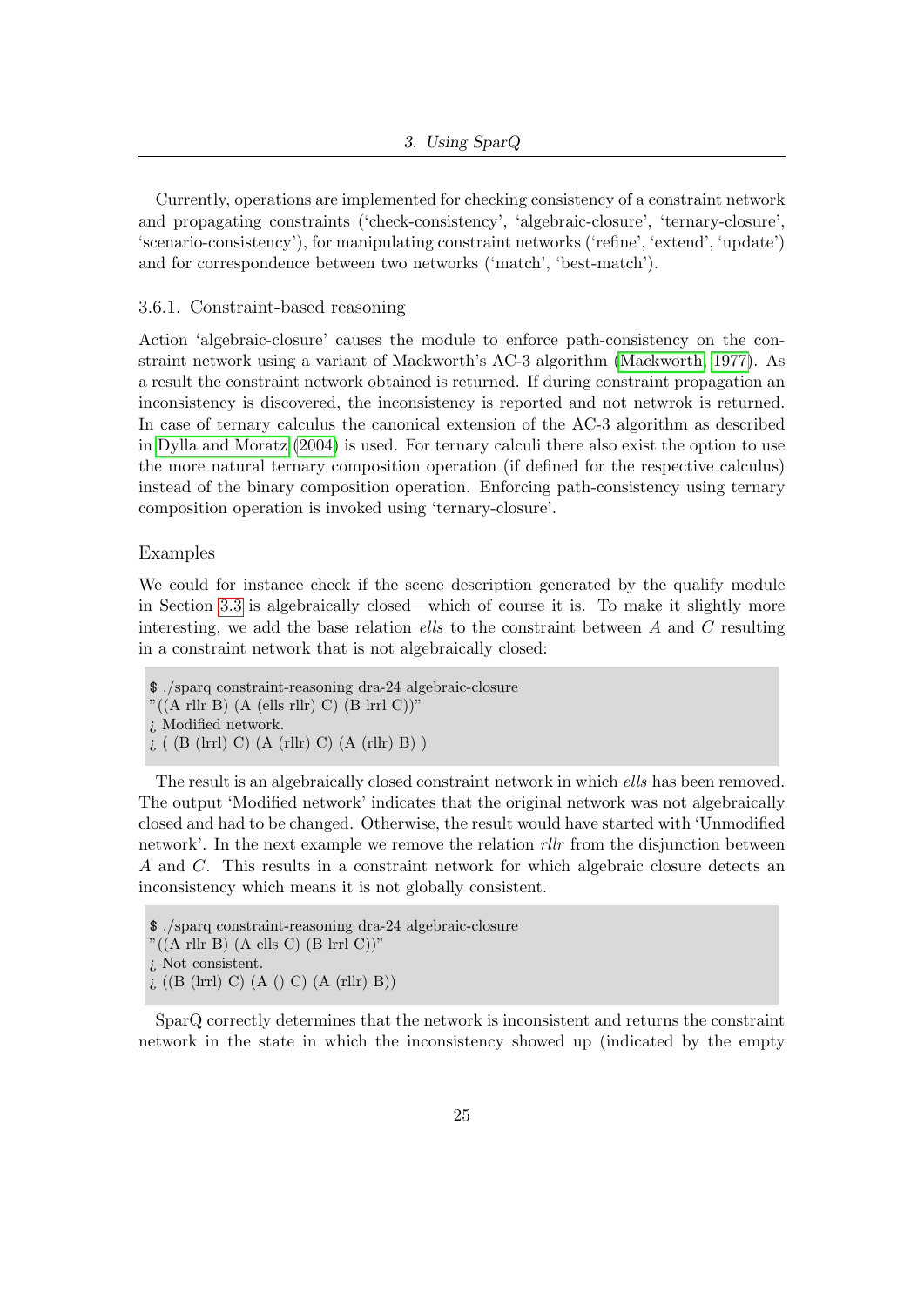relation () between A and  $C$ ).

In a last example for algebraic-closure we use the ternary double cross calculus:

\$ ./sparq constraint-reasoning dcc algebraic-closure  $"((A B (7.3 6.3) C) (B C (7.3 6.3 5.3) D) (A B (3.6 3.7) D))"$ ¿ Not consistent.  $\chi$  ((A B (3\_6 3\_7) D)(A B () C)(B C (5\_3 6\_3 7\_3) D)(D C (0\_4 1\_5 2\_5 3\_5 3\_6 3\_7 4\_4  $5-3$   $6-3$   $7-3$   $b-4$   $A)$ 

If 'scenario-consistency' is provided as argument, the constraint-reasoning module checks if an algebraically closed scenario exists for the given network. It uses a backtracking algorithm to generate all possible scenarios and checks them via algebraic closure as described above. Knowledge about tractable sets, if defined for the calculus at hand, are exploited too. A second module specific parameter determines what is returned as the result of the search:

**return** — This parameter determines what is returned in case of a constraint network for which path-consistent scenarios can be found. It can take the values 'first' which returns the first path-consistent scenario, 'all' which returns all path-consistent scenarios, and 'interactive' which returns one solution and queries whether the search shall be continued. Finally, 'check' instructs SparQ to only check existence of an algebraically closed scenario which, in some cases, can be much faster than actually computing a solution.

While computing scenario-consistency, algebraic closure is also used as a forwardchecking method during the search to make it more efficient. For certain calculi, the existence of an algebraically closed scenario implies consistency. However, this again has to be investigated for each calculus (cmp. Section [2.4\)](#page-13-0).

In the following example, we use 'first' as additional parameter so that only the first solution found is returned:

\$ ./sparq constraint-reasoning dra-24 scenario-consistency first  $"((A \text{ rele C}) (A \text{ ells B}) (C \text{ errs B}) (D \text{ srsl C}) (A \text{ rser D}) (D \text{ rrrl B}))"$ ¿ ((B (rlrr) D) (C (slsr) D) (C (errs) B) (A (rser) D) (A (ells) B) (A (rele) C))

In case of an inconsistent constraint network, SparQ returns 'Not consistent.' as in the following example:

<sup>\$</sup> ./sparq constraint-reasoning dra-24 scenario-consistency first "((A rele C) (A ells B) (C errs B) (D srsl C) (A rser D) (D rllr B))"

<sup>¿</sup> Not consistent.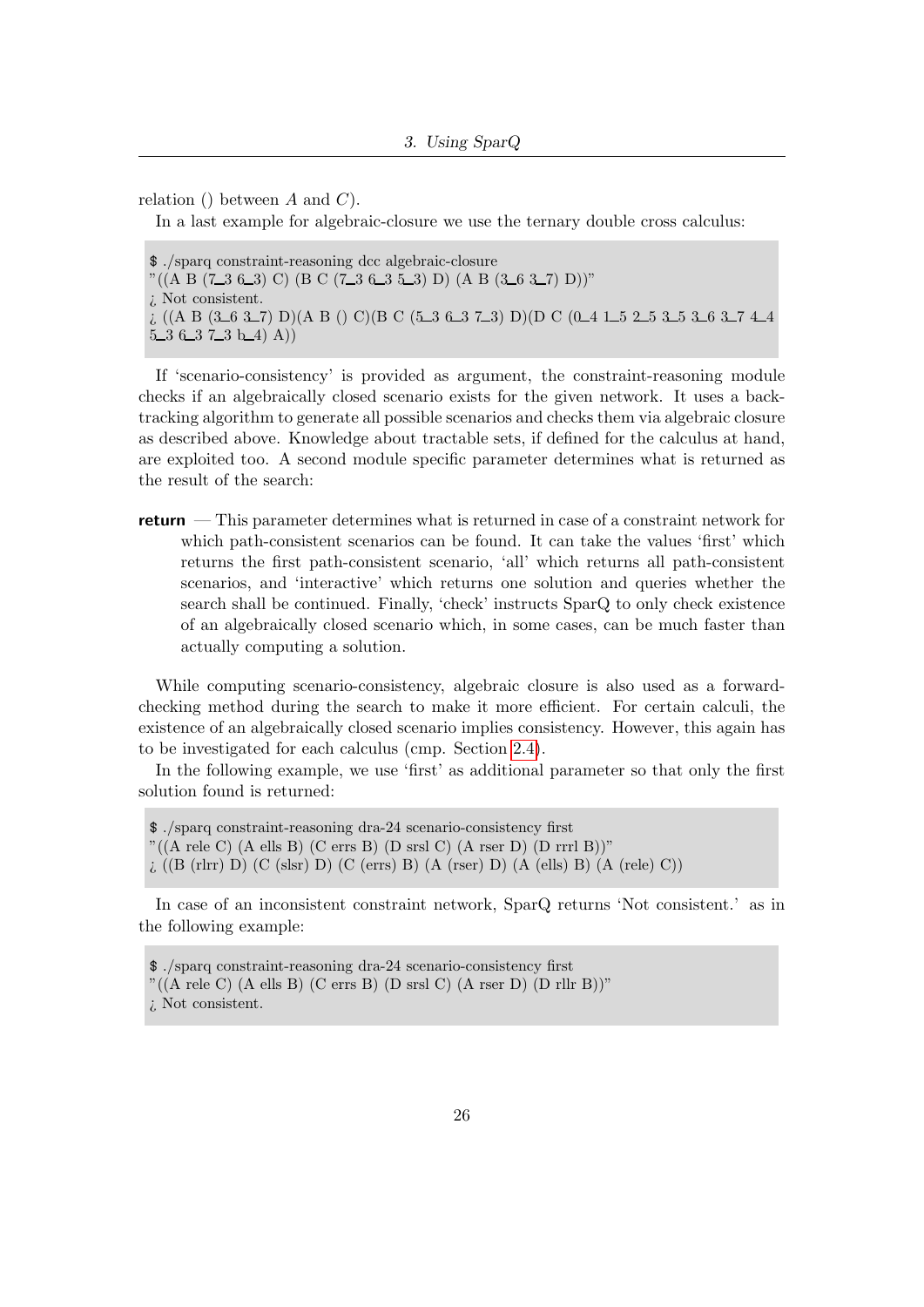For calculi which define tractable subsets the consistent scenarios may be printed in a condensed form by giving disjunctions of base relations such that all combinations determine a consistent scenario, e.g.

\$ ./sparq constraint-reasoning rcc8 scenario-consistency all  $"((a\text{ po }b)\text{ (b ntpp }c))"$  $\chi$  ((B (ntpp) C)(A (ntpp po tpp) C)(A (po) B)) ¿ 3 scenarios found, no further scenarios exist.

In this example, any of the relations  $ntp$ ,  $p$ ,  $tpp$  holding between A and C describes a consistent scenario, thus there are three scenarios in total.

#### <span id="page-26-0"></span>3.6.2. Manipulating constraint networks

Constraint network manipulation is realized by operations which compute the conjunction of two constraint networks. With qualitative calculi it is natural to assume that a constraint network that does not define a constraint between two objects (or which does not even involve the objects) implicitly declares the universal relation as constraint. This allows manipulation with three simple operations.

The action 'refine' returns the conjunction of two constraint networks. Analogously, 'extend' returns the disjunction:

```
$ ./sparq constraint-reasoning dra-24 refine "((A (rele errs) B))" "((A errs B))"
\iota ((A errs B))
```

```
$ ./sparq constraint-reasoning dra-24 extend "((A rele B))" "((A errs B))"
\iota ((A (rele errs) B))
```
Finally, operation 'update' allows constraints to be overwritten:

```
$ ./sparq constraint-reasoning dra-24 update "((A rele B) (B eses C))" "((B llrr C))"
i ((B (LLRR) C) (A (RELE) B))
```
Overview of commands operating on constraints:

| consistency checking: |                                                                    |
|-----------------------|--------------------------------------------------------------------|
| check-consistency     | decides consistency using calculus-specific consistency            |
|                       | check                                                              |
| algebraic-closure,    | $Enforces path-consistency \text{---} since this is a purely syn-$ |
| a-closure,            | tactical operation on the level of qualitative relations           |
| path-consistency      | the term "algebraic closure" is more adequate. How-                |
|                       | ever, since "path-consistency" is widely used in this              |
|                       | meaning, this name is supported too.                               |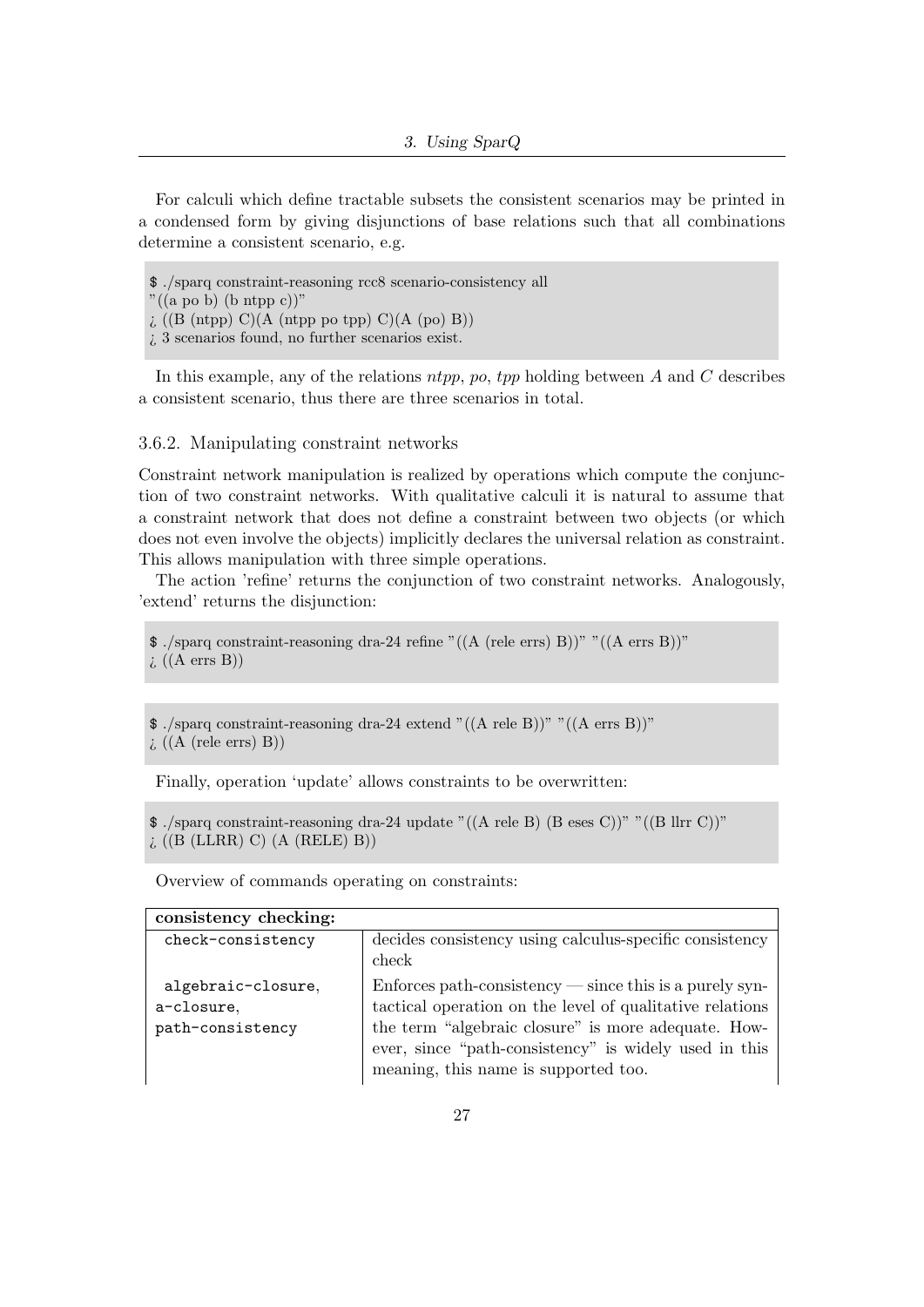| scenario-consistency              | Computes algebraically closed networks containing<br>base-relations only                 |  |
|-----------------------------------|------------------------------------------------------------------------------------------|--|
| ternary-closure                   | Computes algebraically closed networks using ternary<br>composition with ternary calculi |  |
| match                             | Computes possible correspondence (isomorphy and<br>joint consistence)                    |  |
| manipulating constraint networks: |                                                                                          |  |
| refine                            | Merges two networks by intersecting corresponding<br>constraints                         |  |
| extend                            | Merges two networks by uniting corresponding<br>constraints                              |  |
| update                            | Merges two networks by overwriting corresponding<br>constraints                          |  |

## <span id="page-27-0"></span>3.7. Algebraic reasoning

SparQ includes a module for reasoning about real-valued domain using techniques of algebraic geometry. Spatial reasoning problems get posed as algebraic problems of solving systems of equations. The techniques implemented in  $SparQ$  are based on Gröbner bases (see e.g., [Cox et al.](#page-48-5) [\(1998\)](#page-48-5)). The main service offered by the algebraic reasoning module is to provide a consistency checking mechanism for constraint networsk that is based on the relation semantics only. This means, algebraic reasoning can be used to compute or to verify operation tables such as e.g., used for specifying the composition operation. Furthermore, algebraic reasoning can be used to analyze certain calculi properties.

#### <span id="page-27-1"></span>3.7.1. Consistency checking

The algebraic reasoning module provided consistency analysis of constraint networks using the same syntax as constraint based consistency analysis (see Sec. [3.6\)](#page-23-0). In contrast to constraint based reasoning, algebraic reasoning only makes use of an algebraic relation specification.

\$ ./sparq a-reasoning ¡calculus¿ consistency ¡network¿

Networks are denoted as defined in the context of the constraint based reasoning module. Possible results:

SATISFIABLE The network is proven to be satisfiable.

NOT SATISFIABLE. The network is proven to be unsatisfiable.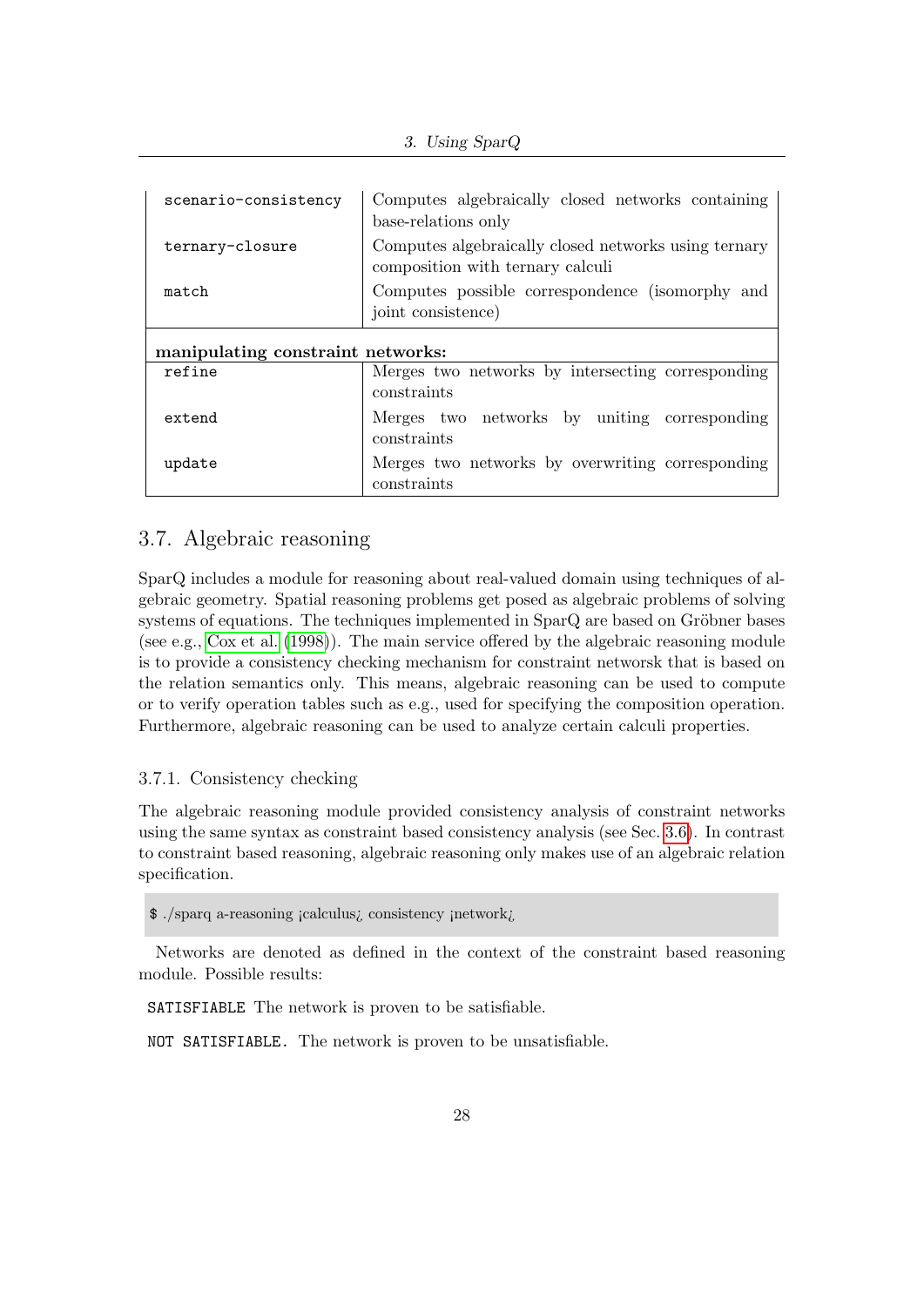CANNOT DECIDE. Neither one of the above proofs succeeded.

Currently, the implementation of the algebraic reasoning module aims at proving inconsistency of constraint networks, thus the answer "satisfiable" appears only rarely. Making algebraic reasoning a more powerful tool is ongoing research. Example:

\$ sparq -v a-reasoning ff consistency "((A B l C) (B C l D) (A B f D))"

By turning on the verbose mode (command line option  $" -v"$ ), the proof generated by SparQ is printed to the console. Algebraic reasoning as implemented in SparQ is based on analyzing Gröbner bases. Computing Gröbner bases is a computationally very expensive process and a time limit is implemented into SparQ to prevent hangs. Currently, the time limit is hard wired to approx. 17 minutes. To abort an ongoing computation, use Control-C to stop SparQ. Currently, the time limit is a compile-time option, hence, to increase time limit, your need to change the source parameter declaration \*timeout\* in the beginning of Source/polysolver.lisp. Note that the unit size is ms here.

Due to the computational demands of algebraic reasoning we advice users to utilize this method only for analyzing small constraint networks. The most useful application of this module is for computing calculus operations.

#### Example: computing calculus operations

Suppose, you are about to introduce a new qualitative calculus and have designed the set of base relations. In order to do any constraint based reasoning with this new calculus, permutation operations (converse, inverse, shortcut, etc.) and the composition operation need to be defined. Determining composition operation tables is a demanding process: all 3-consistent constraint networks involving  $k + 1$  base objects need to be computed whereby  $k$  denotes the arity of the calculus. In such situations algebraic reasoning can be effectively applied to rule out inconsistent networks. Consider again the example from above, analyzing the constraint network

$$
((A \ B \ 1 \ C) \ (B \ C \ 1 \ D) \ (A \ B \ f \ D))
$$

in context of the FlipFlop base relations (see [A.8\)](#page-62-0) SparQ will come up with the reply that the given network is not consistent. Therefore, the relation "f" (front) is not a possible result of the composition of "l" and "l" (left). To automate operation analysis an additional command is implemented.

#### <span id="page-28-0"></span>3.7.2. Operation analysis

This command applies algebraic reasoning to check operations as explained in the previous section.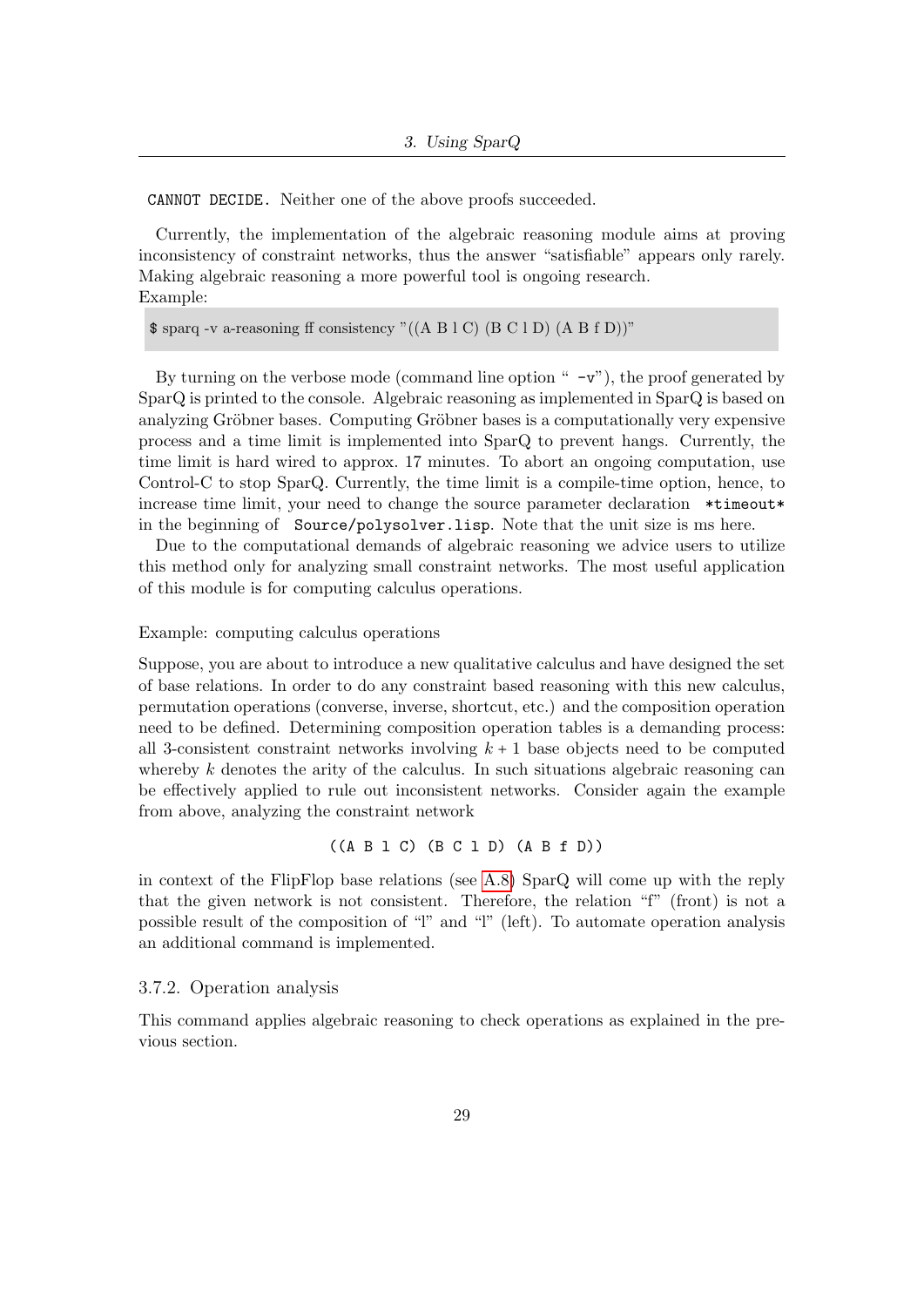\$ sparq a-reasoning ¡calculus¿ analyze-operation ¡operation¿

The command iterates over all base relations to analyze the given operation (e.g., composition, shortcut, etc.) and prints out a table summarizing the results. The table for an unary operation looks like this:

| progress. r               | analysis                                    |
|---------------------------|---------------------------------------------|
| . r1                      | Verified.                                   |
| . r2                      | CANNOT INCLUDE: (r1)                        |
| . r3                      | could not prove non-membership of : (r1 r2) |
| $\ldots \ldots \ldots$ r4 | could not prove membership of : $(r2)$      |
| rb                        | ALSO INCLUDES: (r1)                         |

The dots in the progress column are printed to show the progress of the verification, the column labeled "r" lists the relation examined. The column analysis lists the result which is one of the following:

- Verified The entry of the operation table as given in the calculus specification has been verified.
- CANNOT INCLUDE  $(r1 r2 \ldots)$  The reported base relations are listed in the operation table but they cannot be the result of applying the operation. This is an error in the operation table - remove the conflicting relations.
- ALSO INCLUDES: (r1 r2 ...) The reported base relations have been proved to be missing in the operation table - add them.
- could not prove membership of:  $(r1 r2 ...)$  The reported base relations are listed in the operation table, but no proof could be generated to show that these relations can be the result of applying the operation to  $r$ . This does not indicate an error in the operation table.
- could not prove non-membership of:  $(r1 r2 ...)$  The reported base relations are not listed in the operation table, but no proof could be generated to show that these relations cannot be the result of applying the operation to  $r$ . This does not indicate an error in the operation table.

#### <span id="page-29-0"></span>3.7.3. Qualification

When an algebraic calculus specification is provided, it can be used in qualification too. This means, a scenario can be qualified without supplied an designated qualification function.

<sup>\$</sup> ./sparq a-reasoning ¡calculus¿ qualify ¡option¿ ¡scenario¿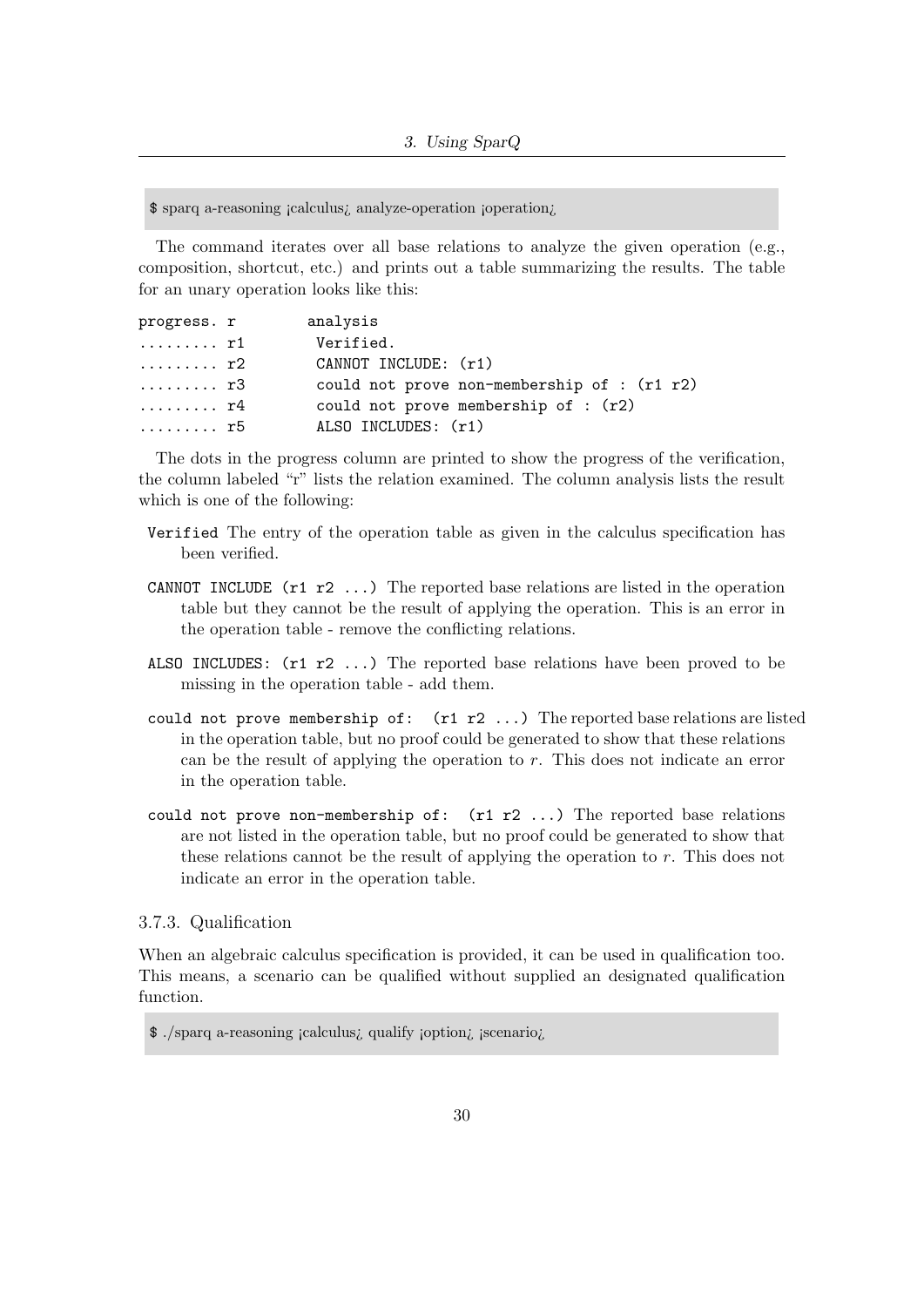Syntax and options are the same as for the qualification module described in Sec. [3.3.](#page-20-1)

## <span id="page-30-0"></span>3.8. Analyzing Calculi

SparQ involves a set of commands that aim to aid researchers to analyze qualitative calculi. These commands are summarized in the module analyze-calculus and are named as follows:

- test-algebra Using this command one can check whether a calculus definition meets the axioms that define a relation algebra in the sense of Tarski. The command is also helpful to identify potential errors in operation tables of newly added calculi if SparQ only reports very few violations of an axiom, these violations may be caused my en erroneous entry in an operation table
- test-property This command allows specific properties or axioms to be tested for a specific calculus. Essentially, SparQ checks a single statement as usable with the compute-relation-command with quantified variables. We illustrate this by an example, checking whether rrc5 has an idempotent converse operation:

\$ ./sparq analyze-calculus rcc5 test-property "(forall r baserel) (equals r (converse (converse  $r))$ "

Here, r is a variable ranging over all base relations of the RCC-5 calculus. Note that the quotes are necessary to prevent a Unix shell from interpreting parenthesis expressions. It is possible to use quantifiers exists and forall, ranging over either base relations ( baserel) or all general relations ( rel). Special operators for comparing relations that are likely used with this command are equal, covers, coverseq (either equal or covers hold), coveredBy, coveredByEq.

algebra-stats Operation tables of calculi often differ in their information content, e.g., how often a universal relation occurs as the result of applying a composition operation. This command determines the information content of applying  $k$  steps of composition, an additional parameter determines the time in seconds to spend on analyzing the calculus.

## <span id="page-30-1"></span>3.9. Neighborhood-Based Reasoning

The aim of this module is to provide tools for reasoning based on the notion of conceptual neighborhood [\(Freksa, 1992b\)](#page-49-7) that can be used for addressing spatial change over time as well as constraint relaxation.

TBD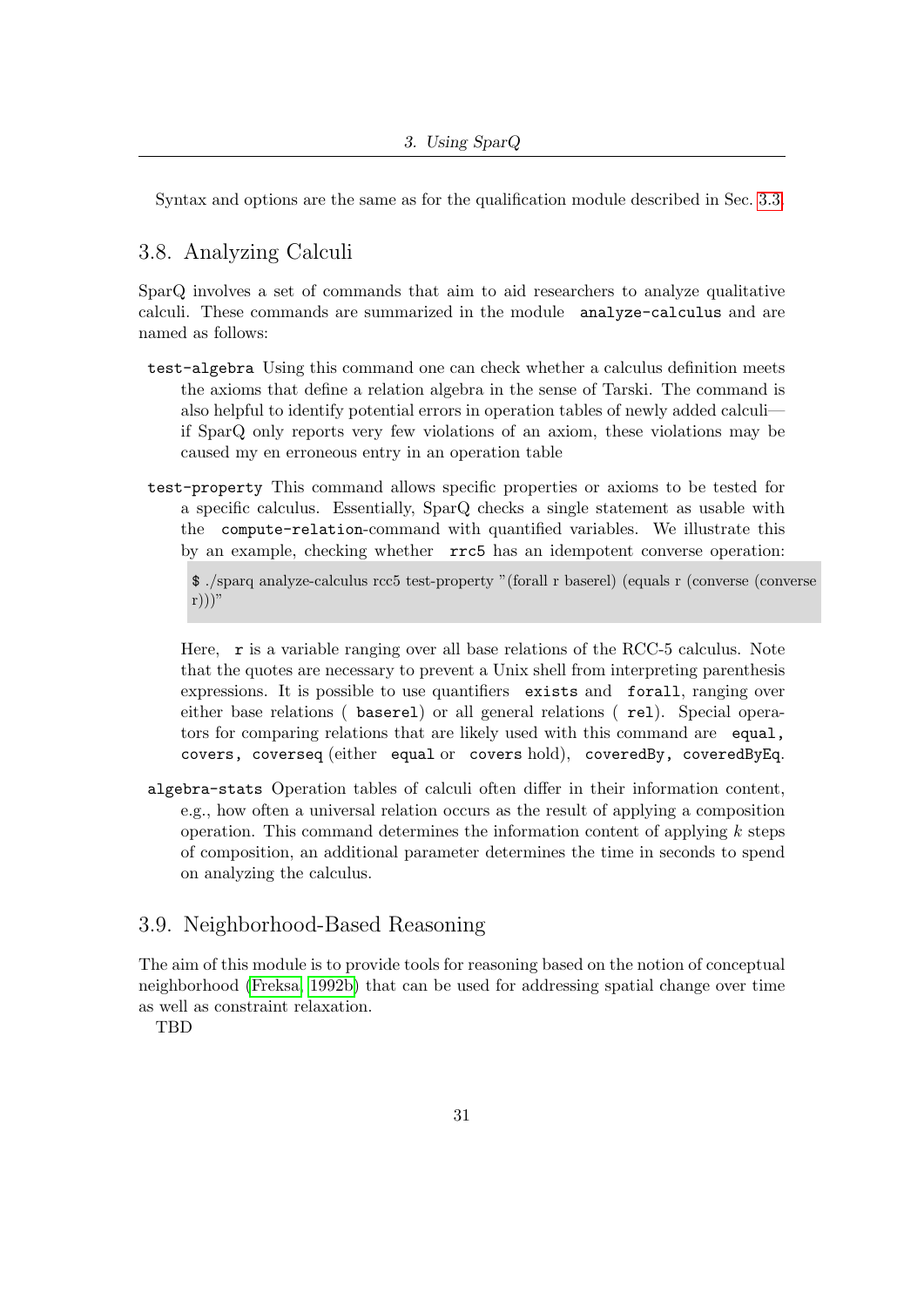3. Using SparQ

| similarity OP <csp> <csp></csp></csp>                                                           | neighborhood-reasoning ¡CALCULUS; ¡NEIGHBORHOOD;<br>computes similarity of two constraint-<br>networks, using OP as distance accumulation |
|-------------------------------------------------------------------------------------------------|-------------------------------------------------------------------------------------------------------------------------------------------|
|                                                                                                 | operation                                                                                                                                 |
| neighbors <rel></rel>                                                                           | gives the conceptual neighbors of a relation                                                                                              |
| merge OP OP <csp> <csp< td=""><td>merges two constraint networks, using OP as</td></csp<></csp> | merges two constraint networks, using OP as                                                                                               |
|                                                                                                 | distance accumulation operation                                                                                                           |
| relax <relation></relation>                                                                     | coarsens relation by including all conceptual                                                                                             |
|                                                                                                 | neighbors of a relation                                                                                                                   |
| neighborhood-distance <rel> <rel></rel></rel>                                                   | distance in the neighborhood graph                                                                                                        |

Table 3.4.: Summary of commands for neighborhood-based reasoning

#### <span id="page-31-0"></span>3.10. Interfaces

Currently, SparQ provides only means for exporting calculi specification to formats used in other reasoners, the syntax is as follows:

\$ ./sparq export ¡calculus¿ ¡type¿ ¡filename¿

where type is one of

- qat QAT is a toolkit for qualitative spatial and temporal reasoning written in Java [\(Condotta et al., 2006\)](#page-48-3) that uses an xml format for calculi specifications. Currently, only binary calculi can be exported into this format. For more information see: http://www.cril.univ-artois.fr/~saade/QAT
- gqr GQR is a generic constraint reasoner for binary calculi, i.e., it provides an alternative implementation of SparQ's constraint-reasoning module but limited to binary calculi. For more information see: https://sfbtr8.informatik.uni-freiburg.de/R4LogoSpace/Resources/GQR

By invoking the export command, SparQ creates a file <filename> (two in the case of GQR export) in SparQ's main directory.

## <span id="page-31-1"></span>3.11. Interactive Mode

SparQ can be started in interactive mode to process commands repeatedly. This greatly reduces overhead of loading the program or calculi definitions. Interactive mode is activated by the command line option  $-i$  (or  $-i$ nteractive). The command syntax is identical to the standard mode of operation, there are some additional commands though: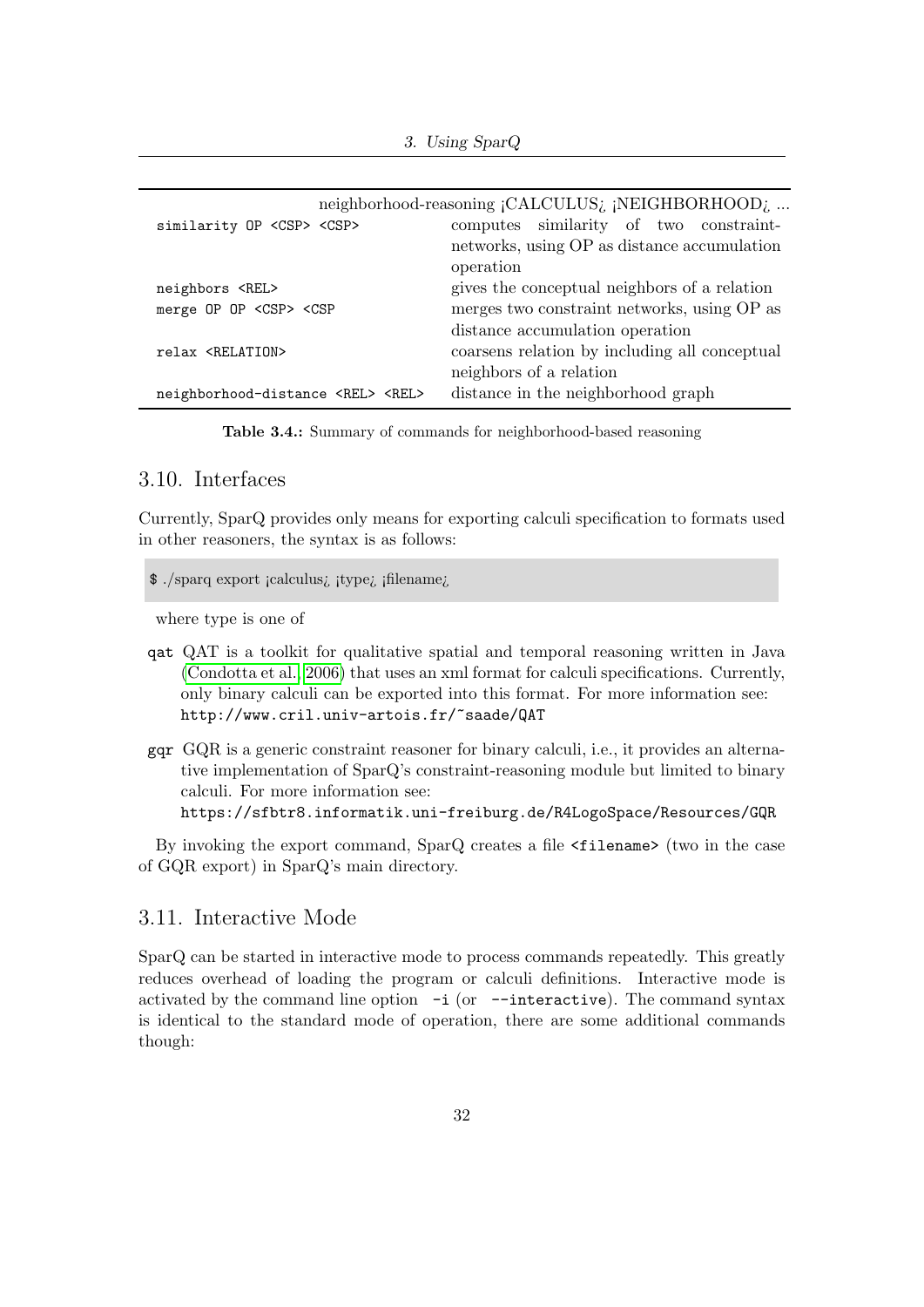| command                  | description                                            |
|--------------------------|--------------------------------------------------------|
| quit                     | exits SparQ                                            |
| help                     | prints short help message                              |
| load-calculus CALC       | loads a specified calculus into memory                 |
| $\ast$                   | used as calculus specifier in commands, $*$ stands for |
|                          | the calculus recently loaded into memory. This avoids  |
|                          | overhead of reloading a calculus                       |
| $let VAR = EXP$          | binds expression/result of command to variable         |
| $let (VAR1  VARN) = EXP$ | bind multiple variables to commands providing multi-   |
|                          | ple return values                                      |
| print \$VAR              | print value bound to variable                          |

#### <span id="page-32-0"></span>3.11.1. Variables

In the interactive mode, SparQ provides simple variables to reduce typing effort – or network traffic, if SparQ is interfaced using sockets. Variables are set using the let command; print allows values to be printed out. As some commands return multiple values, let allows multiple variables to be bound at once, the special name \_ (underscore sign) can be used to ignore a value. When used in commands, variables are marked by a leading dollar sign. Note that names are case insensitive. Here is an example on using variables:

SparQ $\overline{\iota}$  let myScene = qualify pc all ((a 1) (b 2) (c 1/4))  $\iota$  ((A  $\iota$  B) (A  $\iota$  C) (B  $\iota$  C)) SparQ<sub>i</sub> let myNeWScene = constraint-reasoning pc extend \$myscene ((a  $\vert$  d))  $\iota$  ((A (i) B) (A (i) C) (A (i) D) (B (i) C)) SparQ; let  $($  closedNet $)$  = constraint-reasoning pc a-closure \$myNewScene Modified network.  $\therefore$  ignore first return value  $((B (i) C)(D (i) C)(D (i = i) B)(A (i) C)(A (i) B)(A (i) D))$ SparQ¿ constraint-reasoning pc scenario-consistency first \$myNewScen  $((D (i) A)(C (i) A)(C (i) D)(B (i) A)(B (i) D)(B (i) C))$ SparQ¿ print \$myScene  $\iota$  ((A  $\iota$  B) (A  $\iota$  C) (B  $\iota$  C))

## <span id="page-32-1"></span>3.12. Including SparQ Into own Applications

In interactive mode, SparQ can be used as server that can easily be integrated into own applications. We have chosen a client/server approach as it allows for straightfor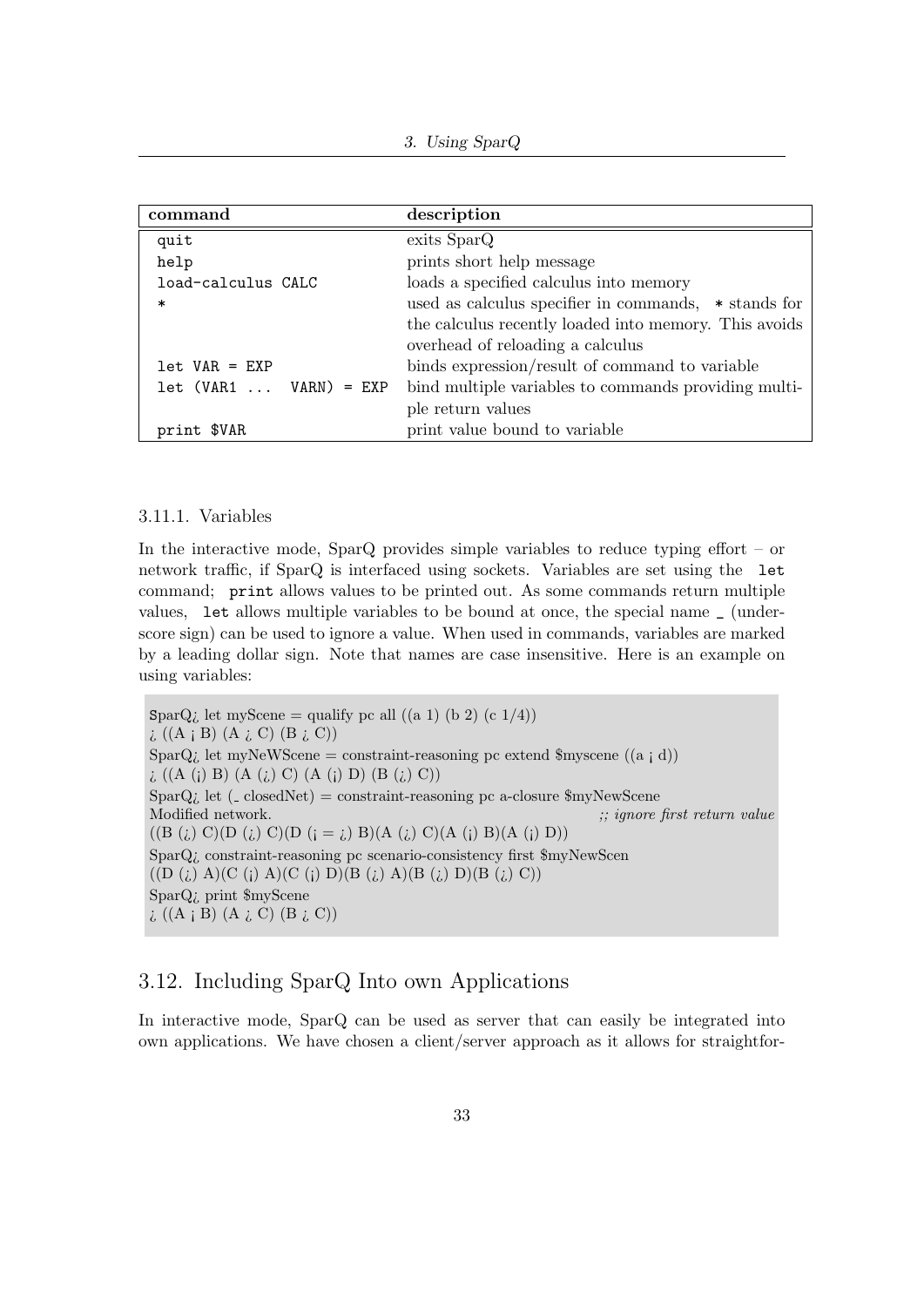ward integration independent of the programming language used for implementing the application.

When run in server mode, SparQ uses a TCP/IP connection as input/output and interacts with the client via simple plain-text line-based communication. This means the client sends commands just like if using SparQ in interactive mode, and can then read the results from the TCP/IP stream.

SparQ is started in server mode by providing the command line option --interactive  $(-i)$ , optionally followed by  $-\text{port }(-p)$  to specify the port.

```
$ ./sparq –interactive –port 4443
```
If no port is given, SparQ interacts with standard-input and standard-output, i.e., it can be used interactively from the shell.

```
import socket, sys, time<br>CRLF = "\r\n" # Def
                 # Define line endings
def readline () :
  " Read a line from the server. Strip trailing CR and/or LF."
  input = sockfile . readline ()
  if not input :
    raise EOFError
  if input [-2:] == CRLF: # strip line endings
    input = input [-2]elif input [-1:] in CRLF :
    input = input [-1]if len(input) == 0:return readline ()
  if input [0] == "; ": # ignore comments
    return readline ()
  else :
    return input
def sendline (line): # send a line to SparQ
  sock.send (line + CRLF) # unbuffered write
def removePrompt ( line ): # remove "sparq>" prompt
    return line[line].find('>')+7:]# create a socket and connect
sock = socket . socket ( socket . AF_INET , socket . SOCK_STREAM )
sock.connect(('localhost', 4443))
sockfile = sock.makefile('rw')# qualify a geometrical scenario with DRA-24
sendline ('qualify dra-24 first2all ((A 4 6 9 0.5) (B -5 5 0 2) (C -4 5 7)\rightarrow 6 0) ) ')
scene = removePrompt ( readline () )
```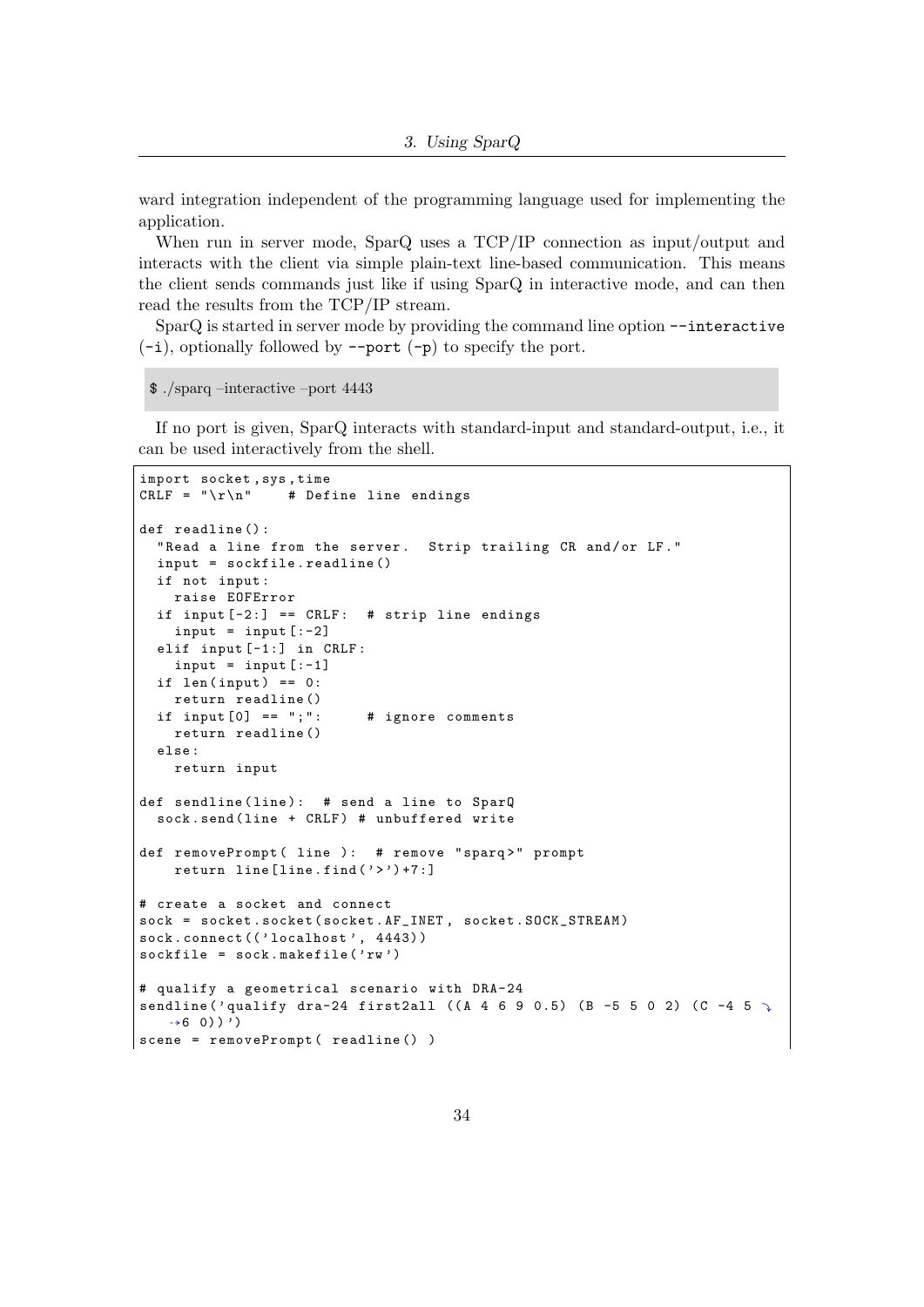3. Using SparQ

```
print scene
# add an additional network ((B 4_1 0))sendline ("constraint-reasoning dra-24 refine " + scene + ' ((B \text{ } e \text{ } s \text{ } c))')')
scene2 = removePrompt( readline( ))
print scene2
# check the new scenario for consistency
sendline ('constraint-reasoning dra-24 algebraic-closure ' + scene2)
consistent = removePrompt ( readline () )
print consistent
if consistent != "Not consistent.": # ... read resulting CSP
    net = readline ()
    print net
sendline ( " quit " )
sock . close ()
```
An example of client/server communication with SparQ is given in Listing ?? which shows a small Python script that opens a connection to the server and performs some simple computations (qualification, adding another relation, enforcing algebraic closure). It produces the following output:

 $\triangleright$  ((A rrll B) (A rrll C))  $\iota$  ((A rrll B) (A rrll C) (B eses C)) ¿ Not consistent.  $\iota$  ((B (eses) C) (A (rrll) B) (A () B))

Special care may be given to line endings, depending on the operating system. The example code defines a function to strip line endings from the result lines. Furthermore, comment lines beginning with a semicolon have to be ignored. Also note that every first return line after a command comes with a preceeding sparq prompt, so the first six characters are stripped of the result. This behavior is due to compatibility reasons and will definitely change in later versions of SparQ (downward compatibility, however, will be granted).

## <span id="page-34-0"></span>3.13. Adding new Calculi

For most calculi it should be rather easy to include them into SparQ. Adding a new calculus consists of two steps:

- 1. Provide a calculus specification and store it in SparQ's subdirectory Calculi
- 2. Register your calculus in the calculus registry Calculi/calculus-registry.lisp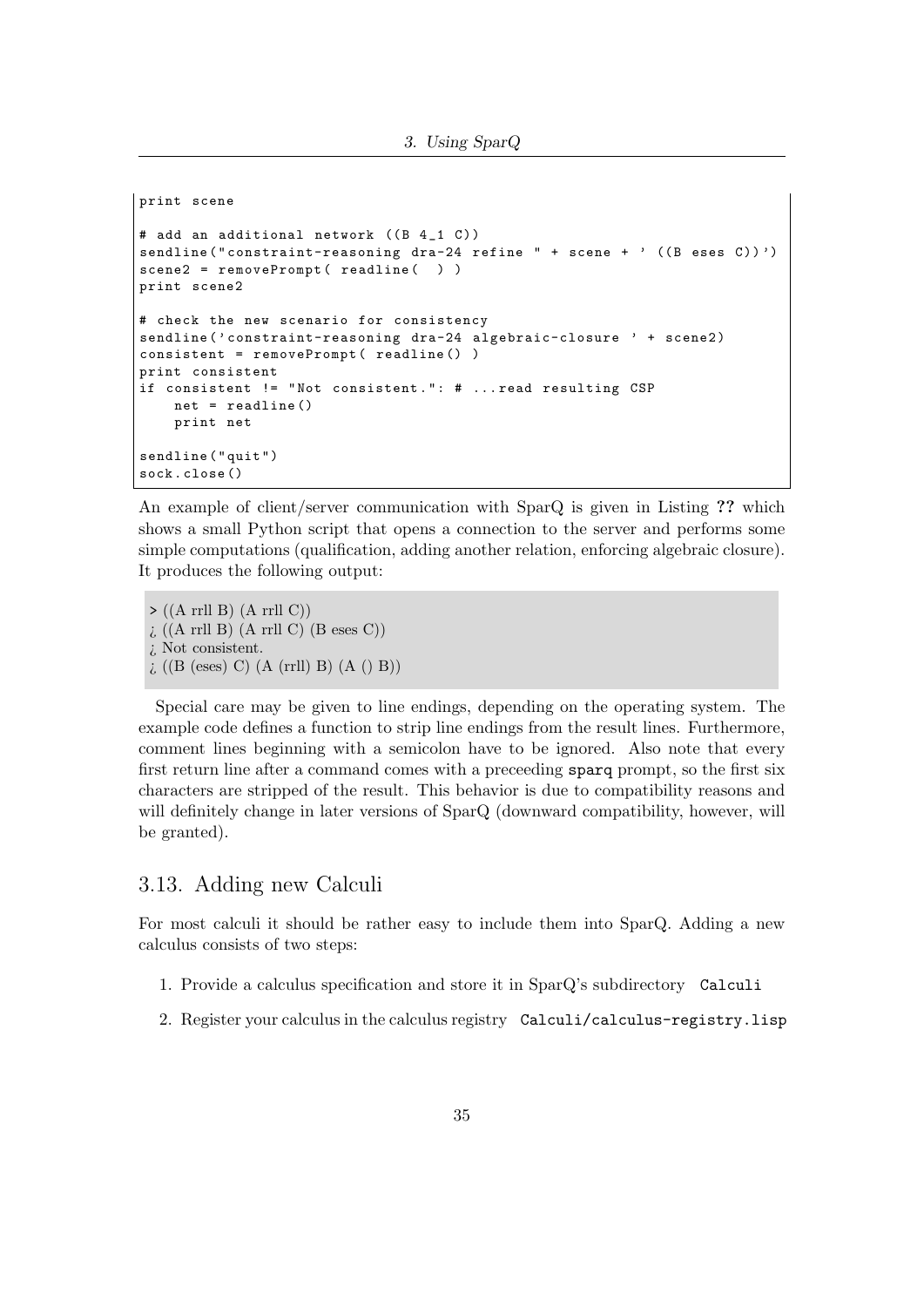SparQ also allows loading calculi from an arbitrary file (by supplying the path name as calculus argument), so calculi are not required to be registered permanently. Example:

\$ ./sparq compute-relation /path/to/my/calculus.lisp converse someRel

#### <span id="page-35-0"></span>3.13.1. Calculus Specification

Let us start by giving an example for a simple calculus for reasoning about distances between three point objects that distinguishes only the three relations 'closer', 'farther', and 'same'. Following the intuition,  $AB$  closer C holds if and only if A and B are closer to one another than  $A$  is to  $C$ . Farther and same are defined analogously. Listing [3.1](#page-36-0) shows the specification which is done in Lisp-like syntax.

The arity of the calculus, the base relations, the identity relation and the different operations have to be specified, using lists enclosed in parentheses (e.g. when an operation returns a disjunction of base relations). In this example, the shortcut operation applied to 'same' yields 'same' and composing 'closer' and 'same' results in the universal relation written as the disjunction of all base relations. It is not required to specify the inverse shortcut and inverse homing operations (cmp. Section [2.3.1\)](#page-10-0) as these can be computed by applying the other operations (e.g., inverse of shortcut yields inverse shortcut). It is, principally, possible to leave more operations unspecified. However, this may mean that certain computations cannot be performed for this calculus.

In addition to the calculus specification, one could provide the implementation of a qualifier function which for a n-ary calculus takes n geometric objects of the corresponding base type as input and returns the relation holding between these objects. The qualifier function encapsulates the methods for computing the qualitative relations from quantitative geometric descriptions. If it is not provided, the qualify module will not work for this calculus.

For some calculi, it is not possible to provide operations in form of simple tables as in the example. For instance,  $\mathcal{OPRA}_m$  has an additional parameter that specifies the granularity and influences the number of base relations. Thus, the operations can only be provided in procedural form, meaning the result of the operations are computed from the input relations when they are required. For these cases, SparQ allows to provide the operations as implemented functions and uses a caching mechanism to store often required results.

<span id="page-35-1"></span>3.13.2. Specification Reference

Any specification must be in the form

```
(def-calculus <NAME>
  {<SLOT-AND-OPTIONS>}* )
```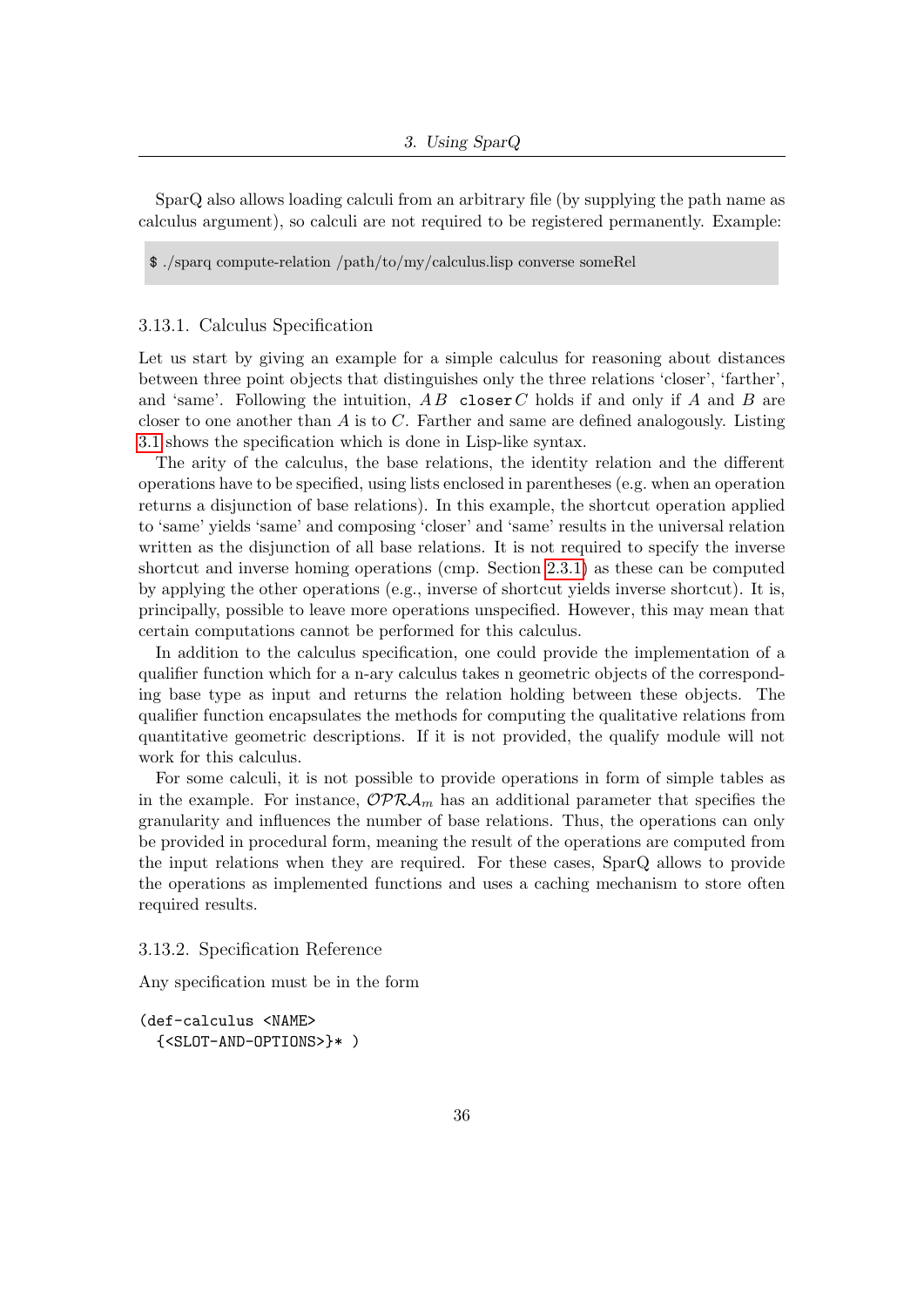Listing 3.1: Specification of a simple ternary calculus for reasoning about distances.

```
; ;; RELDISTCALCULUS
; ;;
( def-calculus " Relative distance calculus ( reldistcalculus ) "
  : arity : ternary
  : identity-relation same
  : basis-entity : point
  : qualifier #'(lambda (p1 p2 p3)
                  ( let ((d12 ( point-distance 2 p1 p2))
                        (d13 (point-distance2 p1 p3)))
                    (cond ((< d12 d13) 'closer)(( > d12 d13) 'farther)
                          (t \qquad \qquad 'same) )): base-relations ( same closer farther )
  : inverse-operation ((same (same closer farther))
                       ( closer ( same closer farther ) )
                       (farther (same closer farther)))
  : shortcut-operation ((same same)
                       ( closer farther )
                       (farther closer))
  : homing-operation ((same (same closer farther))
                      (closer (same closer farther))
                      (farther (same closer farther)))
  : composition-operation (( same same ( same closer farther ) )
                           (same closer (same closer farther))
                           (same farther (same closer farther))
                           (closer same (same closer farther))
                           (closer closer (same closer farther))
                           (closer farther (same closer farther))
                           (farther same (same closer farther))
                           (farther closer (same closer farther))
                           (farther farther (same closer farther))))
```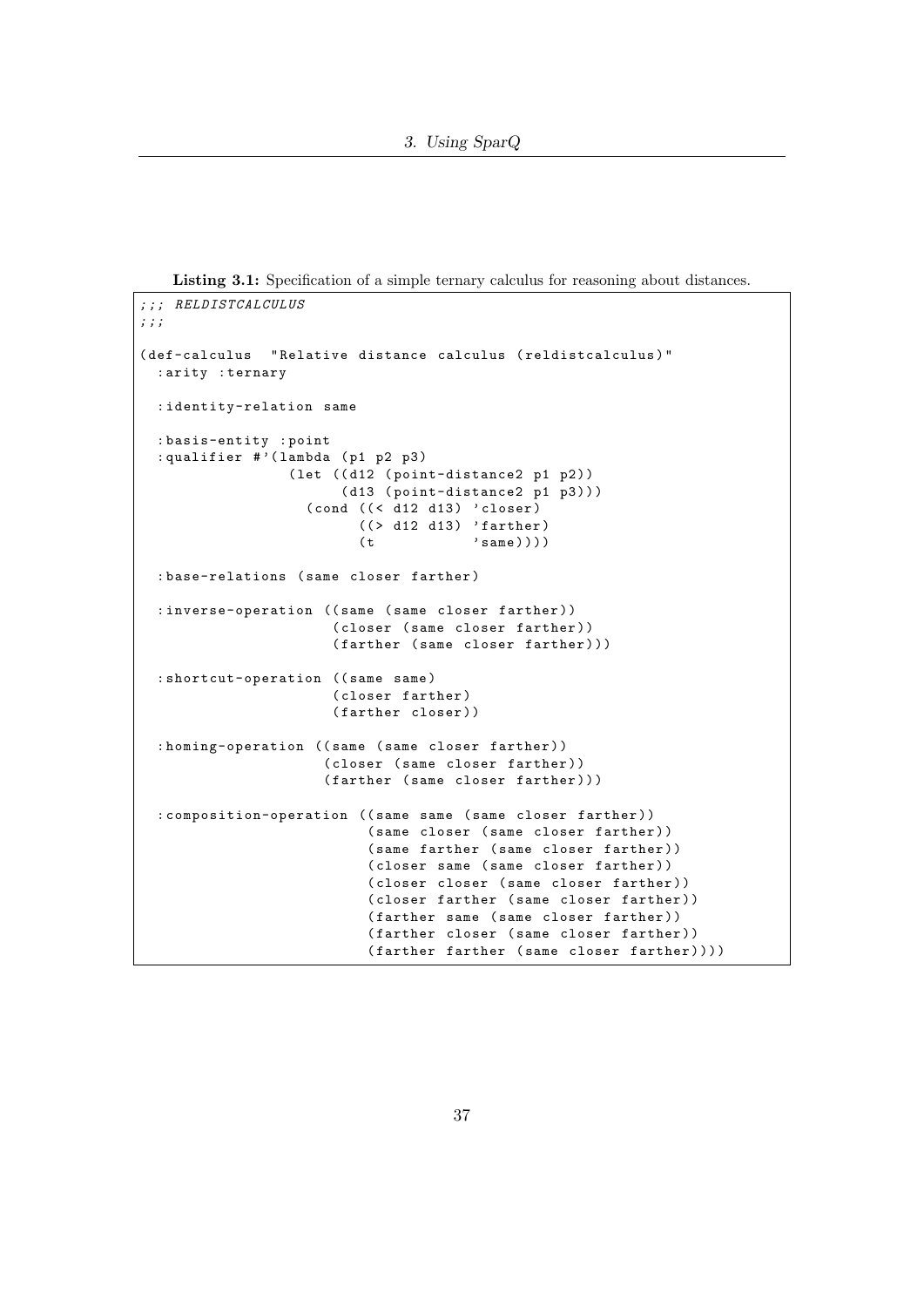where  $\langle NAME \rangle$  is a textual description of the calculus enclosed in double quotes. <SLOT-AND-OPTIONS> refers to a collection of calculus properties (in no particular order) that consists of pairs of a so-called slot specifier (always starting with a colon) and slot-specific options. Table [3.6](#page-38-0) gives an overview. The abbreviations SRC and LIB stand for source code specification and library link which are explained thereafter.

#### 3.13.3. Operation Specification

Calculi comprise the definition of operations like converse or composition for which SparQ provides three principles ways of specification:

- 1. Tabular form (suits most standard calculi)
- 2. Lisp source code
- 3. Reference to C function in external library

The tabular form is straight-forward. In the case of a unary operation (such as e.g., converse) it is simply a space-separated list of lists that give a relation and the respective outcome when applying the operation. Note that the operation needs only to be defined for base relations! In the case of the binary composition operation the tabular form is a list of lists that give the result for any combination of two base relations.

The last two options of operation specification are particular relevant for defining a quantifier or defining parametrical calculi, i.e., calculi that are instantiated by some parameter(s). In SparQ, these calculi use identifiers that end with a minus " $-$ ", e.g., opra-.

#### Lisp source operation specification

Definitions may be supplied as Lisp function which then will be compiled by SparQ. Lisp functions need to be denoted as lambda expressions. Here is an (slightly silly) example for specifying base relations by a Lisp function:

```
:base-relations #'(lambda () (list 'closer 'farther 'same))
```
As can be observed, relations are simply returned as lists of relations and symbols are used to represent base relations. When specifying an operation that requires an input parameter to the function (e.g., converse, composition), then these are the arguments passed to the provided function. If a parametric calculus is defined, then the parameter will be accessible in by the globally visible parameter calculi: \*calculus-parameter\*.

Altogether, the exemplary specification from above is equivalent to

:base-relations (closer farther same)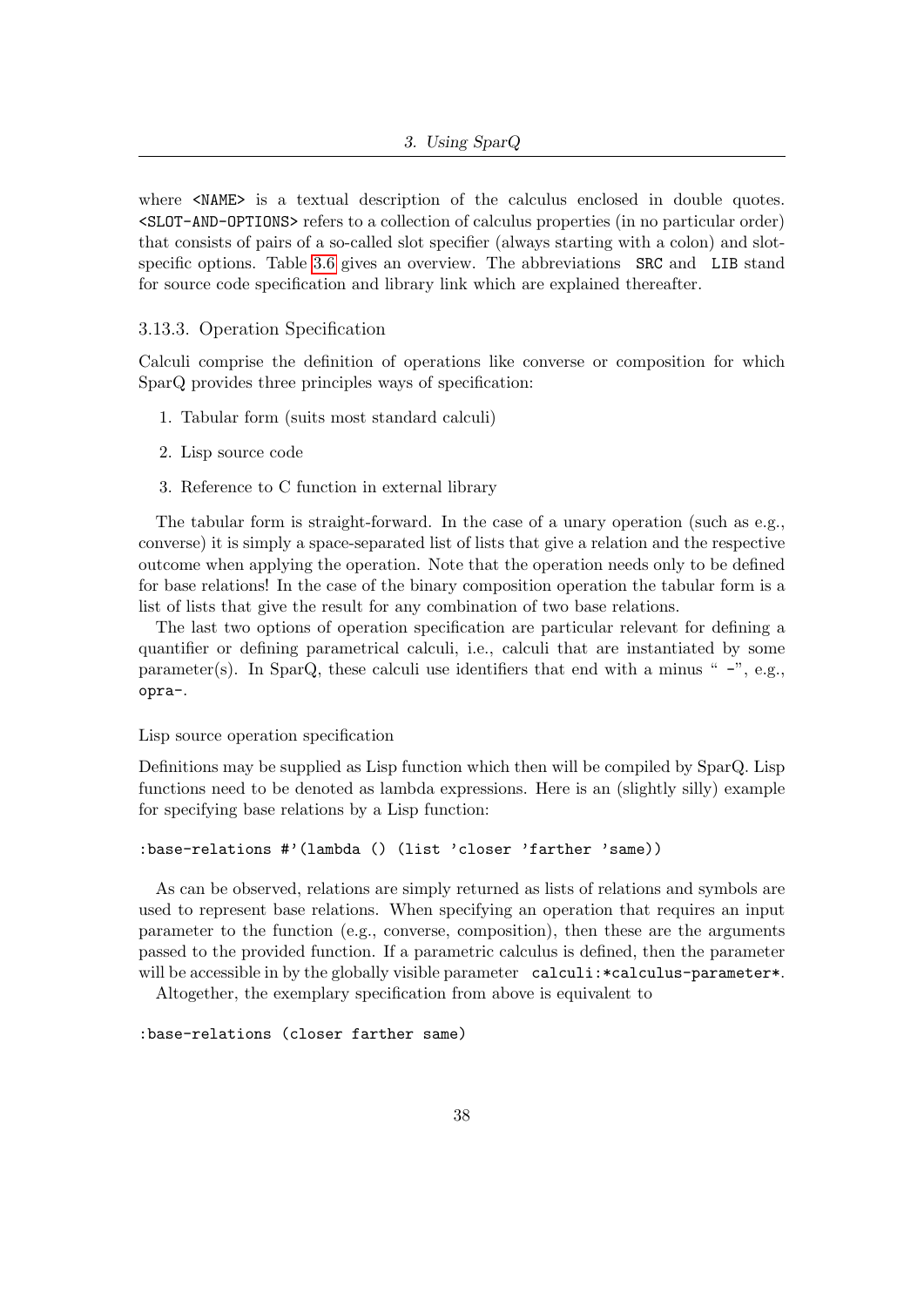| slot                             | arguments                                                                 | description                                                          |
|----------------------------------|---------------------------------------------------------------------------|----------------------------------------------------------------------|
| arity:                           | :binary :ternary                                                          | arity of the calculus                                                |
| :base-relations                  | $(x {r-i}^*)$ [ $E11$ ] SRC                                               | list of base relations                                               |
| identity-relation                |                                                                           | relation $r$ that holds in $ArA$                                     |
| :consistency                     | method                                                                    | one<br>consistency,<br>deciding<br>for<br>method                     |
|                                  |                                                                           | :a-closure, :n-ary-closure<br>Ъ                                      |
|                                  |                                                                           | :scenario-consistency, :a-consistency,                               |
|                                  |                                                                           | :n-ary-scenario-consistency                                          |
| converse-operation               | $(\{r1 \ r1-cnv)\}^*$   $IIB$   SRC                                       | lists of relations and their corresponding con-                      |
|                                  |                                                                           | verse relation, reference to external library func-                  |
|                                  |                                                                           | tion, or Lisp code                                                   |
| inverse-operation                | $\binom{1}{x}$ = 1 = 1( $\binom{x}{x}$ = 1( $\binom{x}{x}$ ) = 121 = 13RC | lists of relations and their corresponding inverse                   |
|                                  |                                                                           | relation, reference to external library function,                    |
|                                  |                                                                           | or Lisp code                                                         |
| :shortcut-operation              | $(282   511   1 - 50)$ <sup>*</sup> )   LIB   SRC                         | lists of relations and their corresponding short-                    |
| 39                               |                                                                           | cut relation, reference to external library func-                    |
|                                  |                                                                           | tion, or Lisp code                                                   |
| :homing-operation                | $({r1 r1 r1/m})^*$   LIB   SRC                                            | lists of relations and their corresponding homing                    |
|                                  |                                                                           | relation, reference to external library function,                    |
|                                  |                                                                           | or Lisp code                                                         |
| composition-operation:           | $({x1 r2 r1 r2-cmp)}^*/$ [LIB                                             | lists of two relations and their composition, ref-                   |
|                                  | SRC                                                                       | erence to external library function, or Lisp code                    |
| EO<br>:n-ary-composition-operati | $({x_1 \; x_2 \;  \; x_n \; r-cmp})^*$                                    | lists of n relations and their composition, refer-                   |
|                                  | LIB   SRC                                                                 | ence to external library function, or Lisp code                      |
| :basis-entity                    | :interval<br>:1d-point                                                    | type of the basis objects, domain of the calculus                    |
|                                  | :dipole<br>$:2d$ -point                                                   |                                                                      |
|                                  | :2d-oriented-point   :2d-box                                              |                                                                      |
| :parametric?                     | $\frac{1}{2}$                                                             | Boolean whether the calculus depends on a pa-                        |
|                                  |                                                                           | rameter or not                                                       |
| :qualifier                       | :algebraic   SRC   LIB                                                    | qualifier specification ( :algebraic is not yet<br>fully functional) |
|                                  |                                                                           |                                                                      |

<span id="page-38-0"></span>Table 3.6.: Overview of the slots in calculi definitions and their options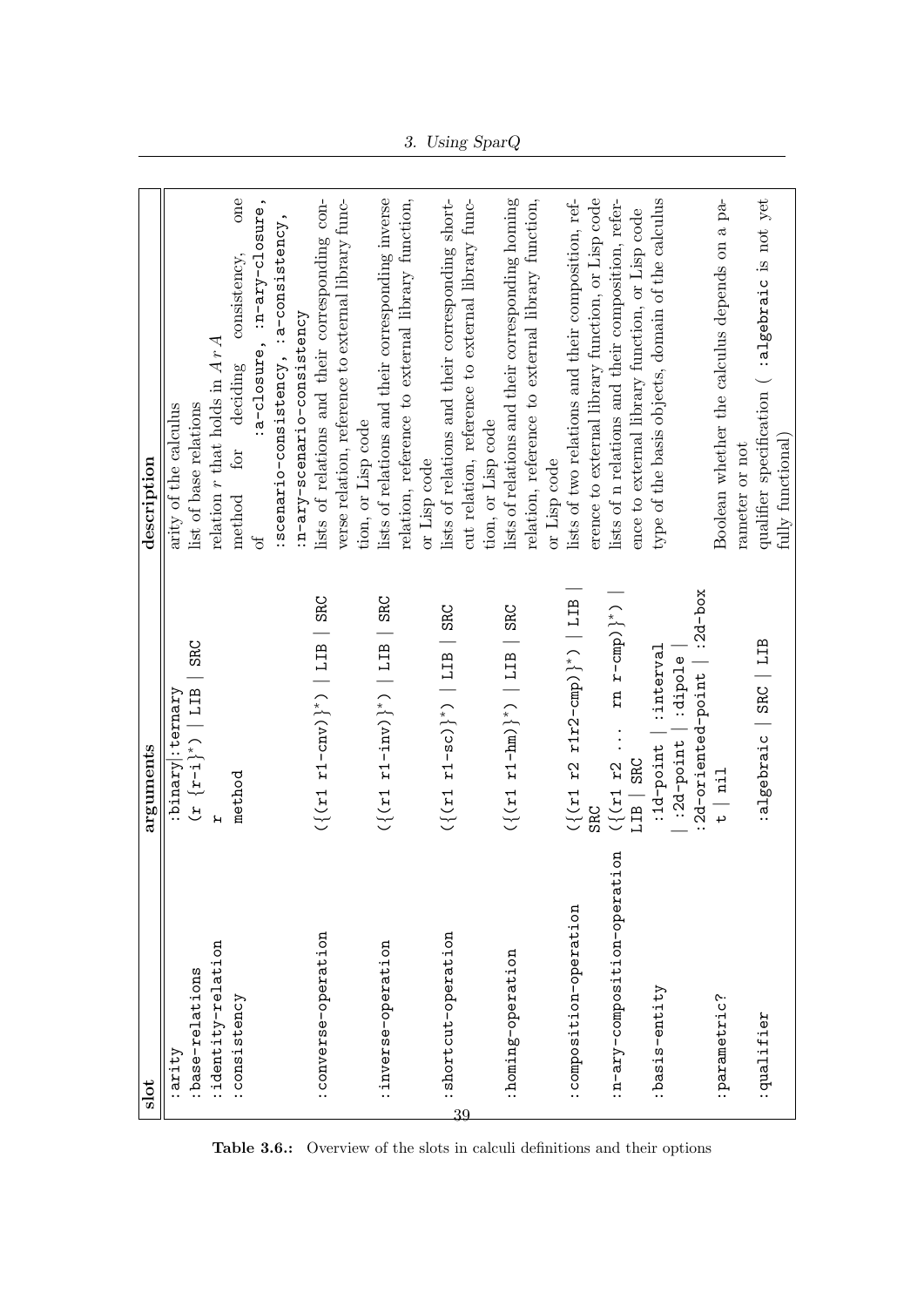Note: Though you must use lambda expressions to specify lisp functions, you may define additional functions or parameters in the calculus definition. As the Lisp programmer would expect, the calculus definition is processed by the Lisp compiler and def-calculus is a (quite complex) compiler macro.

Lisp source qualifier specification

Providing a lisp source definition for qualifiers is similar to specifying operations. In the case of a binary calculus you need to provide a 2-argument function, in the case of a ternary calculus a 3-argument function. These arguments are exactly those of the command qualify but without the object identifier, i.e., a qualifier for the point-based calculus (e.g., cardinal directions) requested by the command "qualify cardir ((A 2 3)  $(B 1 3)$   $(C -3 2)$ " will lead to calls passing the lists  $(2 3)$ ,  $(1 3)$ , or  $(-3 2)$  as arguments. Supplied functions are not required to do any error checking, as this is taken care of already.

#### External operation libraries

All operations may be specified by giving a reference to an external library by writing (external-lib LIBNAME C\_FUNC). Hereby, LIBNAME must be a string (delimited by double quotes) referring to a shared library inside SparQ's subdirectory Lib/bin, C\_FUNC (a string too) gives the name of the corresponding C function to call. In principal, any programming language can be used as long as it allows for building a shared library that provides functions that follow the C calling convention. The signature of the C function for unary operations must be

#### const char\* C\_FUNC( const char\* param, const char\* relation)

When called by SparQ, C\_FUNC is passed the currently active calculus parameters (ignore, if your calculus does not use parameters), i.e., all characters that are appended to the last "-" in the calculus name. As second argument, the relation is passed. The function needs to return the result in the same form SparQ uses as print form for relations. In case of returning disjunctions, this means a space-separated list enclosed in parentheses.

When defining a binary operation (composition), the signature looks as follows:

const char\* C\_FUNC( const char\* param, const char\* r1, const char\* r2)

Obviously, two relations need to be passed to the composition operation.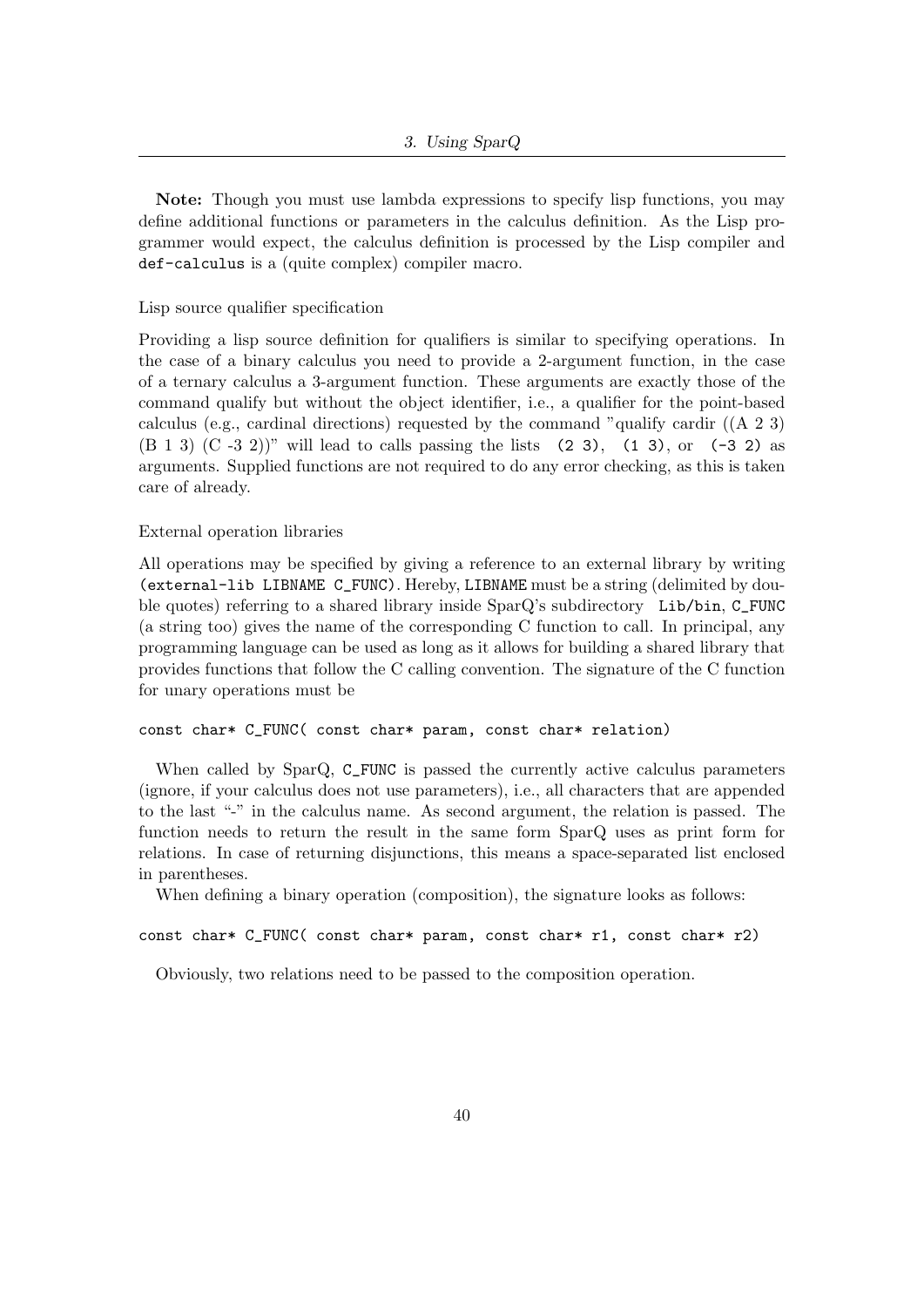External qualifier libraries

Similar as with operation specification, external libraries can be used for defining a qualifier module for SparQ. The signature of the external functions is as follows:

const char\* C\_FUNC( const char\* param, double P1, double P2, ...)

Put differently, SparQ passes (besides the calculus parameter) all spatial information as double precision floats to the function. The amount of parameters depends on:

- the arity of the calculus
- the dimension of the calculus' basis entities

Let a denote the arity of a calculus (either  $a = 2$  or  $a = 3$ ) and let d denote the dimension of the basis entity, then  $a \cdot d$  double parameters are passed. Dimensions of currently supported basis entities are as follows:

| basis entity                    |                              |
|---------------------------------|------------------------------|
| $1d$ -point                     |                              |
| interval                        | 2                            |
| $2d$ -point                     |                              |
| dipole                          |                              |
| 2d-oriented-point               |                              |
| 2d-box (axis aligned rectangle) | 4                            |
| polygon                         | $2\times$ number of vertices |

Limitations: Passing coordinates as fixed precision floating point numbers can introduce difficulties that arise due to rounding in computer arithmetics. If no special care is taken then it can easily happen that the relation between  $A$  and  $B$  obtained by qualification is not the converse of the relation obtained by qualifying the relation between B and A.

To avoid this issue SparQ can use precise (rational) arithmetics and qualifiers implemented in Lisp source code take advantage of this too. For external C functions this is not possible though.

#### 3.13.4. Algebraic Relation Specification

An algebraic calculus specification builds the basis for algebraic reasoning. Base relations need to be specified by systems of polynomial equations over a real-valued domain  $\mathbb{R}^n$ . Such specification is possible to a wide range of spatio-temporal calculi, but it is, for example, not possible to specify relations in an arbitrary topological space as considered as domain of the RCC calculus family.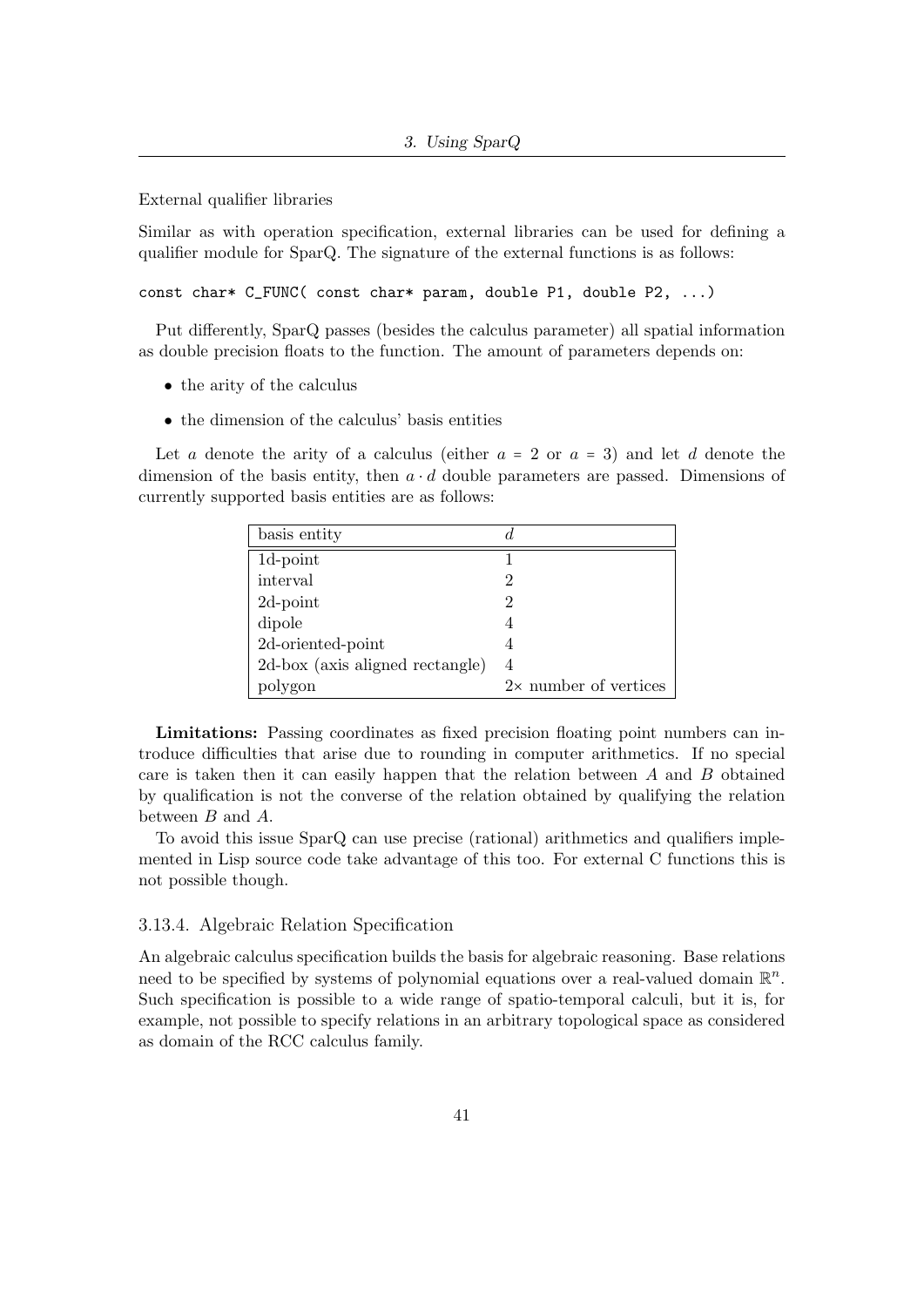In a first step, the base objects of a qualitative calculus need to be represented algebraically. Objects involved in a constrained network (e.g., represented by variables A, B, C, etc.) are represented by tuples of real-valued variables. Currently, SparQ supports the following base entities:

| basis entity      | algebraic representation | variable representation of $A, B, C$     |
|-------------------|--------------------------|------------------------------------------|
| 1d-point          | $\boldsymbol{x}$         | ax; bx; cx                               |
| interval          | a, b                     | a1, a2; $b1, b2$                         |
| 2d-point          | x, y                     | $ax, ay;$ bx, by;<br>сх, су              |
| 2d-oriented-point | x, y, dx, dy             | ax, ay, adx, ady;<br>bx, by, bdx,        |
|                   |                          | bdy; cx, cy, cdx, cdy                    |
| dipole            | sx, sy, ex, ey           | sbx, aby,<br>sax, say, eax, eay;         |
|                   |                          | $\cdot$ $\cdot$ $\cdot$                  |
| $2d$ -box         | $x_1, y_1, x_2, y_2$     | ablx, ably, atrx, atry,<br>bblx,         |
|                   |                          | $bbly, \ldots$ (bl: bottom left, tr: top |
|                   |                          | right)                                   |

In case of representing oriented points (see Sec. [A.12\)](#page-68-0), the variables  $dx, dy$  give a direction vector. In contrast, specification of a dipole (see Sec. [A.11\)](#page-66-0) is based on the start point  $sx, sy$  and the end point  $ex, ey$ . Note that the algebraic representation of basis entities corresponds to the form of specifying scenarios to processed by the quantifier module.

The variable representation is used when specifying qualitative relations. To specify a qualitative relation  $r(A, B)$ , a set of multivariate polynomial equations need to be provided such that

$$
p_{r,1}(x_1, x_2, \ldots, x_k) < 0
$$
\n
$$
p_{r,2}(x_1, x_2, \ldots, x_k) < 0
$$
\n
$$
\vdots
$$
\n
$$
p_{r,i}(x_1, x_2, \ldots, x_k) = 0
$$
\n
$$
p_{r,i+1}(x_1, x_2, \ldots, x_k) = 0
$$
\n
$$
\vdots
$$
\n
$$
p_{r,j}(x_1, x_2, \ldots, x_k) > 0
$$
\n
$$
\vdots
$$
\n
$$
p_{r,k}(x_1, x_2, \ldots, x_k) > 0
$$

is satisfied if and only if  $r(A, B)$  holds whereby  $x_1, \ldots x_k$  stand for the variable representation introduced above.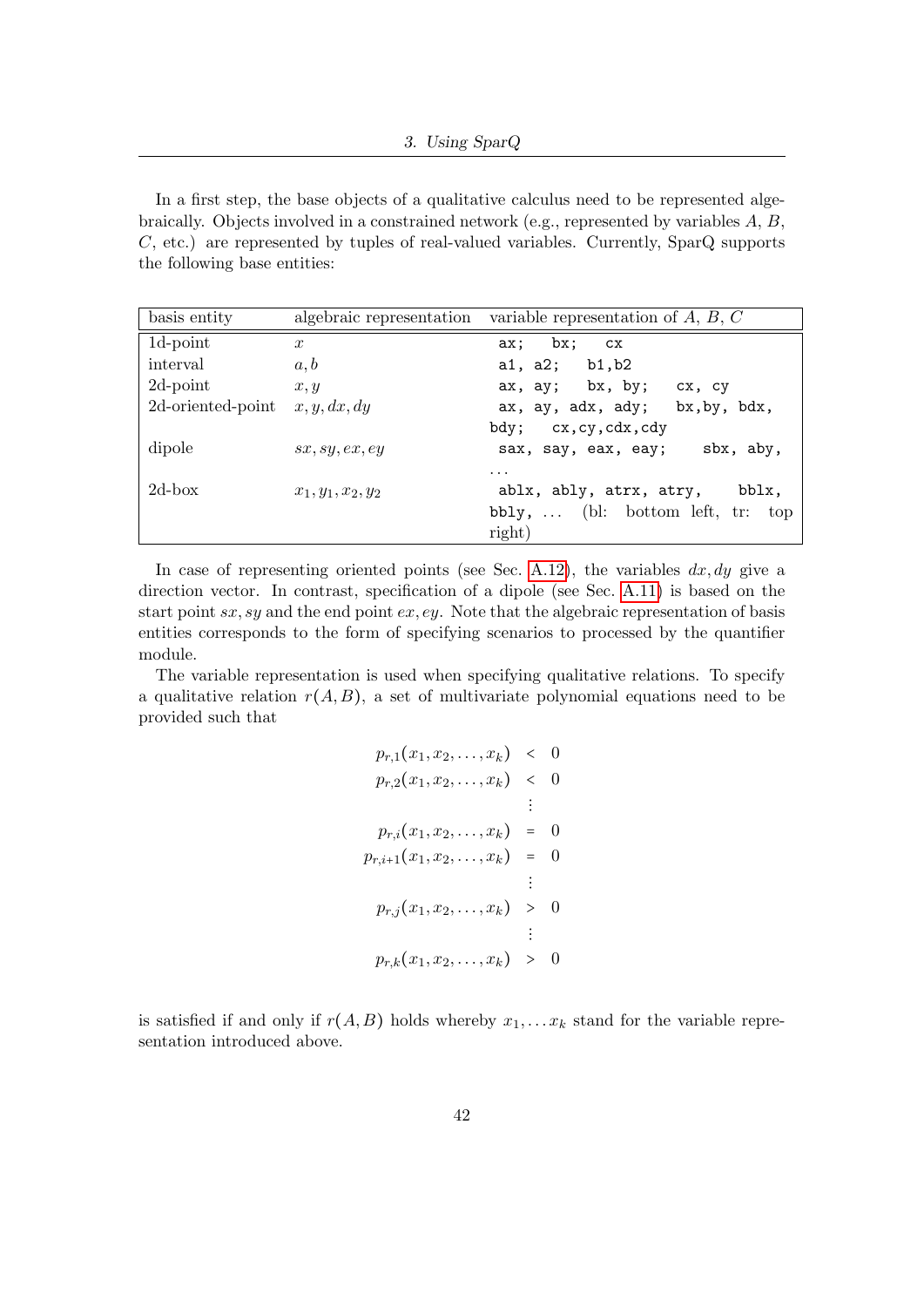Polynomials are denoted in a list based syntax, for example: (0 = (1 ((ax 1))) (-1 ((bx 1)))) stands for  $0 = 1 \cdot ax^{1} - 1 \cdot bx^{1}$ .

#### 3.14. Extending SparQ

Beyond adding new calculi, SparQ offers a simple mechanism to introduce new tools. The aim of this method is to provide means for adding additional methods, either specific to a certain calculus, or general ones. At startup, SparQ will evaluate the contents of the file Lib/extensions.lisp inside the SparQ directory in which tool declarations are expected. Tools declared in Lib/extensions.lisp are in all regards equivalent to the tools internally provided by SparQ.

Tool declaration is based on a simple macro def-tool in which argument syntax and the call to the actual tool code are declared. Here's the syntax:

> ( def-tool (argument<sup>∗</sup> ) :documentation "brief description " [ :requires file∣list-of-files] code)

Tool code inside def-tool needs to be written in Lisp, but of course it can just be used to call some external non-Lisp code.

- Please refer to the SBCL manual on how to invoke external  $C/C++$  code residing in shared libraries—it's easy!
- The SBCL manual also explains all details of invoking external programs and obtaining the output

SparQ involves a complex type system which shapes the way tool arguments are declared. This is covered in Section [4](#page-44-0) and we only give some examples here sufficient declaring simple tools:

```
(def-tool ("translate" (c (calculus allen)) (csp constraint-network c)
   ⇢" point-caluclus " )
  : documentation " converts CSP with Allen relations to point-calculus "
  : requires " translators / my-allen- > pc-translator . lisp "
  ( do-the-work csp ) )
```
This command would declare a tool "translate" that would take as input two parameters, c which is a calculus and csp, which is a constraint-network. More precisely, c must be a calculus of type "allen" which, is satisfied by Allen's interval algebra. Additionally, the constraint-network must be defined over the calculus c, i.e., it must only involve Allen relations. If matching parameters are supplied, the function do-the-work is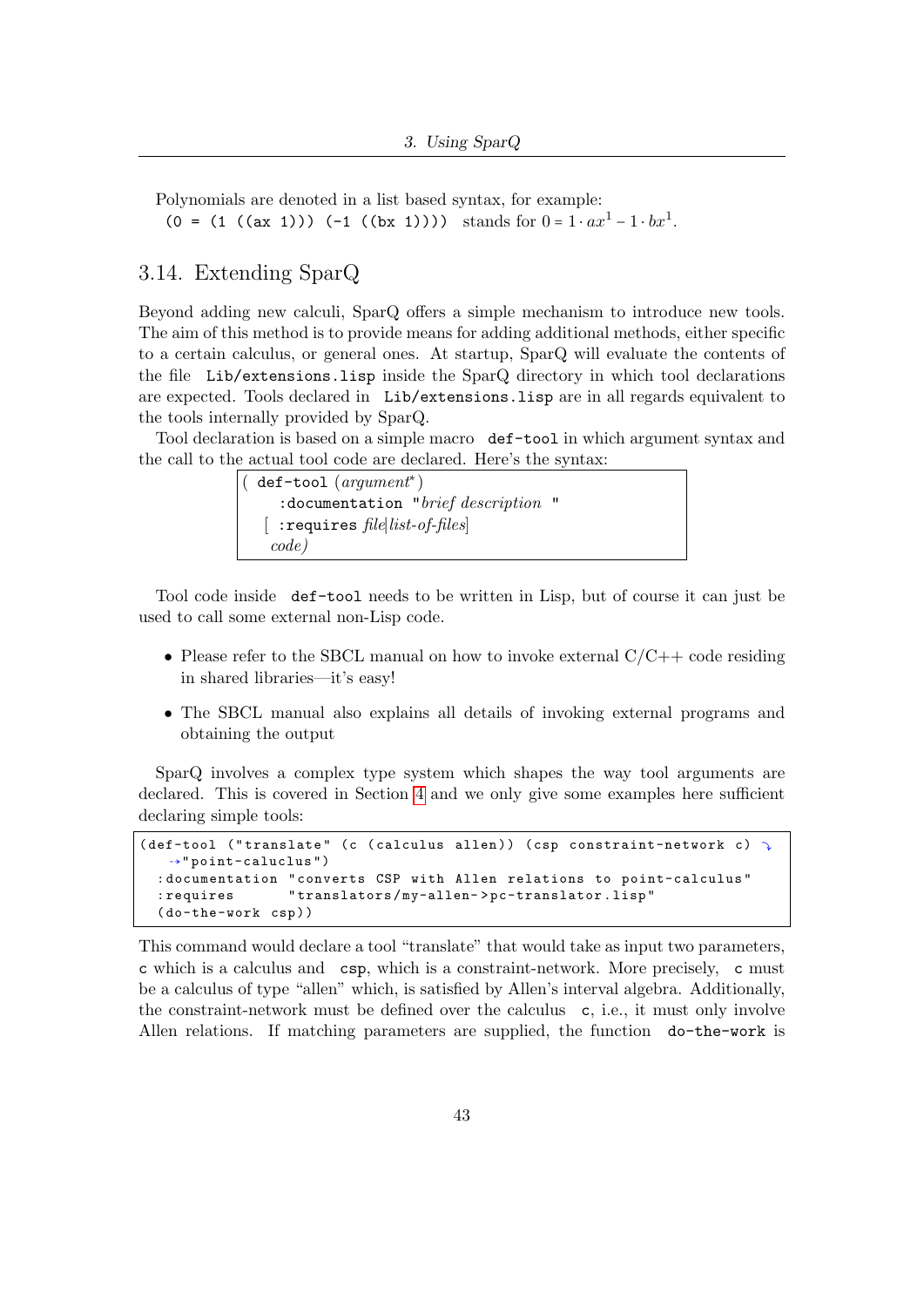invoked which is assumed to reside in the file specified by : requires. With command declarations, overloading a tool similar to object-oriented programming is possible.

```
(def-tool ("list-directory" (which symbol))
  : documentation " retrieves contents of a directory "
  ( with-output-to-string ( dir )
    ( run-program "/bin/ls" (list ( symbol-name which ) ) : output dir ) ) )
```
This tool shows a simple way of invoking an external program (here: the Unix ls tool) and retrieving the output generated. The only argument to this command, which, is declared to be of type symbol, the Lisp type corresponding to identifiers in other programming languages.[2](#page-43-0)

<span id="page-43-0"></span><sup>&</sup>lt;sup>2</sup>Lisp programmers may wonder about case-(in)sensitivity here: SparQ uses a case-sensitive read-table for parsing user input. Later, case information is stripped away for identifiers. Thus, symbol-name as used here will yield a string preserving cases.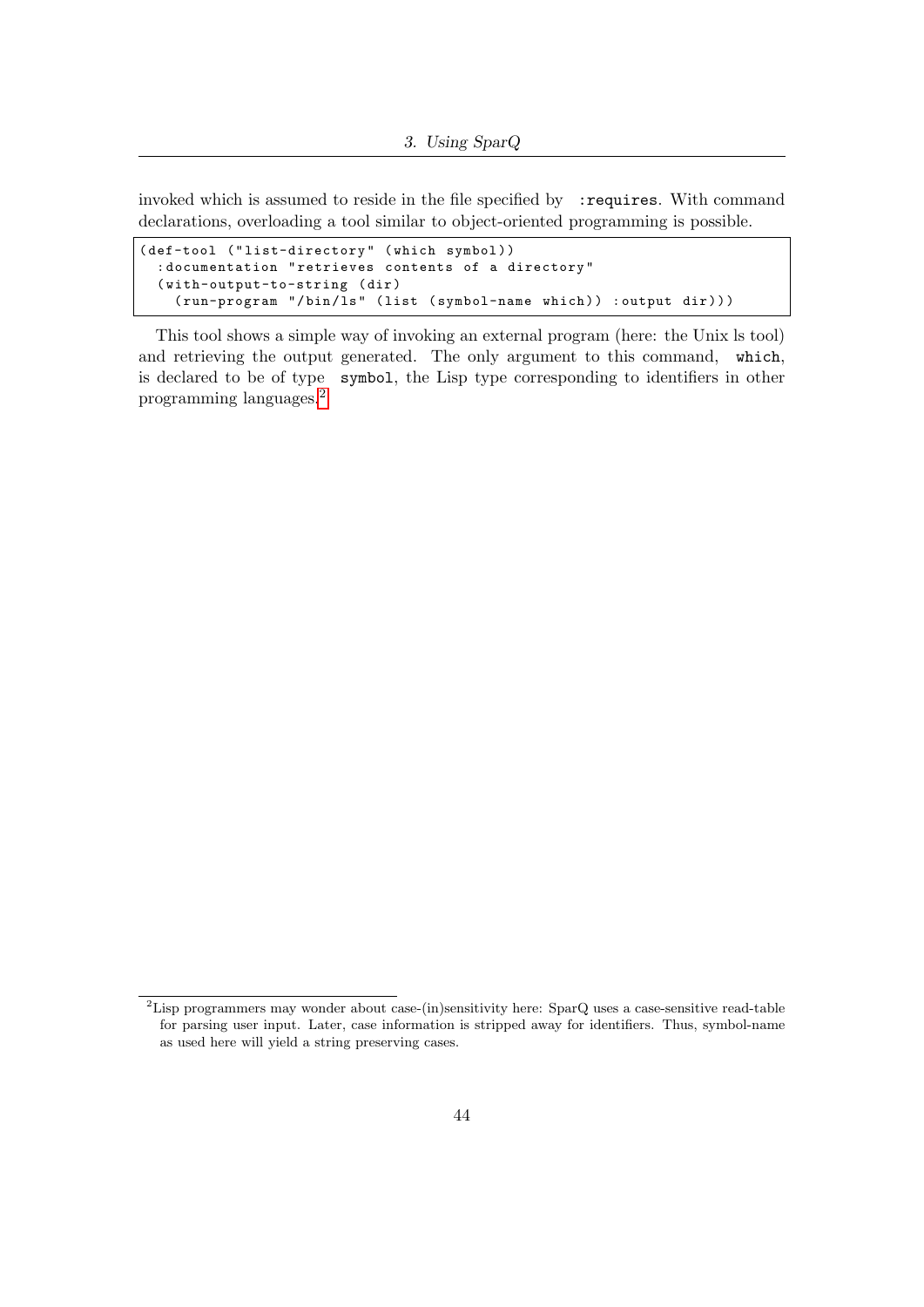# <span id="page-44-0"></span>4. Internals

This section provides some information about the internals of SparQ together with planned extensions. SparQ is under current development in the project R3-[Q-Shape]. If you have any questions, additions, or recommendations we'd be glad getting into contact.

#### 4.1. Implementation Details

(to be supplemented)

#### 4.1.1. SparQ type systen

SparQ takes a conflicting approach to data types. On the one hand side, there exists a sophisticated type system that is used to declare tools and to select appropriate methods, but on the other hand side SparQ aims at stripping away any type information to facilitate fast bit bang operations when it comes to reasoning. In what follows, we explain the sophisticated type system as this is exhibited through the extension facility of SparQ. Keep in mind that internal functions are often designed to operate on other types of data though.

The type system used in SparQ comprises the full type system of Lisp, both objectoriented types/classes and regular types. The most important use of types is declaring new commands for SparQ. We start by a practical example:

```
( def-tool (" check-matches" ( c ( calculus rcc8 ) ) ( csp constraint-network \sqrt{ }\rightarrowc) (timeout real) (option (member first all)) (p (sparq:list-of \rightarrow⇢simple-polygon ) ) )
    : documentation "Checks whether a csp with RCC-8 relations matches \rightarrow⇢quantitative input data given as polygonals "
    : requires " some / external / code . lisp "
    (do-the-check c csp timeout option p))
```
This imaginary tool could be invoked as follows:

```
SparQ> check-matches rcc8 ((A (po eq) B) (A ntpp C)) all ((A (1.0 2.3)
       29.2 4.0 23.0 1.0)) (B (1.0 1.0 2.0 2.0 3.1 2.0)) (B (-1.0 1.0
       2.0 3.0 3.4 4.0)))
```
Our tool declaration makes use of several facets of the type system: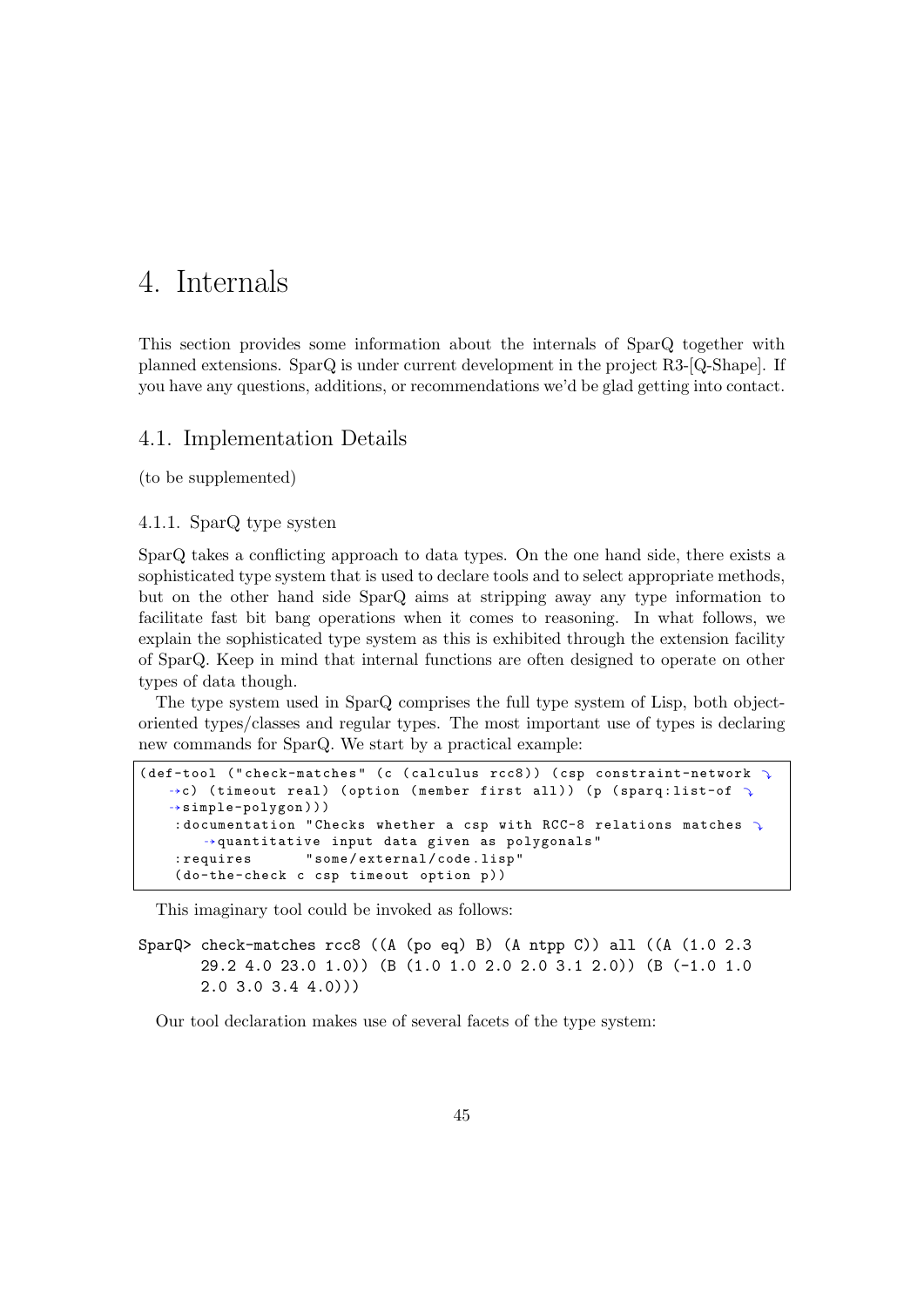- "check-matches" Though not precisely a type specifier, string arguments are introduced as short-hand notations for types that only consists of a single object (the string given) and for which no argument will be defined.
- (calculus rcc8) Denotes a SparQ built-in type specialized to rcc8 (see next section on implementation details). This roughly corresponds to Lisp's type specializers such as, for example integer vs. (integer 0 10).
- constraint-network c declares a type constraint-network which additionally depends on the argument c in the command's lambda-list. The argument c of type (calculus rcc8) will be supplied to the parser dedicated to the type constraint- network—see next section for details. SparQ automatically determines a suitable order in which to parse arguments.
- real a simple real number (which may be either an integer or fractional number type)
- (member first all) the argument option is declared as a standard Lisp type using the type constructor member to declare a type that exclusively consists of the two symbols first and all. Similarly, all other Lisp type constructors can be used.
- (sparq:list-of simple-polygon) combines a SparQ-specific list type specialized to the type simple-polygon, i.e., all members of the list are declared to be of the type simple-polygon.

SparQ primitive class

New types (in particularly those used in the user/tool interface) are declared as classes inheriting from the class sparq:primitive, which is defined in the file "commands". There are some methods defined for the purpose of interfacing with the user:

- parse-primitive method dedicated to parsing user input
- initialize-primitive method for post-parsing object initialization. This method exists to enable delaying costly object initialization until all parsing has been completed successfully
- describe-primitive writing a textual description to be used with SparQ help command

In order to develop a new type, declare an appropriate class and specialize the parseprimitive method using an EQL-specializer.

```
( defclass my-type ( sparq : primitive )
; ; slot-definitions
)
```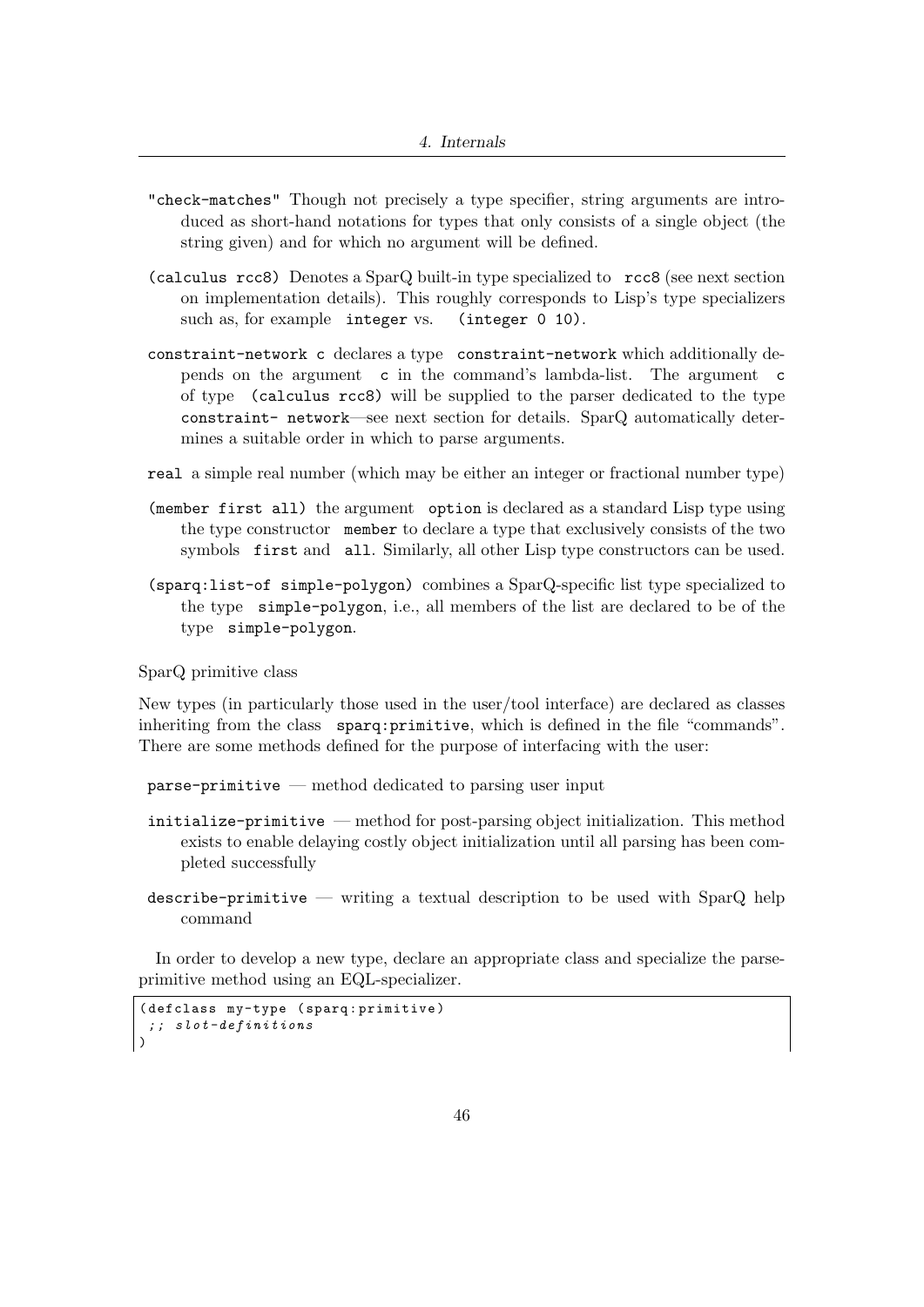```
(defmethod sparq: parse-primitive ((x (eq1) m\gamma-type)) expression & rest \gamma\rightarrowextra)
 ; ; dedicated parsing code goes here
; ; return ( cons : FAIL " error-msg ") if parsing fails
)
(defmethod sparq:initialize-primitive ((x my-type))
  ; ; any additional initialization code would go here
\lambda(defmethod sparq:describe-primitive ((x my-type) stream)
  ; ; print type description to stream
\lambda(defmethod print-object ((x my-type) stream)
  ; ; specialized printing code
\lambda
```
The method parse-primitive needs a closer look: in order to parse dependent types and type parameters such as, for example, (calculus allen), SparQ will invoke the parse-primitive method of the appropriate type (here: calculus) and supply the specifiers as &rest parameters. It is the duty of parse-primitive to check that any additional specializers are satisfied.

In case of dependent types, additional information will also be supplied as &rest/&key parameter. Consider the following tool declaration:

```
(def-tool ("constraint-reasoning" (c calculus) "refine" (cn \rightarrow→constraint-network c) (cn2 constraint-network c))
...)
```
Here, the constraint-networks cn and cn2 both depend on the calculus c. When parsing the arguments cn and cn2, SparQ will supply the calculus parameter c as &key argument to parse-primitive EQL-specialized to constraint-network; parsing then roughly looks like this:

```
(defmethod parse-primitive ((x (eql 'constraint-network)) expression \gamma⇢& key calculus )
 ; ; step 1: check that " expression " is a proper CSP
; ; step 2: check that only relations from " calculus " are used
 ...)
```
Please bear in mind that deriving new classes from primitive is only required when defining complex data types—the Lisp type system is usually powerful enough to declare what you need and providing you the data in a friendly, list-based format. In this case, no parsing etc. needs to be implemented.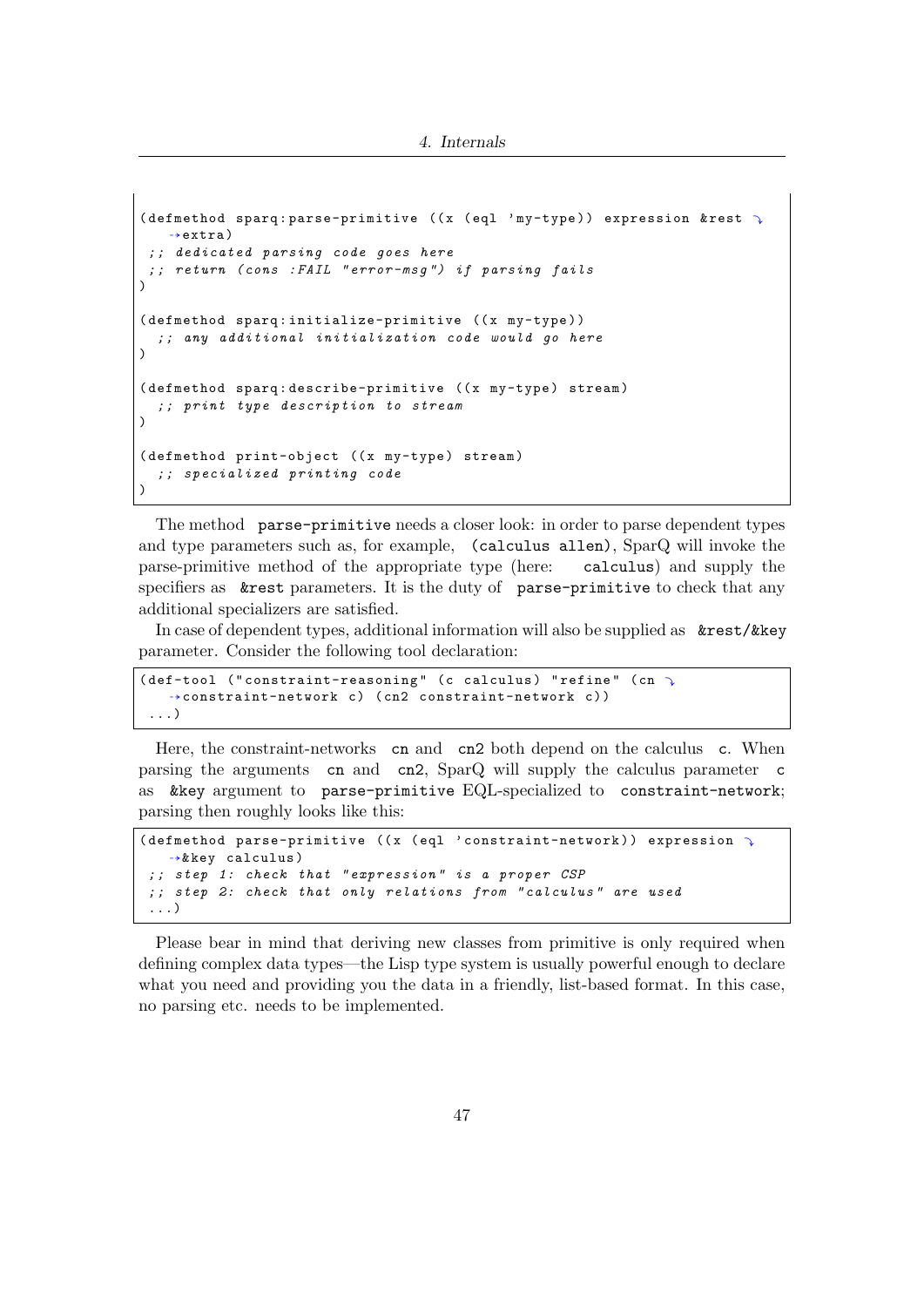## 4.2. Outlook — Planned Extensions

Besides extending the set of supported qualitative calculi, the following extensions are currently planned for the future:

tool integration — we are planning to provide further interfaces to exchange calculus specifications and reasoning with other reasoners

Further goals are to continue the optimization of the algorithms employed in SparQ, for instance by applying maximal tractable subsets for the constraint reasoning part, and to include new results from the QSR community as they become available, in particular with respect to constraint reasoning techniques for calculi for which the standard algebraic closure algorithms are insufficient to decide consistency.

Again, please feel free to contact us if you have any ideas or wishes concerning the extension or improvement of SparQ.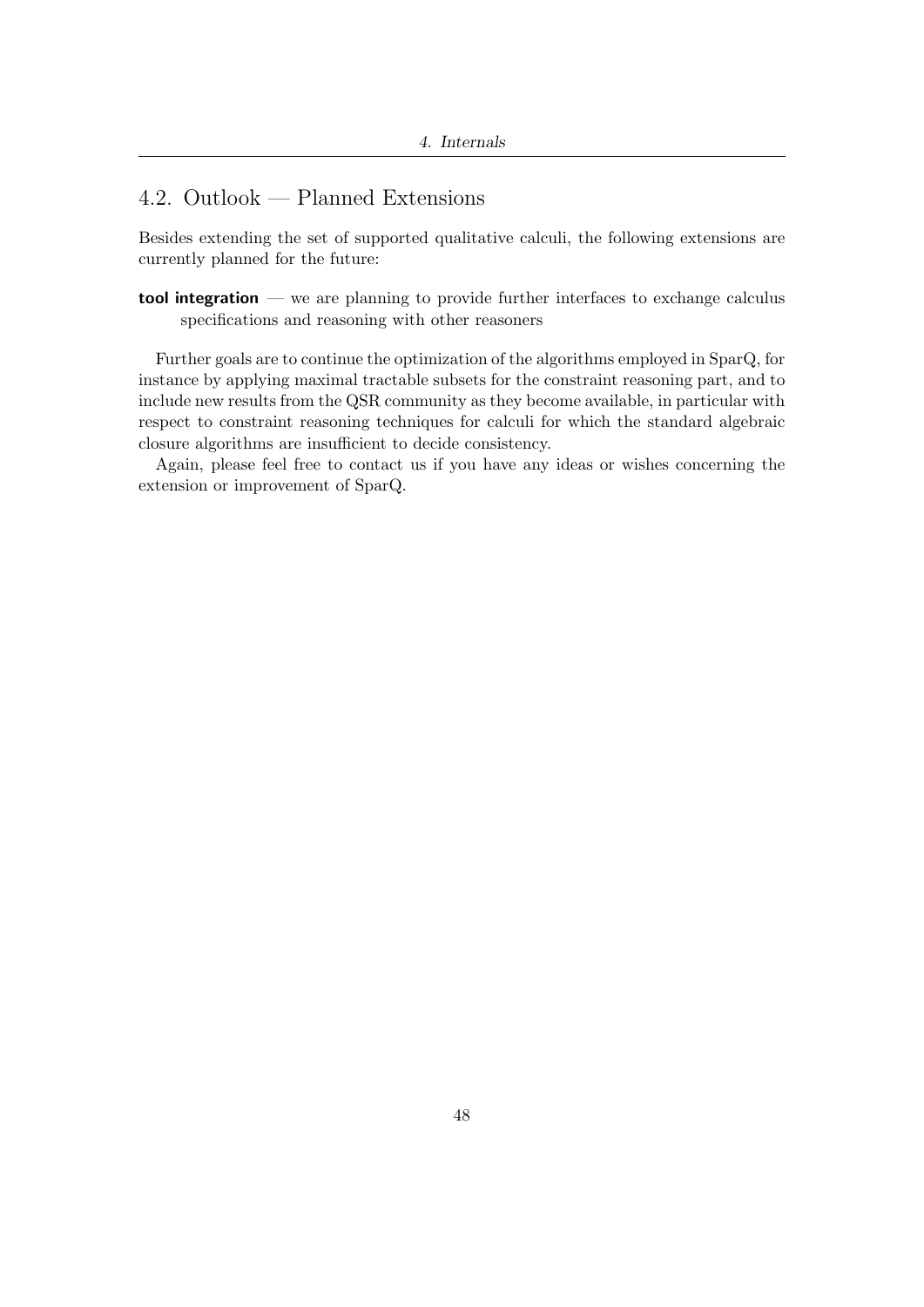# Bibliography

- <span id="page-48-0"></span>J. F. Allen. Maintaining knowledge about temporal intervals. Communications of the ACM, pages 832–843, November 1983.
- <span id="page-48-1"></span>P. Balbiani, J. Condotta, and L. Fariñas del Cerro. Tractability results in the block algebra. J. Log. Comput., 12(5):885–909, 2002.
- <span id="page-48-2"></span>A G Cohn, B Bennett, J M Gooday, and N Gotts. RCC: A calculus for region based qualitative spatial reasoning. GeoInformatica, 1:275–316, 1997.
- Anthony G. Cohn. Qualitative spatial representation and reasoning techniques. In Gerhard Brewka, Christopher Habel, and Bernhard Nebel, editors, KI-97: Advances in Artificial Intelligence, 21st Annual German Conference on Artificial Intelligence, Freiburg, Germany, September 9-12, 1997, Proceedings, volume 1303 of Lecture Notes in Computer Science, pages 1–30, Berlin, 1997. Springer.
- Anthony G. Cohn and Shyamanta M. Hazarika. Qualitative spatial representation and reasoning: An overview. Fundamenta Informaticae, 46(1-2):1–29, 2001.
- Jean-Francois Condotta, Gérard Ligozat, and Mahmoud Saade. A generic toolkit for n-ary qualitative temporal and spatial calculi. In Proceedings of the 13th International Symposium on Temporal Representation and Reasoning (TIME'06), Budapest, Hungary, 2006.
- D. A. Cox, J. B. Little, and D. O'Shea. Using Algebraic Geometry, volume 185 of Graduate Texts in Mathematics. Springer, NY, 1998.
- Ivo Düntsch. Relation algebras and their application in temporal and spatial reasoning. Artificial Intelligence Review, 23(4):315–357, 2005.
- <span id="page-48-3"></span>Frank Dylla. An Agent Control Perspective on Qualitative Spatial Reasoning, volume 320 of DISKI. Akademische Verlagsgesellschaft Aka GmbH (IOS Press), Heidelberg, Germany, 2008. ISBN 978-3-89838-320-2. Doctoral thesis (Universitty of Bremen).
- <span id="page-48-4"></span>Frank Dylla and Jae Hee Lee. A combined calculus on orientation with composition based on geometric properties. In ECAI-10, 2010.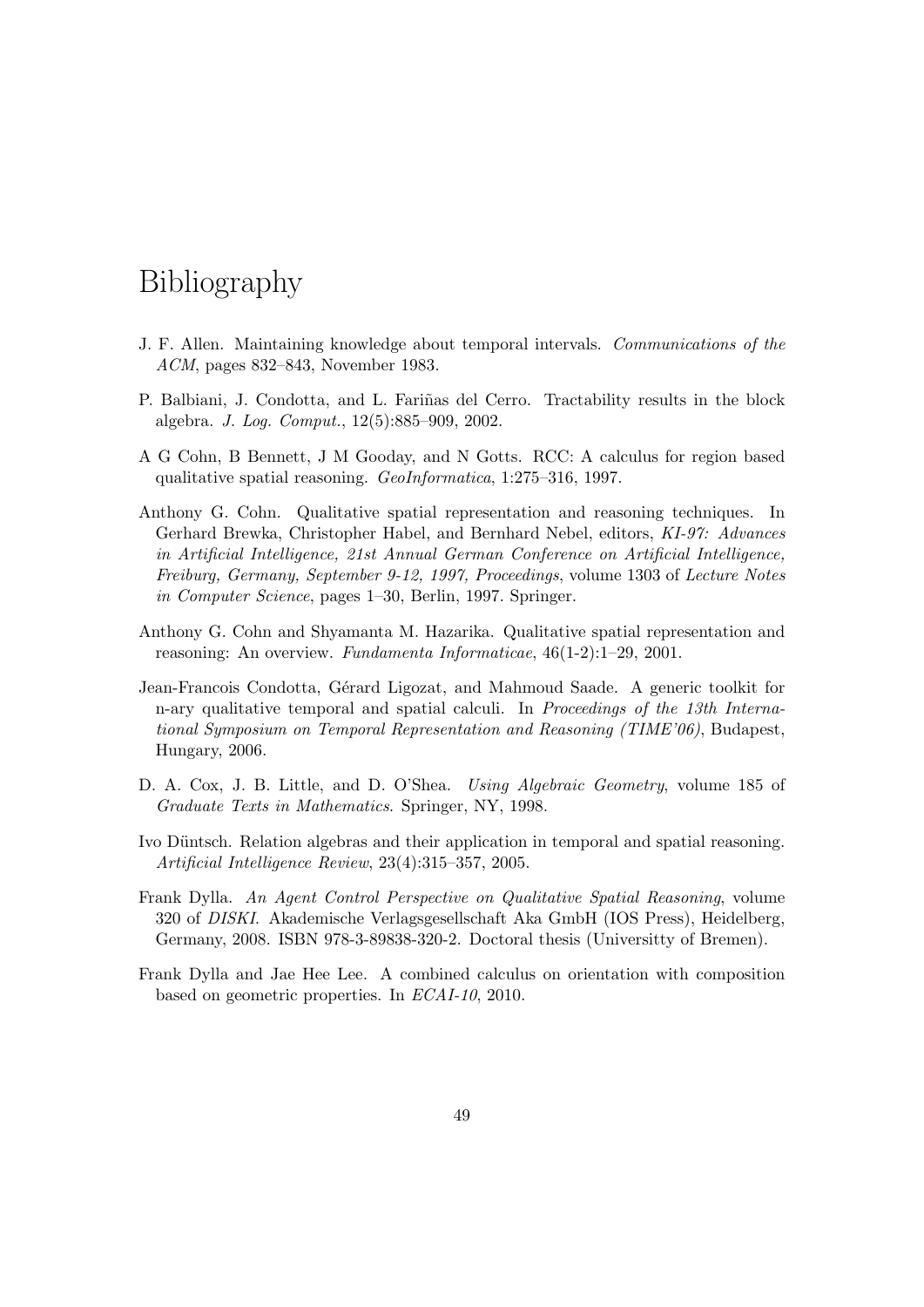- Frank Dylla and Reinhard Moratz. Empirical complexity issues of practical qualitative spatial reasoning about relative position. In Workshop on Spatial and Temporal Reasoning at ECAI 2004, Valencia, Spain, August 2004.
- <span id="page-49-8"></span>Frank Dylla and Reinhard Moratz. Exploiting qualitative spatial neighborhoods in the situation calculus. In [Freksa et al.](#page-49-0) [\(2005\)](#page-49-0), pages 304–322.
- <span id="page-49-2"></span>Andrew Frank. Qualitative spatial reasoning about cardinal directions. In *Proceedings of* the American Congress on Surveying and Mapping (ACSM-ASPRS), pages 148–167, Baltimore, Maryland, USA, 1991.
- <span id="page-49-4"></span>Christian Freksa. Using orientation information for qualitative spatial reasoning. In A. U. Frank, I. Campari, and U. Formentini, editors, Theories and methods of spatiotemporal reasoning in geographic space, pages 162–178. Springer, Berlin, 1992a.
- Christian Freksa. Temporal reasoning based on semi-intervals. Artificial Intelligence, 1 (54):199–227, 1992b.
- <span id="page-49-0"></span>Christian Freksa, Markus Knauff, Bernd Krieg-Brückner, Bernhard Nebel, and Thomas Barkowsky, editors. Spatial Cognition IV. Reasoning, Action, Interaction: International Conference Spatial Cognition 2004, volume 3343. Springer, Berlin, Heidelberg, 2005.
- <span id="page-49-1"></span>Hans W. Güsgen. Spatial reasoning based on Allen's temporal logic. Technical Report TR-89-049, International Computer Science Institute, Berkeley, 1989.
- <span id="page-49-6"></span>Amar Isli and Anthony G. Cohn. An algebra for cyclic ordering of 2d orientations. In AAAI/IAAI, pages 643–649, Madison, WI, 1998.
- <span id="page-49-7"></span>Amar Isli and Anthony G. Cohn. A new approach to cyclic ordering of 2d orientations using ternary relation algebras. Artificial Intelligence., 122(1-2):137–187, 2000.
- P. Ladkin and R. Maddux. On binary constraint problems. Journal of the Association for Computing Machinery, 41(3):435–469, 1994.
- Peter Ladkin and Alexander Reinefeld. Effective solution of qualitative constraint problems. Artificial Intelligence, 57:105–124, 1992.
- <span id="page-49-3"></span>G. Ligozat. Reasoning about cardinal directions. Journal of Visual Languages and Computing, 9:23–44, 1998.
- <span id="page-49-5"></span>Gerard Ligozat. Qualitative triangulation for spatial reasoning. In Andrew U. Frank and Irene Campari, editors, Spatial Information Theory: A Theoretical Basis for GIS, (COSIT'93), Marciana Marina, Elba Island, Italy, volume 716 of Lecture Notes in Computer Science, pages 54–68. Springer, 1993. ISBN 3-540-57207-4.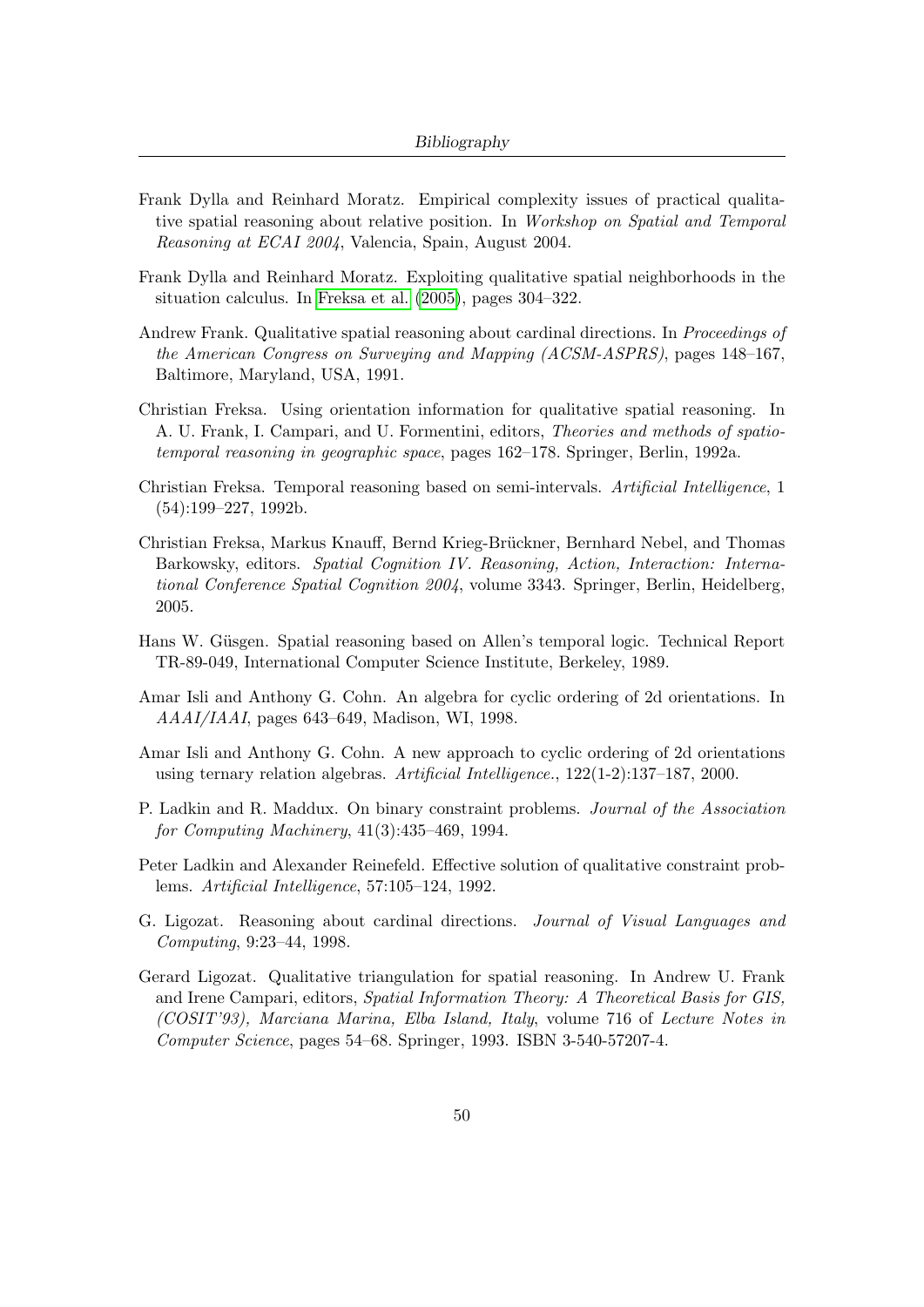- Gérard Ligozat. Categorical methods in qualitative reasoning: The case for weak representations. In Spatial Information Theory: Cognitive and Computational Foundations, Proceedings of COSIT'05, 2005.
- A. K Mackworth. Consistency in networks of relations. Artificial Intelligence, 8:99–118, 1977.
- <span id="page-50-5"></span>Reinhard Moratz. Representing relative direction as binary relation of oriented points. In Proceedings of the 17th European Conference on Artificial Intelligence (ECAI 2006), Riva del Garda, Italy, August 2006.
- <span id="page-50-3"></span>Reinhard Moratz, Jochen Renz, and Diedrich Wolter. Qualitative spatial reasoning about line segments. In W. Horn, editor, Proceedings of the 14th European Conference on Artificial Intelligence (ECAI), Berlin, Germany, 2000. IOS Press.
- <span id="page-50-4"></span>Reinhard Moratz, Frank Dylla, and Lutz Frommberger. A relative orientation algebra with adjustable granularity. In *Proceedings of the Workshop on Agents in Real-Time* and Dynamic Environments (IJCAI 05), Edinburgh, Scotland, July 2005.
- <span id="page-50-1"></span>Marco Ragni and Alexander Scivos. Dependency calculus reasoning in a general point relation algebra. In Leslie Pack Kaelbling and Alessandro Saffiotti, editors, IJCAI-05, Proceedings of the Nineteenth International Joint Conference on Artificial Intelligence, Edinburgh, Scotland, UK, July 30-August 5, 2005, pages 1577–1578. Professional Book Center, 2005.
- <span id="page-50-0"></span>David A. Randell, Zhan Cui, and Anthony Cohn. A spatial logic based on regions and connection. In Bernhard Nebel, Charles Rich, and William Swartout, editors, Principles of Knowledge Representation and Reasoning: Proceedings of the Third International Conference (KR'92), pages 165–176. Morgan Kaufmann, San Mateo, CA, 1992.
- Jochen Renz and Gérard Ligozat. Weak composition for qualitative spatial and temporal reasoning. In Peter van Beek, editor, Proceedings of the 11th International Conference on Principles and Practice of Constraint Programming (CP 2005), volume 3709 of LNCS, pages 534–548. Springer, October 2005.
- <span id="page-50-2"></span>Christoph Schlieder. Reasoning about ordering. In Proceedings of COSIT'95, volume 988 of Lecture Notes in Computer Science, pages 341–349. Springer, Berlin, Heidelberg, 1995.
- Alexander Scivos and Bernhard Nebel. Double-crossing: Decidability and computational complexity of a qualitative calculus for navigation. In Proceedings of COSIT'01, Berlin, 2001. Springer.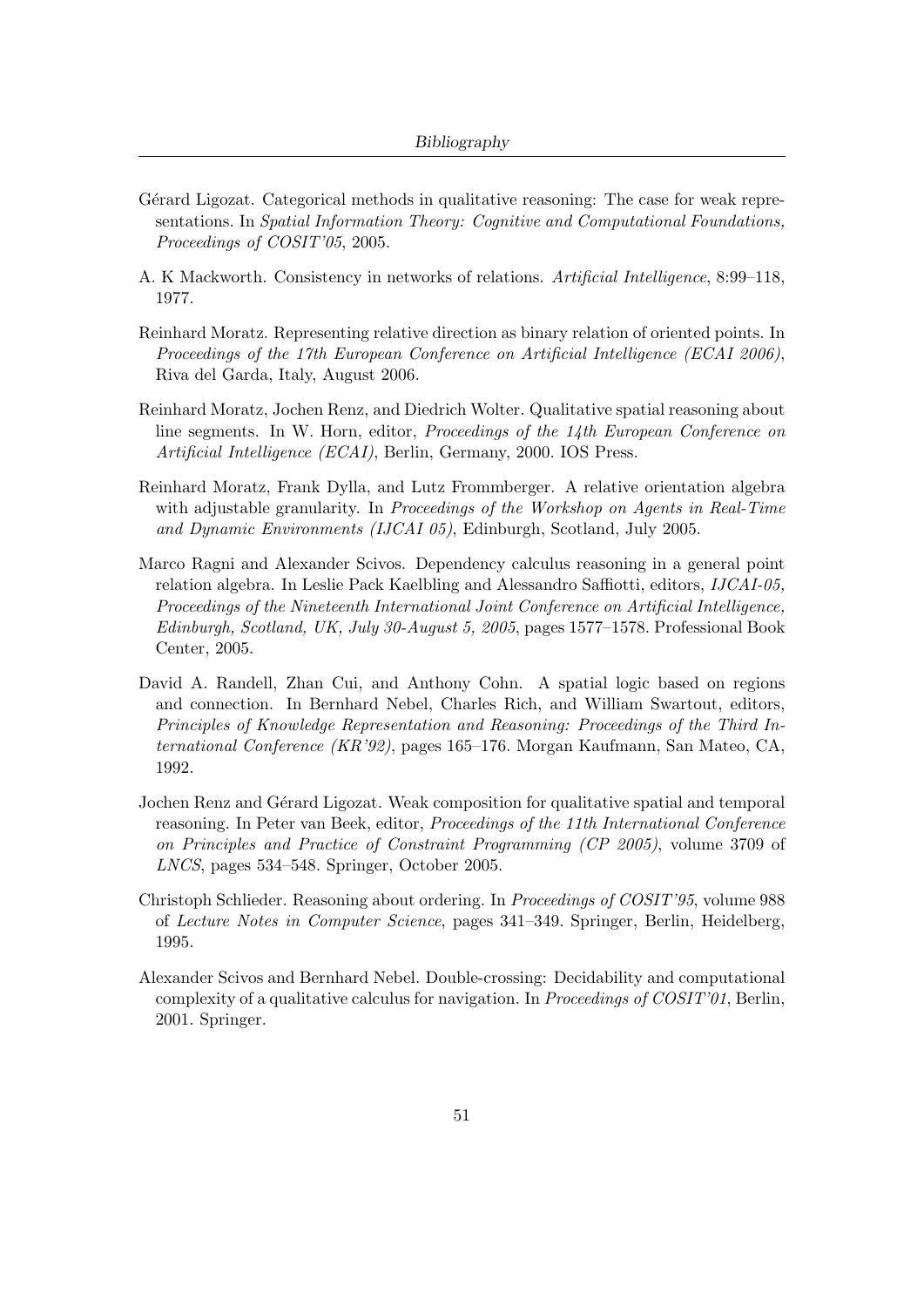- <span id="page-51-0"></span>Alexander Scivos and Bernhard Nebel. The finest of its class: The practical natural point-based ternary calculus  $\mathcal{LR}$  for qualitative spatial reasoning. In [Freksa et al.](#page-49-0) [\(2005\)](#page-49-0), pages 283–303.
- <span id="page-51-2"></span>Nico van de Weghe. Representing and Reasoning about Moving Objects: A Qualitative Approach. PhD thesis, Ghent University, 2004.
- <span id="page-51-1"></span>M. B. Vilain, H. A. Kautz, and P. G. van Beek. Constraint propagation algorithms for temporal reasoning: A revised report. In Readings in Qualitative Reasoning about Physical Systems. Morgan Kaufmann, San Mateo, CA, 1989.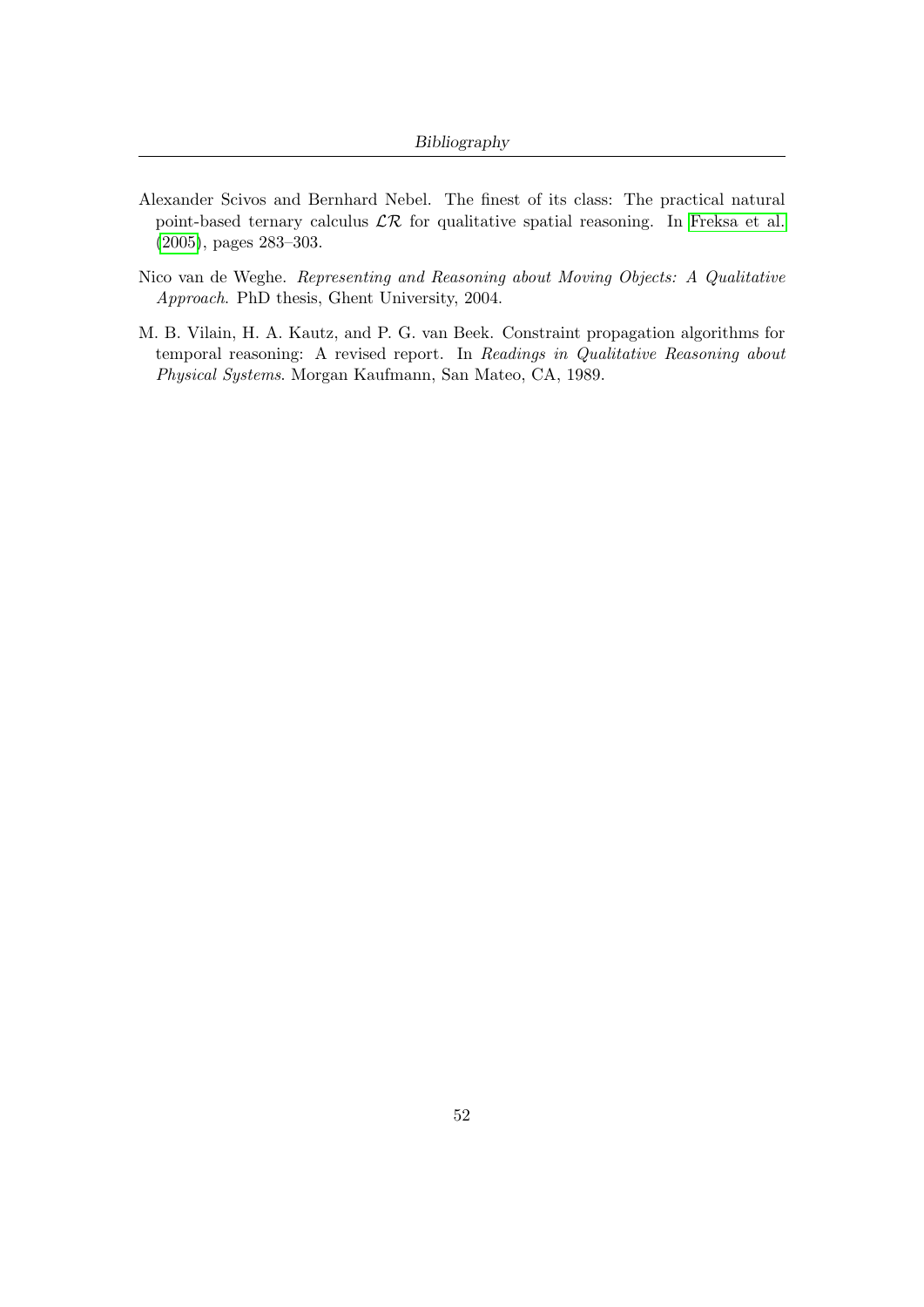# A. Implemented Calculi

In this section, we briefly describe the spatial calculi currently supported by SparQ. Some calculi are actually calculi families for which a set of calculus parameters needs to be specified in order to obtain a particular calculus instance. For instance, for the  $OPR\mathcal{A}_m$  calculus the granularity (number of partitioning lines) has to be specified as a calculus parameter.

Each calculi description in this section starts with a box summarizing the main characteristics of the considered calculus. The meaning of the entries in the box are explained below:

short name  $-$  the name used in SparQ to refer to this calculus

- calculus parameters the parameters that need to be specified whenever using this calculus
- $\text{arity}$  the arity of the relations of this calculus (binary or ternary)
- **entity type** the spatial entities related in this calculus  $(2D \text{ points}, \text{oriented } 2D \text{ points}, \text{or } D)$ line segments dipoles, etc.)
- **description** a short description of the calculus
- **base relations** a naming scheme or list of the base relations of the calculus

references — references to literature about this calculus

**remarks** — special remarks concerning the calculus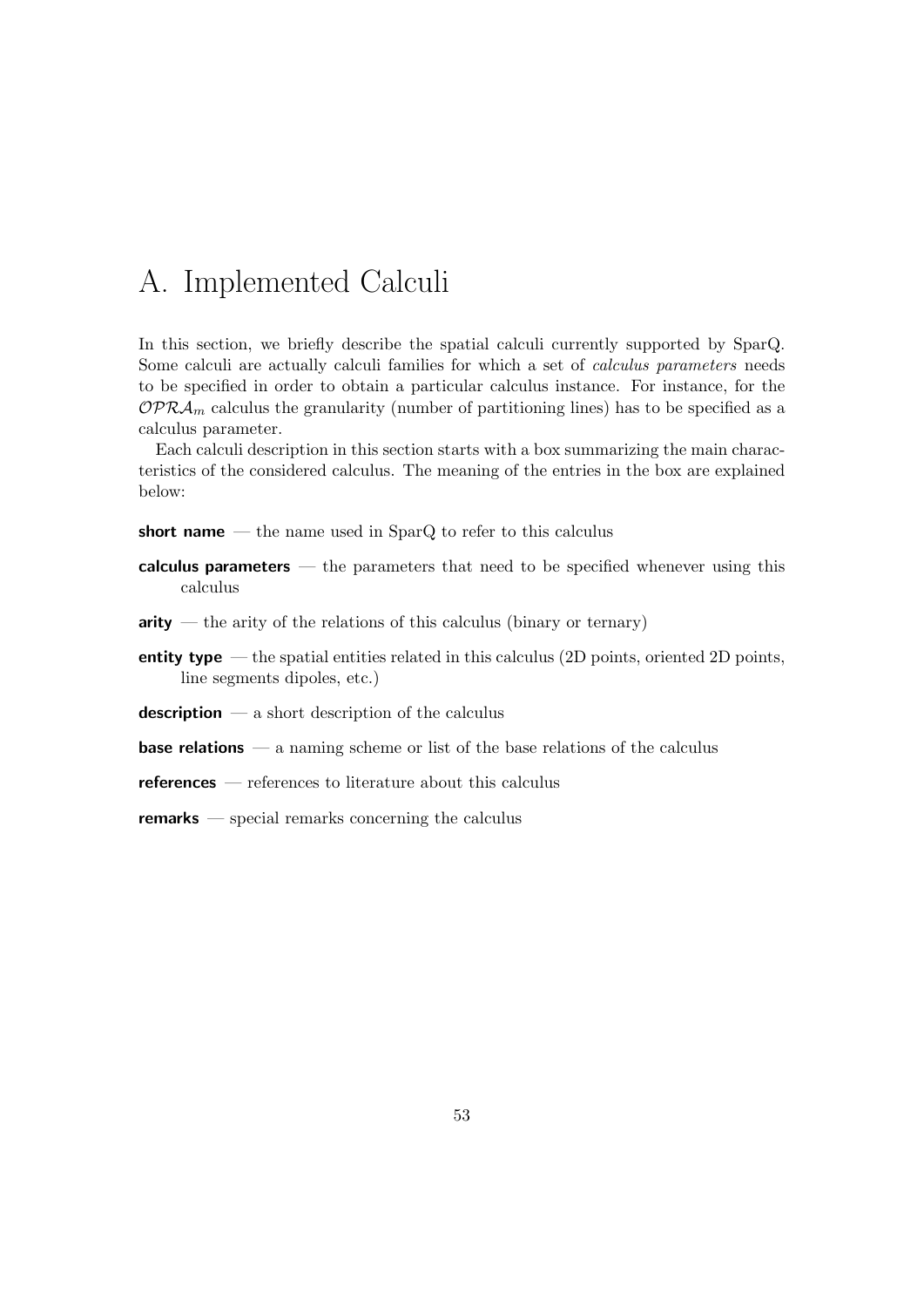# A.1. Allen's Interval Algebra (IA)

| Allen's Interval Algebra overview |                                                                                                                                                                                                                                  |  |
|-----------------------------------|----------------------------------------------------------------------------------------------------------------------------------------------------------------------------------------------------------------------------------|--|
| calculus identifier               | allen, aia, ia                                                                                                                                                                                                                   |  |
| calculus parameters               | none                                                                                                                                                                                                                             |  |
| arity                             | binary                                                                                                                                                                                                                           |  |
| entity type                       | intervals (defined by a start and end-point) on a unidirectional<br>time line                                                                                                                                                    |  |
| description                       | describes the mereotopological relation between two intervals                                                                                                                                                                    |  |
| base relations                    | b (before), bi (before inverse), m (meets), mi (meets inverse),<br>o (overlaps), oi (overlaps inverse), s (starts), si (starts inverse),<br>d (during), di (during inverse), f (finishes), fi (finishes inverse),<br>eq (equals) |  |
| references                        | Allen (1983)                                                                                                                                                                                                                     |  |

Allen's interval algebra (IA) [\(Allen, 1983\)](#page-48-0) relates pairs of time intervals. Time interval x is represented as a tuple of a starting point  $x_s$  and end point  $x_e$  with  $x_s < x_e$ using real numbers, e.g., (life-of-Bach 1685 1750). Altogether 13 base relations are distinguished by comparing the start and end points of the intervals.

| relation       | term                | example        | definition               |
|----------------|---------------------|----------------|--------------------------|
| b              | x before $y$        | XXX            | $x_e \leq y_s$           |
| bi             | y after $x$         | ууу            |                          |
| m              | $x$ meets $y$       | <b>XXXX</b>    | $x_e = y_s$              |
| m <sub>1</sub> | y met-by $x$        | уууу           |                          |
| o              | x overlaps $y$      | <b>XXXXX</b>   | $x_s < y_s < x_e \wedge$ |
| oi             | y overlapped-by $x$ | <b>YYYYY</b>   | $x_e < y_e$              |
| d              | $x$ during $y$      | <b>XXX</b>     | $x_s > y_s \wedge$       |
| di             | y includes $x$      | <b>УУУУУУУ</b> | $x_e < y_e$              |
| S              | x starts $y$        | <b>XXX</b>     | $x_s = y_s \wedge$       |
| si             | y started-by $x$    | ууууууу        | $x_e < y_e$              |
| £              | x finishes $y$      | <b>XXX</b>     | $x_e = y_e \wedge$       |
| fi             | y finished-by $x$   | ууууууу        | $x_s > y_s$              |
| eq             | x equals $y$        | XXXXXXX        | $x_s = y_s \wedge$       |
|                |                     | ууууууу        | $x_e = y_e$              |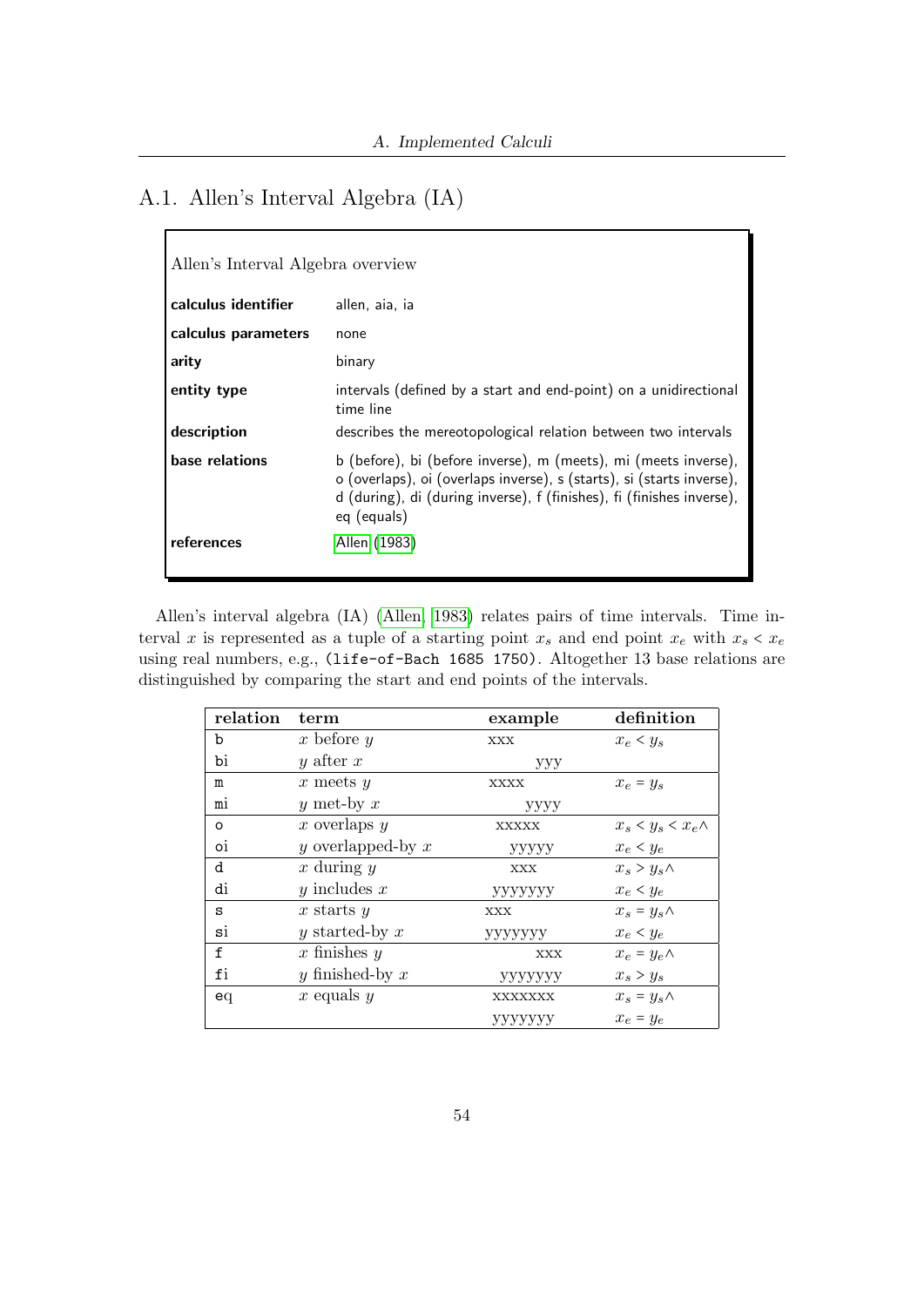# A.2. Block-Algebra (BA)

| Block Algebra overview |                                                                                                                                                                                                                          |  |
|------------------------|--------------------------------------------------------------------------------------------------------------------------------------------------------------------------------------------------------------------------|--|
| calculus identifier    | block-algebra, ba                                                                                                                                                                                                        |  |
| calculus parameter     | none                                                                                                                                                                                                                     |  |
| arity                  | binary                                                                                                                                                                                                                   |  |
| entity tape            | axis-aligned boxes, $(x_{\min}, y_{\min}, x_{\max}, y_{\max})$                                                                                                                                                           |  |
| description            | describes spatial arrangement of boxes by independently pro-<br>jecting to x- and y-axis intervals and applying Allen's Interval<br>Algebra (see Section sec:allen) to both dimensions (see Figure<br>fig:block-algebra) |  |
| base relations         | relations $r_{-s}$ , whereby $r, s$ are Allen relations which yields $13 \cdot$<br>$13 = 169$ base relations                                                                                                             |  |
| references             | Güsgen (1989), Balbiani et al. (2002)                                                                                                                                                                                    |  |



Figure A.1.: Example relation o di in the block algebra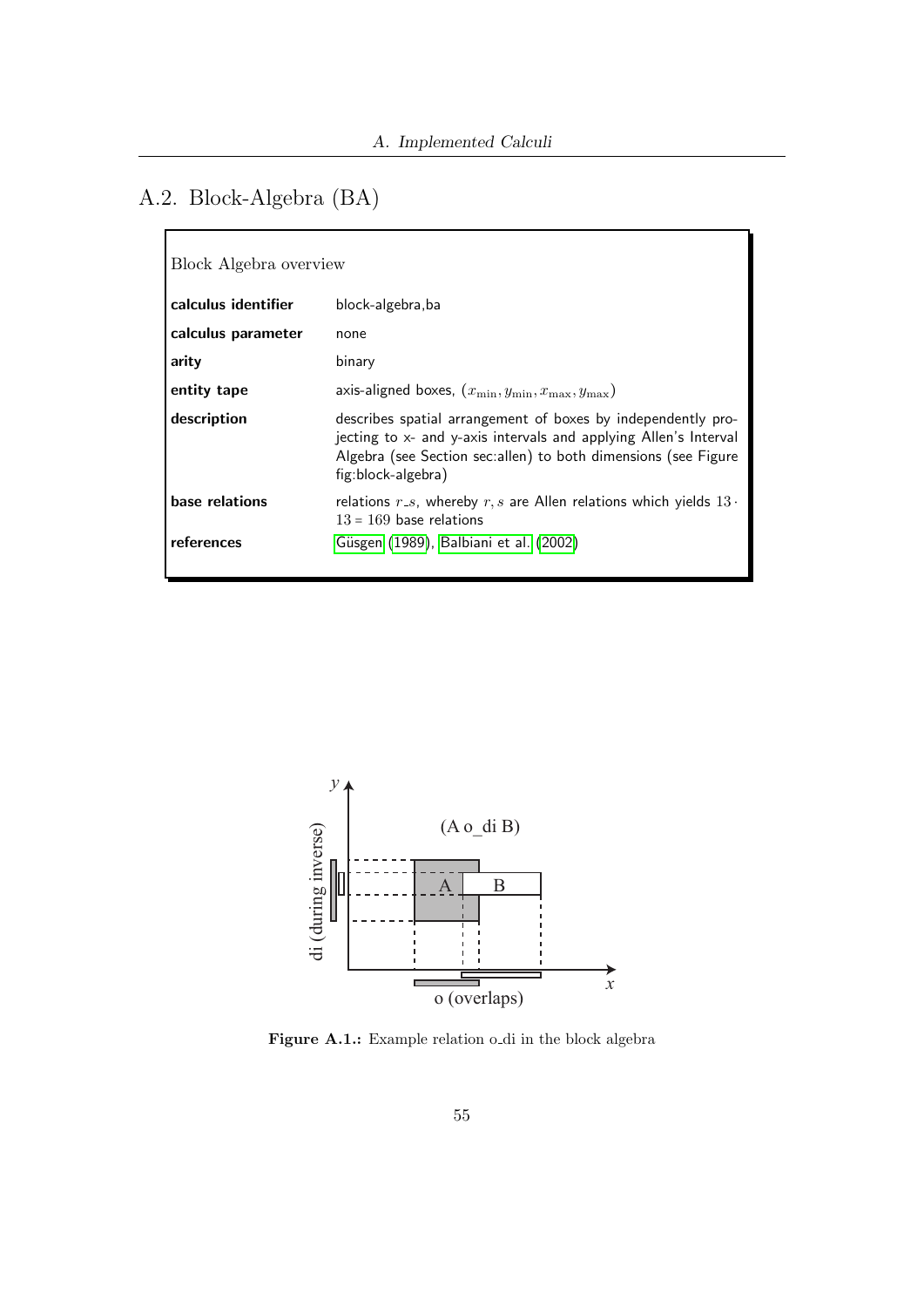## A.3. Cardinal Direction Calculus

 $\Gamma$ 

| Cardinal Direction Calculus overview |                                                                              |  |
|--------------------------------------|------------------------------------------------------------------------------|--|
| calculus identifier                  | cardir                                                                       |  |
| calculus parameters                  | none                                                                         |  |
| arity                                | binary                                                                       |  |
| entity type                          | 2D points                                                                    |  |
| description                          | describes the orientation of two point regarding and absolute<br>orientation |  |
| base relations                       | N, NE, E, SE, S, SW, W, NW, EQ                                               |  |
| references                           | Frank (1991), Ligozat (1998)                                                 |  |

[Frank](#page-49-2) [\(1991\)](#page-49-2) introduced the cardinal direction calculus.<sup>[1](#page-55-0)</sup> The euclidian plane  $P$  is partitioned into regions with respect to a reference point  $R$  and a global west-east/south*north* reference frame. Any point  $P \in \mathcal{P}$  belongs to one of the nine basic relations: North, NorthEast, East, SouthEast, South, SouthWest, West, NorthWest, or Equal. The model is depicted in Figure [A.2.](#page-55-1)



<span id="page-55-1"></span>Figure A.2.: Base relations of the cardinal direction calculus.

<span id="page-55-0"></span><sup>1</sup>[Frank](#page-49-2) introduced two different variants, called projection-based and cone-based. This calculus definition implements the projection-based variant.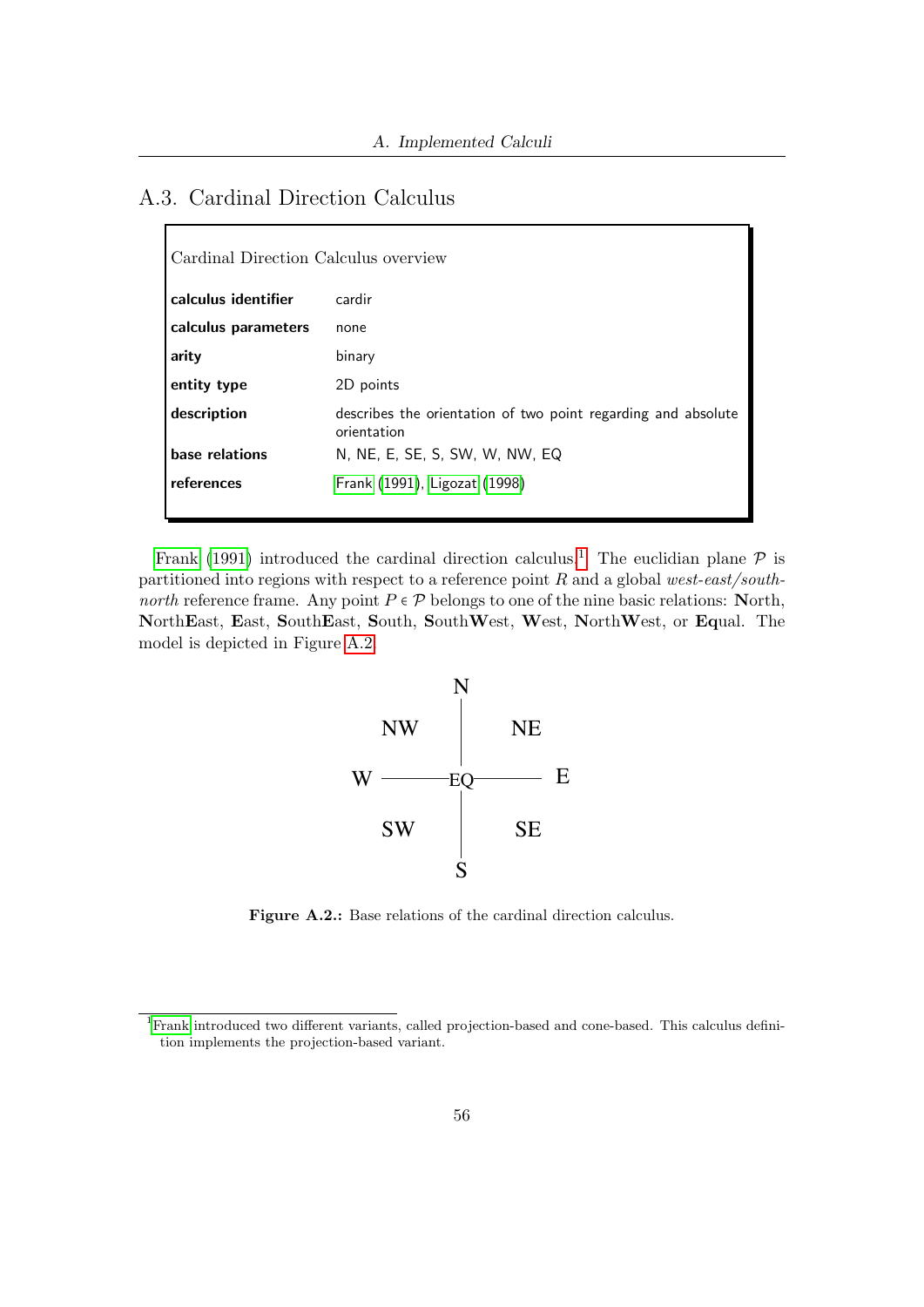## A.4. The Region Connection Calculus family (RCC)

The calculi from the RCC family (RCC-8 and RCC-5) allow mereotopological reasoning (reasoning about connection and part-of relationships) about simple regions in the plane. Other domains involving regions can also be considered in the context of RCC, e.g. 3D regions, or non-simple regions in the plane, which can affect the correctness of the constraint-based reasoning algorithms. Since so far no qualifier for RCC is available in SparQ, the exact domain is actually still not determined. However, we will assume the case of simple regions in the plane in the following.

RCC-8

| Region Connection Calculus 8 (RCC-8) overview |                                                                                                                                                                                                                                                      |  |
|-----------------------------------------------|------------------------------------------------------------------------------------------------------------------------------------------------------------------------------------------------------------------------------------------------------|--|
| calculus identifier                           | $rcc-8$                                                                                                                                                                                                                                              |  |
| calculus parameters                           | none                                                                                                                                                                                                                                                 |  |
| arity                                         | binary                                                                                                                                                                                                                                               |  |
| entity type                                   | simple regions in the plane                                                                                                                                                                                                                          |  |
| description                                   | describes the mereotopological relation between two regions                                                                                                                                                                                          |  |
| base relations                                | dc (disconnected), ec (externally connected), po (partially over-<br>lapping), eq (equal), tpp (tangential proper part), ntpp (non-<br>tangential proper part), tppi (tangential proper part inverse),<br>ntppi (non-tangential proper part inverse) |  |
| references                                    | Randell et al. (1992), Cohn et al. (1997)                                                                                                                                                                                                            |  |
| remarks                                       | no qualifier is available for this calculus yet                                                                                                                                                                                                      |  |

RCC-8 is the more fine-grained variant of RCC calculi. It distinguishes the eight base relations dc (disconnected), ec (externally connected), po (partially overlapping), eq (equal), tpp (tangential proper part), ntpp (non-tangential proper part), tppi (tangential proper part inverse), and nttpi (non-tangential proper part inverse) which are illustrated in Fig. [A.3.](#page-57-0)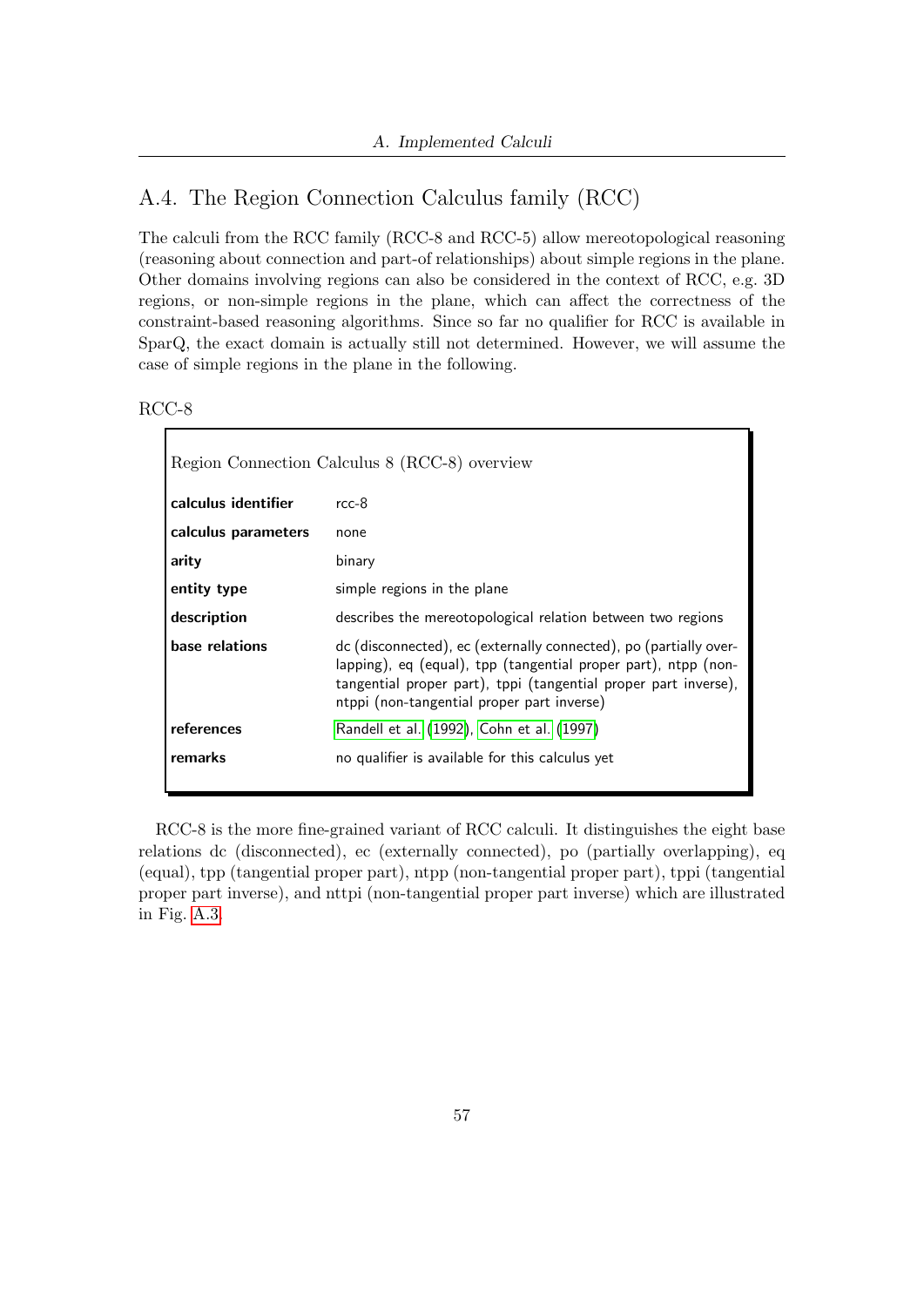

<span id="page-57-0"></span>Figure A.3.: The RCC-8 base relations.

#### RCC-5  $\mathbf{r}$

| Region Connection Calculus 5 (RCC-5) overview |                                                                                                            |  |
|-----------------------------------------------|------------------------------------------------------------------------------------------------------------|--|
| calculus identifier                           | $rcc-5$                                                                                                    |  |
| calculus parameters                           | none                                                                                                       |  |
| arity                                         | binary                                                                                                     |  |
| entity type                                   | simple regions in the plane                                                                                |  |
| description                                   | describes the mereotopological relation between two regions                                                |  |
| base relations                                | dr (discrete from), po (partially overlapping), eq (equal), pp<br>(proper part), ppi (proper part inverse) |  |
| references                                    | Cohn et al. (1997)                                                                                         |  |
| remarks                                       | no qualifier is available for this calculus yet                                                            |  |

RCC-5 is a coarser version of RCC-8. The RCC-8 relations dc and ec are combined into one relation called dr. Similarly, ntpp and tpp are combined into pp and ntppi and tppi into ppi.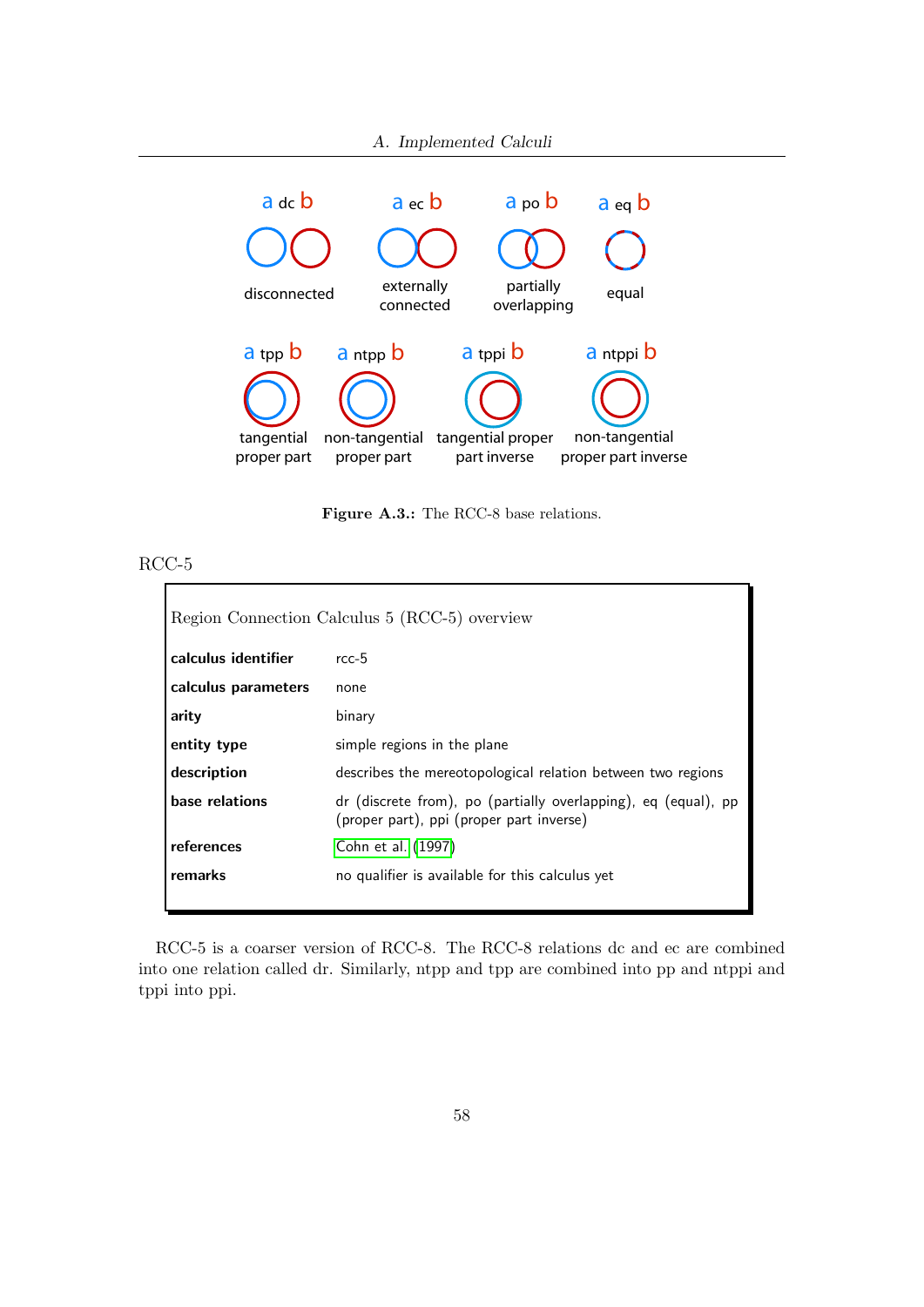## A.5. Dependency Calculus

| Dependency Calculus overview |                                                 |  |
|------------------------------|-------------------------------------------------|--|
| calculus identifier          | depcalc, dep                                    |  |
| calculus parameters          | none                                            |  |
| arity                        | binary                                          |  |
| entity type                  |                                                 |  |
| description                  | describes the order between nodes in a network  |  |
| base relations               | $\langle , = , > , \hat{\ } , \sim$             |  |
| references                   | Ragni and Scivos (2005), ?                      |  |
| remarks                      | no qualifier is available for this calculus yet |  |
|                              |                                                 |  |

The Dependency Calculus (DC) represents pairs of points regarding their dependencies in a partial ordered structure. Therefore, it meets all requirements to describe dependencies in networks. If x, y are points in a partial order  $\langle T, \leq \rangle$  the base relations are defined as follows [\(Ragni and Scivos, 2005\)](#page-50-1):

> $x < y$  iff  $x \leq y$  and not  $y \leq x$ .  $x = y$  iff  $x \leq y$  and  $y \leq x$ .  $x > y$  iff  $y \leq x$  and not  $x \leq y$ .  $x \hat{y}$  iff  $\exists z \ z \leq y \land z \leq x$  and neither  $x \leq y$  nor  $y \leq x$ .  $x \sim y$  iff neither  $\exists z \ z \leq y \land z \leq x$  nor  $x \leq y$  nor  $y \leq x$ .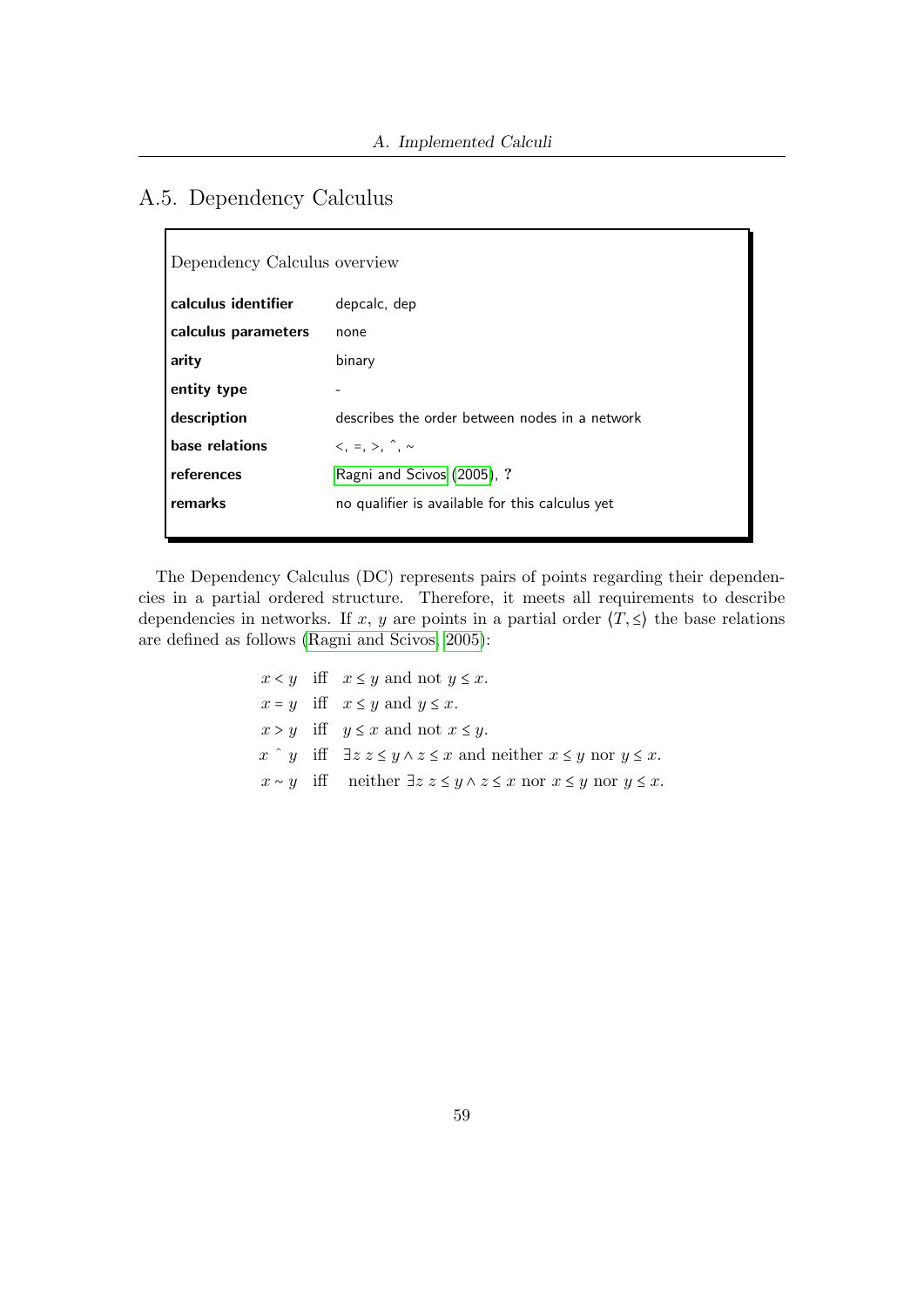## A.6. Singlecross Calculus (SCC)

| Singlecross calculus (SCC) overview |                                                                                                                                                 |  |
|-------------------------------------|-------------------------------------------------------------------------------------------------------------------------------------------------|--|
| calculus identifier                 | <b>SCC</b>                                                                                                                                      |  |
| calculus parameters                 | none                                                                                                                                            |  |
| arity                               | ternary                                                                                                                                         |  |
| entity type                         | 2D points                                                                                                                                       |  |
| description                         | relates the referent c relative to the line between origin a and<br>relatum b and the orthogonal line thru b, resulting in 11 base<br>relations |  |
| base relations                      | $0.7$ and b (for $b=c$ ), dou, tri                                                                                                              |  |
| references                          | Freksa (1992a)                                                                                                                                  |  |

The single cross calculus is a ternary calculus that describes the direction of a point C (the referent) with respect to a point  $B$  (the relatum) as seen from a third point  $A$  (the origin). It has originally been proposed in [Freksa](#page-49-4) [\(1992a\)](#page-49-4). The plane is partitioned into regions by the line going through  $A$  and  $B$  and the perpendicular at  $B$ . This results in eight possible directions for  $C$  as illustrated in Fig. [A.4.](#page-59-0) We denote these base relations by numbers from 0 to 7 instead of using linguistic prepositions, e.g. 2 instead of left, as originally done in [Freksa](#page-49-4) [\(1992a\)](#page-49-4). Relations 0, 2, 4, 6 are linear ones, while relations 1, 3, 5, 7 are planar. In addition, three special relations exist for the cases  $A \neq B = C$ (b),  $A = B \neq C$  (dou), and  $A = B = C$  (tri). A single cross relation  $rel_{SCC}$  is written as A, B rel<sub>SCC</sub> C, e.g. A, B 4 C or A, B dou C. The relation depicted in Fig. [A.4](#page-59-0) is the relation  $A, B$  5  $C$ .



<span id="page-59-0"></span>Figure A.4.: The Single Cross Reference System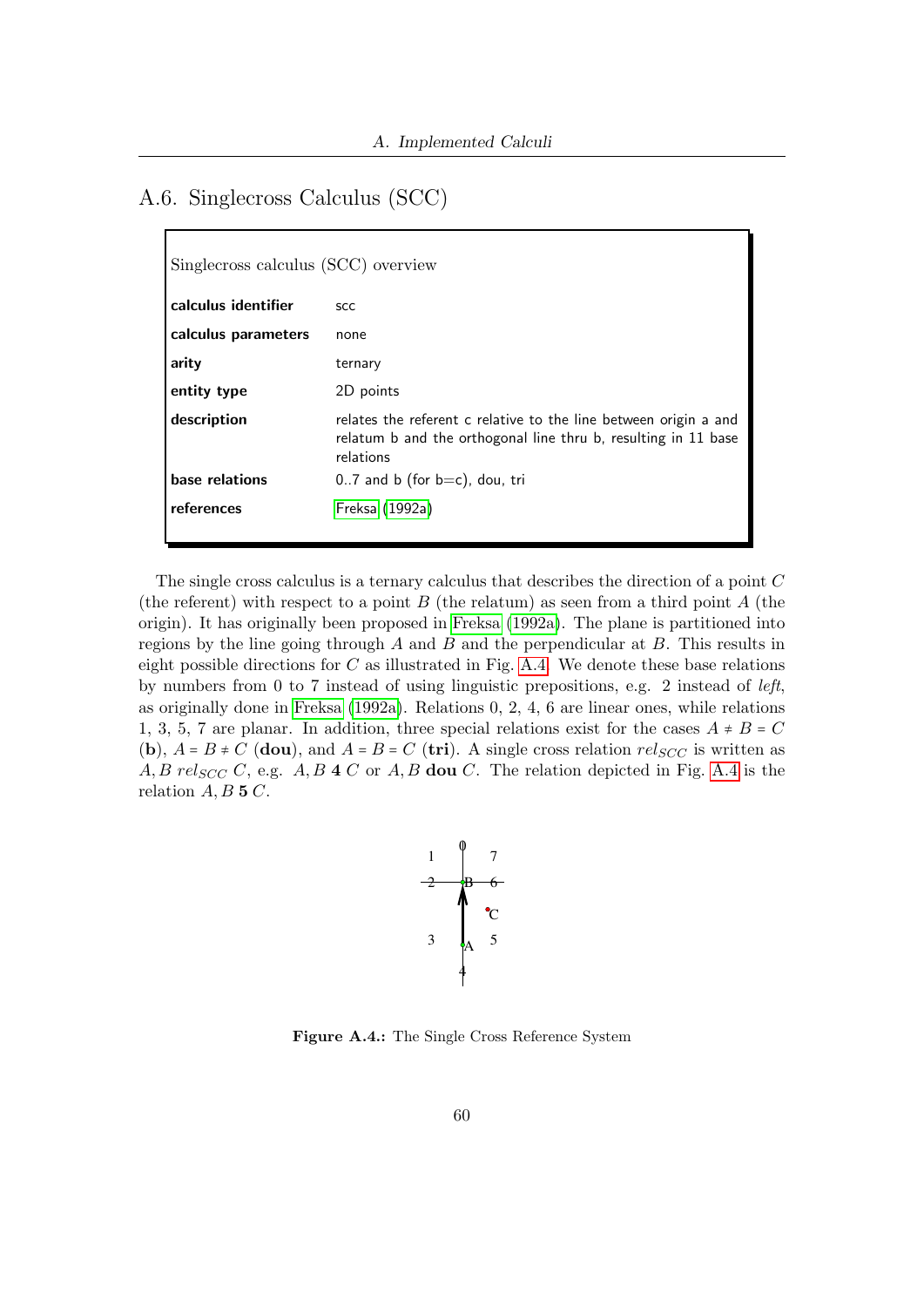### A.7. Doublecross Calculus (DCC)

| Doublecross calculus (DCC) overview |                                                                                                                                                                      |  |
|-------------------------------------|----------------------------------------------------------------------------------------------------------------------------------------------------------------------|--|
| calculus identifier                 | dcc. double-cross                                                                                                                                                    |  |
| calculus parameters                 | none                                                                                                                                                                 |  |
| arity                               | ternary                                                                                                                                                              |  |
| entity type                         | 2D points                                                                                                                                                            |  |
| description                         | relates the referent $C$ relative to the line between origin $A$ and<br>relatum $B$ and the orthogonal lines through $A$ and $B$ , resulting<br>in 17 base relations |  |
| base relations                      | $0_4$ , 1, 5, 2, 5, 3, 5, 3, 6, 3, 7, 4, 0, 5, 1, 5, 2, 5, 3, 6, 3, 7, 3,<br>4_4, $b_4$ , 4_a, dou, tri                                                              |  |
| references                          | Freksa (1992a)                                                                                                                                                       |  |

The double cross calculus [\(Freksa, 1992a\)](#page-49-4) can be seen as an extension of the single cross calculus adding another perpendicular, this time at  $A$  (see Fig. [A.5](#page-60-0) (right)). It can also be interpreted as the combination of two single cross relations, the first describing the position of  $C$  with respect to  $B$  as seen from  $A$  and the second with respect to  $A$ as seen from  $B$  (cf. Fig. [A.5](#page-60-0) (left)). The resulting partition distinguishes 13 relations (7) linear and 6 planar) denoted by tuples derived from the two underlying SCC reference frames and four special cases,  $A = C \neq B$  (4 a),  $A \neq B = C$  (b 4),  $A = B \neq C$  (dou), and  $A = B = C$  (tri), resulting in 17 base relations overall. In Fig. [A.5](#page-60-0) (right) the relation  $A, B$  5-3  $C$  is depicted.



<span id="page-60-0"></span>Figure A.5.: The two Single Cross reference frames resulting in the overall Double Cross Calculus reference frame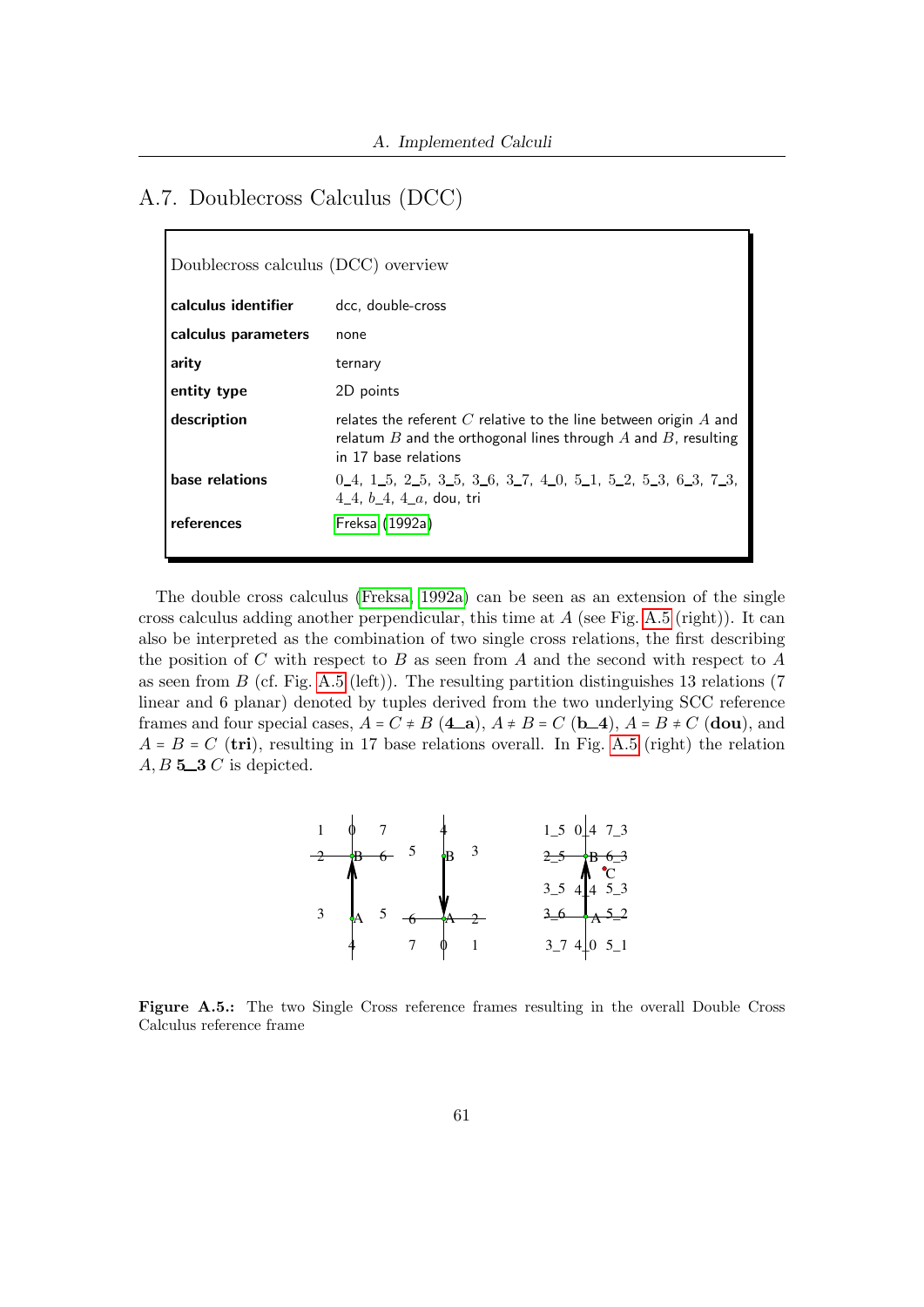| Alternative Doublecross Calculus (DCC) overview |                                                                                                                                                                      |
|-------------------------------------------------|----------------------------------------------------------------------------------------------------------------------------------------------------------------------|
| calculus identifier                             | adcc, alternative-double-cross                                                                                                                                       |
| calculus parameters                             | none                                                                                                                                                                 |
| arity                                           | ternary                                                                                                                                                              |
| entity type                                     | 2D points                                                                                                                                                            |
| description                                     | relates the referent $C$ relative to the line between origin $A$ and<br>relatum $B$ and the orthogonal lines through $A$ and $B$ , resulting<br>in 17 base relations |
| base relations                                  | 0-12, a, b, dou, tri                                                                                                                                                 |
| references                                      | Freksa (1992a)                                                                                                                                                       |

In the literature also a single numbered notation can be found. We refer to this nomenclatur as the Alternative Doublecross Calculus. Apart from relations  $b_4$ ,  $4_a$  the mapping between tuple notation and alternative notation is given in Figure [A.6.](#page-61-0)  $b_4$ corresponds to **b** and  $4_a a$  to **a**. **dou** and **tri** are defined as above.



<span id="page-61-0"></span>Figure A.6.: Schematic overview of Doublecross base relation names in tuple notation and the alternative notation.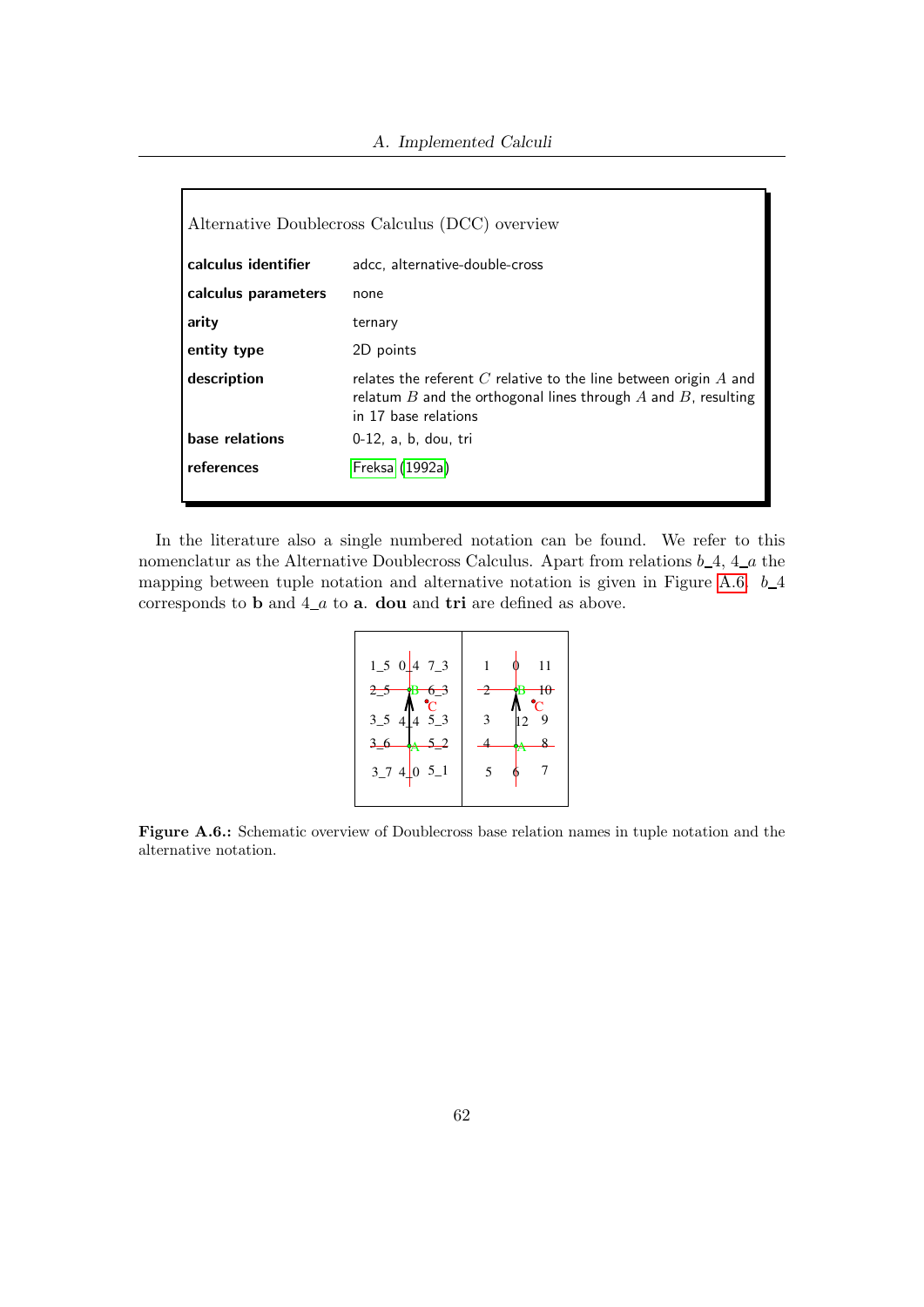## A.8. FlipFlop Calculus With LR Refinement

| FlipFlop calculus (FFC) overview |                                                                                                                                            |
|----------------------------------|--------------------------------------------------------------------------------------------------------------------------------------------|
| calculus identifier              | ffc, ff, flipflop                                                                                                                          |
| calculus parameters              | none                                                                                                                                       |
| arity                            | ternary                                                                                                                                    |
| entity type                      | 2D points                                                                                                                                  |
| description                      | relates the referent $C$ relative to the line segment starting at<br>origin $A$ and ending at relatum $B$ resulting in nine base relations |
| base relations                   | I (left), r (right), f (front), b (back), i (inside), s (start), e<br>(end), dou, tri                                                      |
| references                       | Ligozat (1993), Scivos and Nebel (2005)                                                                                                    |
| remark                           | SparQ uses the $\mathcal{LR}$ refinement in its implementation of the<br>FFC                                                               |

The FlipFlop calculus proposed in [Ligozat](#page-49-5) [\(1993\)](#page-49-5) describes the position of a point C (the referent) in the plane with respect to two other points  $A$  (the origin) and  $B$  (the relatum) as illustrated in Fig. [A.7.](#page-62-0) It can for instance be used to describe the spatial relation of C to B as seen from A. For configurations with  $A \neq B$  the following base relations are distinguished:  $C$  can be to the left or to the right of the oriented line going through  $A$  and  $B$ , or  $C$  can be placed on the line resulting in one of the five relations inside, front, back, start  $(C = A)$  or end  $(C = B)$  (cp. Fig. [A.7\)](#page-62-0). Relations for the case where  $A$  and  $B$  coincide were not included in Ligozat's original definition [\(Ligozat,](#page-49-5) [1993\)](#page-49-5). This was done with the  $\mathcal{LR}$  refinement [\(Scivos and Nebel, 2005\)](#page-51-0) that introduces the relations **dou**  $(A = B \neq C)$  and **tri**  $(A = B = C)$  as additional relations, resulting in 9 base relations overall. A  $\mathcal{LR}$  relation  $rel_{\mathcal{LR}}$  is written as  $A, B$   $rel_{\mathcal{LR}} C$ , e.g.  $A, B$  **r**  $C$ as depicted in Fig. [A.7.](#page-62-0)



<span id="page-62-0"></span>Figure A.7.: The reference frame for the  $\mathcal{LR}$  calculus, an enhanced version of the FlipFlop Calculus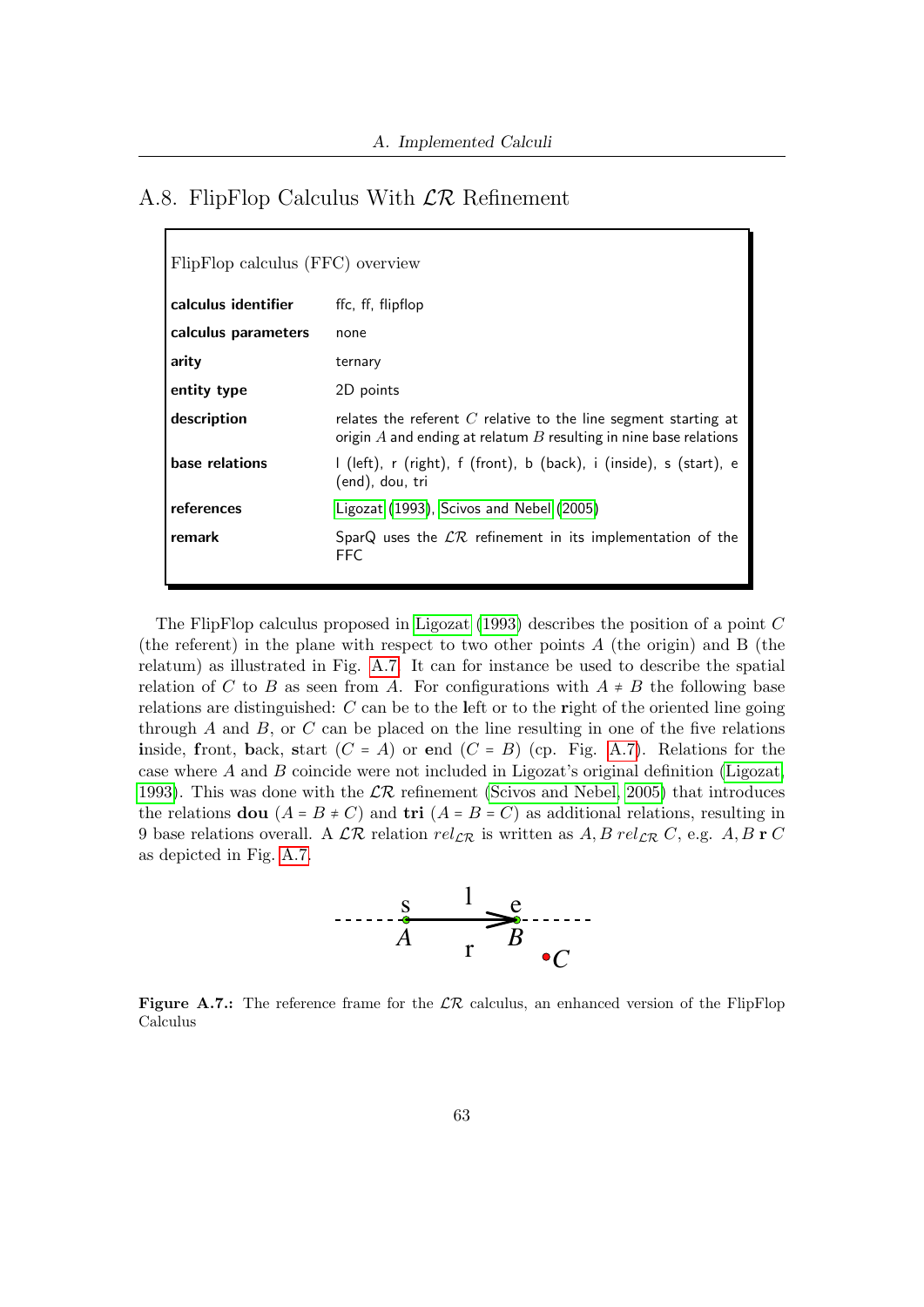## A.9. Cycord Family

Cycord calculi [\(Isli and Cohn, 1998\)](#page-49-6) are based on oriented line segments, either defined by a direction directly, or start and end point (cf. dipoles in [A.11\)](#page-66-0). The relations between two line segments X and Y can take one of the four values:  $e$  (equal alignment), l (oriented left, i.e. the angle  $\alpha$  between X and Y is  $\alpha \in (0, \pi)$ , o (opposite, i.e.  $\alpha = \pi$ , or r (oriented right, i.e.  $\alpha \in (\pi, 2\pi)$ ). The binary case, where two oriented line segments are related, is equivalent to the alignment calculus (Section [A.10\)](#page-65-0). In the ternary case three line segments are considered and the relation consists of a three tuple  $(r_{XY}, r_{XZ}, r_{YZ})$ with  $r_{XY}$  denoting the binary relation between X and Y,  $r_{XZ}$  between X and Z, and  $r_{YZ}$ ) between Y and Z. Out of the 64 possible only 24 are valid, i.e. only 24 are consistent in terms of the binary Cycord definition.

Binary CyCord

| Binary Cycord calculus overview |                                                                           |
|---------------------------------|---------------------------------------------------------------------------|
| calculus identifier             | cycord <sub>2</sub> , cc <sub>2</sub>                                     |
| calculus parameters             | none                                                                      |
| arity                           | binary                                                                    |
| entity type                     | dipoles in the plane (oriented line segments)                             |
| description                     | relates two dipoles regarding their relative orientation (align-<br>ment) |
| base relations                  | e, I, o, r                                                                |
| references                      | Isli and Cohn (1998), Isli and Cohn (2000)                                |



Figure A.8.: A binary Cycord relation: l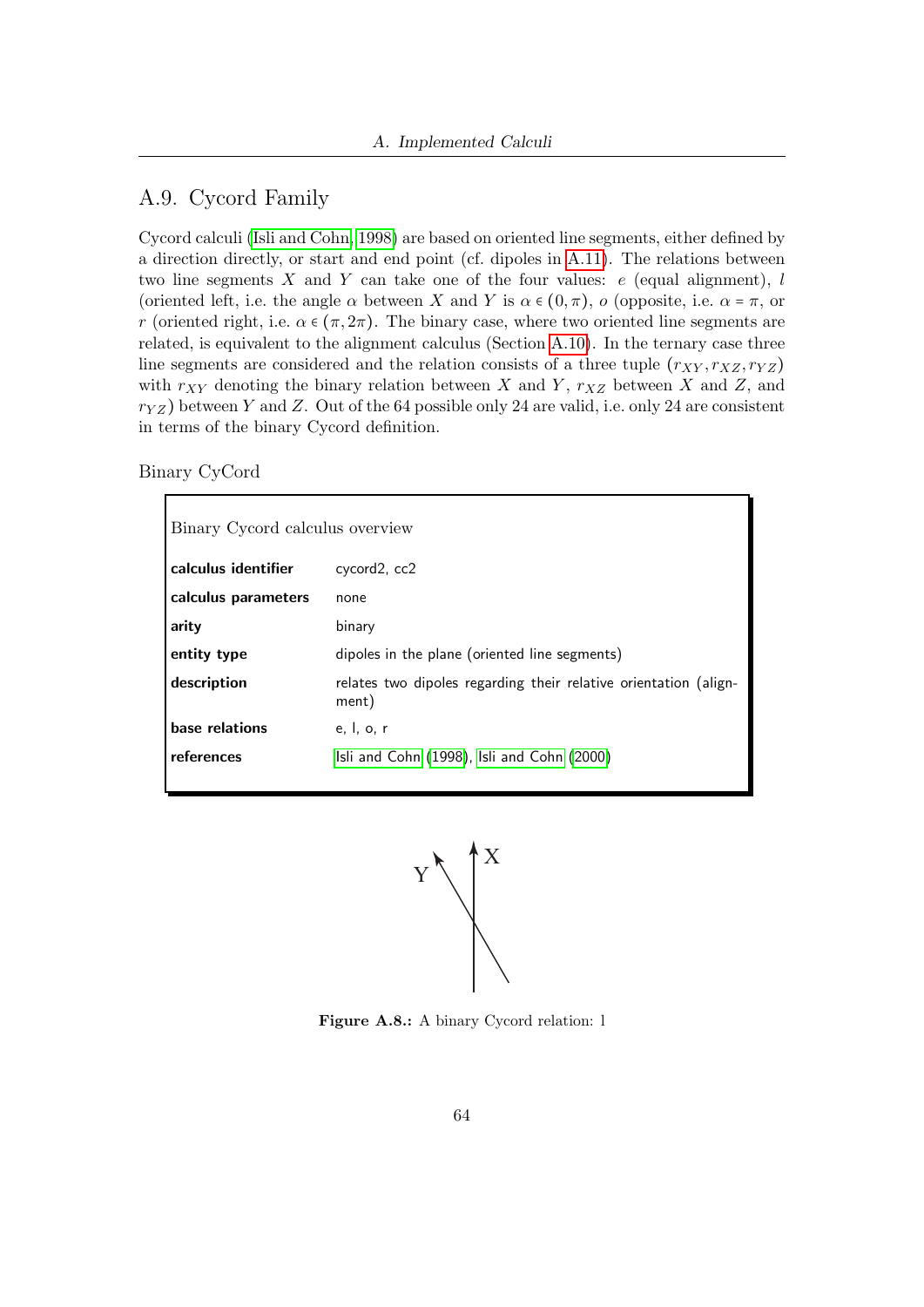# <span id="page-64-0"></span>Ternary CyCord

| Ternary Cycord calculus overview |                                                                                                                           |
|----------------------------------|---------------------------------------------------------------------------------------------------------------------------|
| calculus identifier              | cycord3, cc3                                                                                                              |
| calculus parameters              | none                                                                                                                      |
| arity                            | ternary                                                                                                                   |
| entity type                      | dipoles in the plane (oriented line segments)                                                                             |
| description                      | relates two dipoles regarding their relative orientation (align-<br>ment)                                                 |
| base relations                   | eee, ell, eoo, err, lel, III, llo, IIr, lor, Ire, Irl, Irr, oeo, olr, ooe,<br>orl, rer, rle, rll, rlr, rol, rrl, rro, rrr |
| references                       | Isli and Cohn (1998), Isli and Cohn (2000)                                                                                |



Figure A.9.: A ternary Cycord relation: llr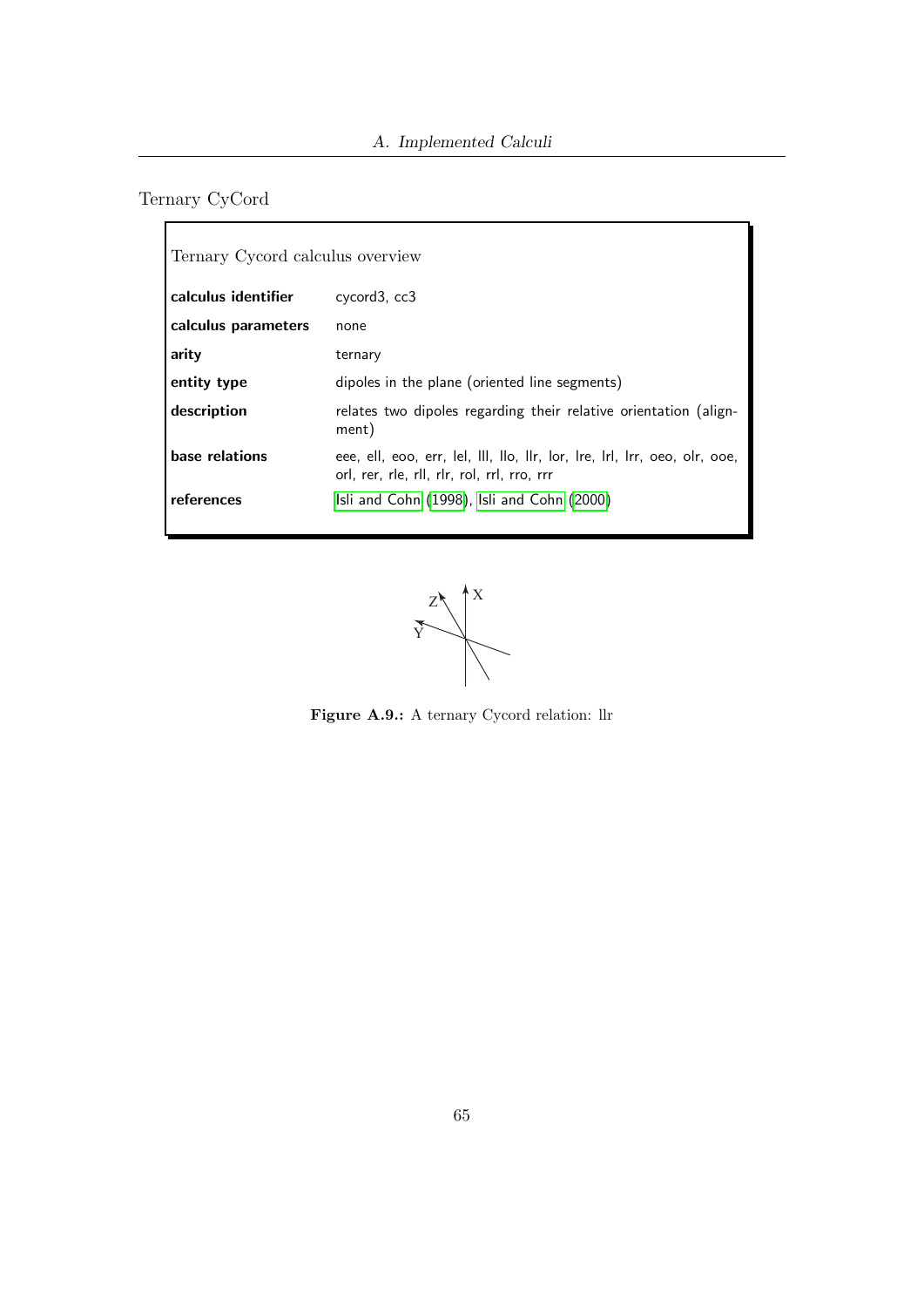### <span id="page-65-0"></span>A.10. The Geometric Orientation (Alignment) Calculus

| The Geometric Orientation (Alignment) Calculus overview |                                                                                                                 |
|---------------------------------------------------------|-----------------------------------------------------------------------------------------------------------------|
| calculus identifier                                     | geomori, ori, align                                                                                             |
| calculus parameters                                     | none                                                                                                            |
| arity                                                   | binary                                                                                                          |
| entity type                                             | dipole                                                                                                          |
| description                                             | describes the alignment of two oriented line segments                                                           |
| base relations                                          | $P_+ + Q_-$                                                                                                     |
| references                                              | Dylla (2008), Dylla and Lee (2010)                                                                              |
| remarks                                                 | no qualifier is available for this calculus yet;<br>conceptually equivalent to Binary Cycord (see Appendix A.9) |

The Geometric Orientation Calculus, also called Geometric Alignment Calculus, relates the alignment of two oriented line segments. The alignment is derived by shifting both points of the second dipole such that the starting points of dipole A and B coincide. Dipole  $B$  may point in the same direction as  $A$  (parallel), in opposite direction as A (opposite-parallel), somewhere to the left of dipole A (mathematically positive), or somewhere to the right of dipole A (mathematically negative). An example with two dipoles which are aligned positively is depicted in Figure [A.10.](#page-65-1) The alignment of dipoles is part of the development of the fine grained Dipole Relation Algebra with paralellism in [\(Dylla and Moratz, 2005\)](#page-49-8).



<span id="page-65-1"></span>Figure A.10.: Example of two dipoles which are aligned positively.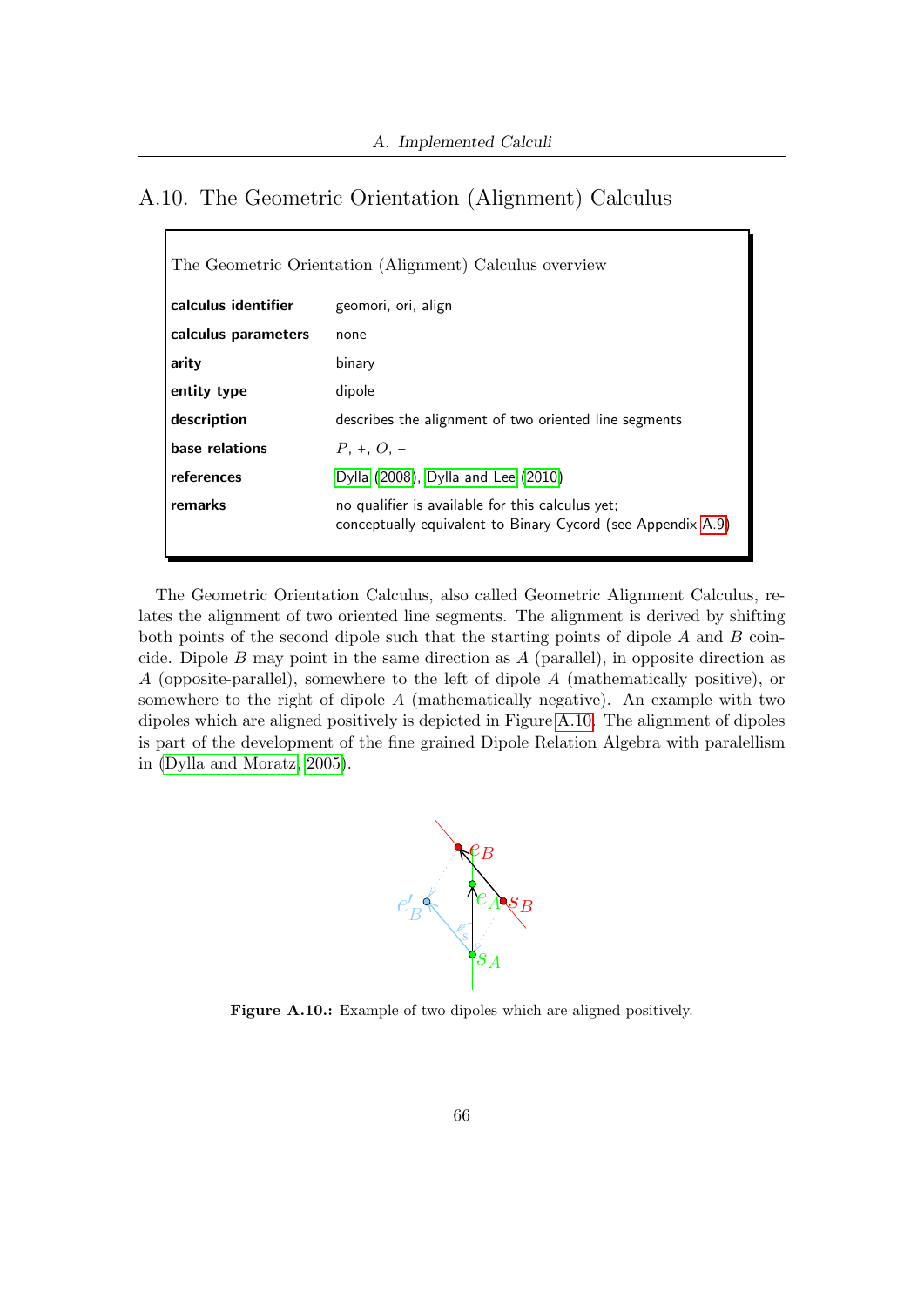### <span id="page-66-0"></span>A.11. Dipole Calculus Family

A dipole is an oriented line segment as e.g. determined by a start and an end point. We will write  $\vec{d}_{AB}$  for a dipole defined by start point A and end point B. The idea of using dipoles was first introduced by [Schlieder](#page-50-2) [\(1995\)](#page-50-2) and extended resulting in the coarsegrained Dipole Relation Algebra  $\mathcal{DRA}_c$  [\(Moratz et al., 2000\)](#page-50-3). Later, a fine-grained version of the dipole calculus  $(\mathcal{DRA}_f)$  has been proposed [\(Dylla and Moratz, 2005\)](#page-49-8) and which has further been extended to  $\mathcal{DRA}_{fp}$  [\(Dylla and Moratz, 2005\)](#page-49-8). In SparQ, currently only the coarse-grained version  $\mathcal{DRA}_c$  is available.

Coarse-grained Dipole Relation Algebra  $(\mathcal{DRA}_c)$ 

| Coarse-grained dipole calculus $(\mathcal{DRA}_c)$ overview |                                                                                                                                  |
|-------------------------------------------------------------|----------------------------------------------------------------------------------------------------------------------------------|
| calculus identifier                                         | dra-24, dipole-coarse                                                                                                            |
| calculus parameters                                         | none                                                                                                                             |
| arity                                                       | binary                                                                                                                           |
| entity type                                                 | dipoles in the plane (oriented line segments)                                                                                    |
| description                                                 | relates two dipoles using the FlipFlop relations between the<br>start and end point of one dipole and the other dipole           |
| base relations                                              | 4-symbol words where each symbol can be either I (left), r<br>(right), s (start), or e (end) (not all combinations are possible) |
| references                                                  | Moratz et al. (2000)                                                                                                             |



<span id="page-66-1"></span>**Figure A.11.:** A dipole configuration:  $\vec{d}_{AB}$  rlll  $\vec{d}_{CD}$  in the coarse-grained dipole relation algebra  $(\mathcal{DRA}_c).$ 

The coarse-grained dipole calculus variant  $(\mathcal{DRA}_c)$  describes the orientation relation between two dipoles  $\vec{d}_{AB}$  and  $\vec{d}_{CD}$  with the preliminary of A, B, C, and D being in general position, i.e. no three disjoint points are collinear. Each base relation is a 4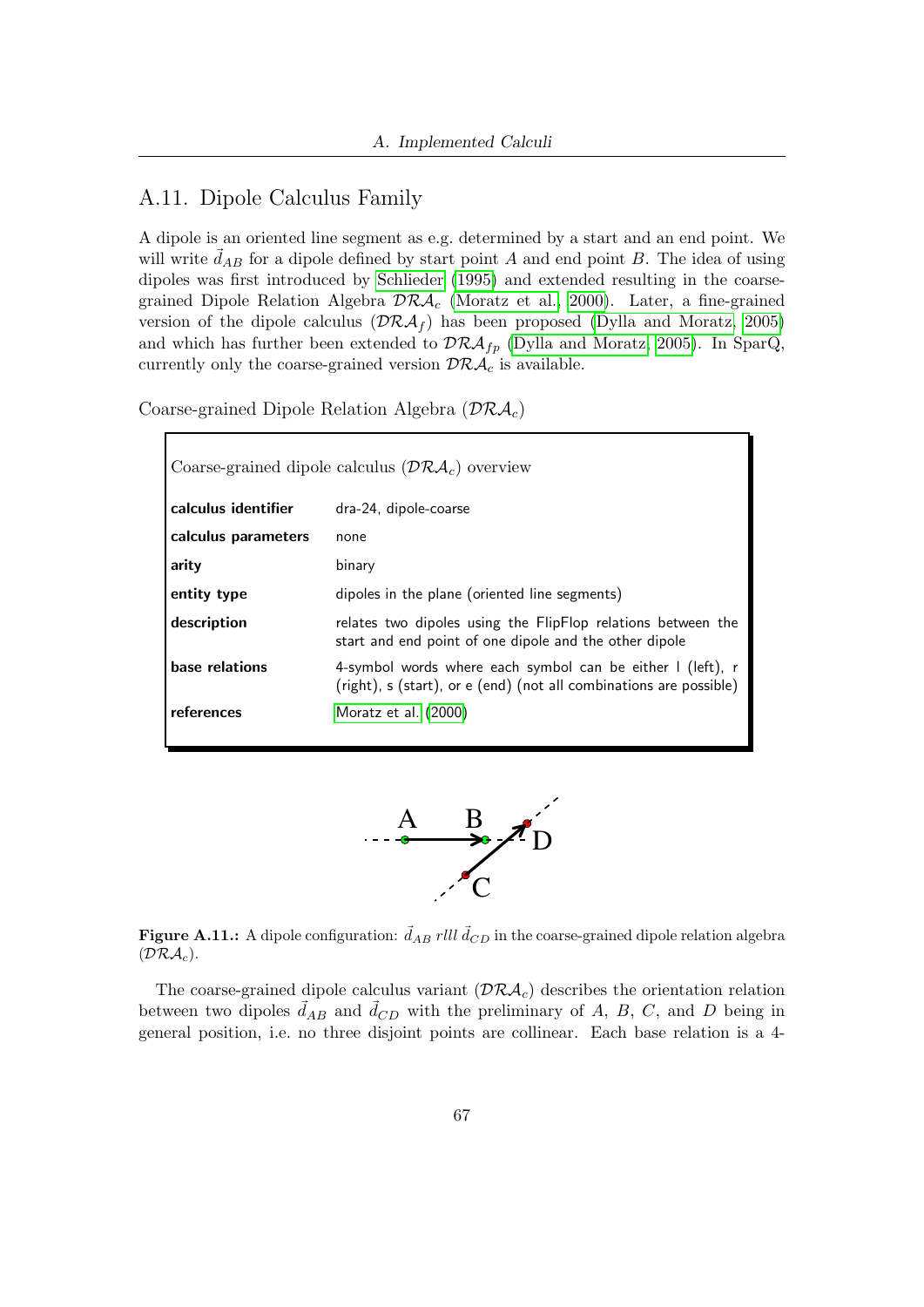tuple  $(r_1, r_2, r_3, r_4)$  of FlipFlop relations relating a point from one of the dipoles with the other dipole.  $r_1$  describes the relation of C with respect to the dipole  $\vec{d}_{AB}$ ,  $r_2$  of D with respect to  $\vec{d}_{AB}$ ,  $r_3$  of A with respect to  $\vec{d}_{CD}$ , and  $r_4$  of B with respect to  $\vec{d}_{CD}$ . The distinguished FlipFlop relations are left, right, start, and end (see Fig. [A.7\)](#page-62-0). Dipole relations are usually written without commas and parentheses, e.g.  $rrll$ . Thus, the example in Fig. [A.11](#page-66-1) shows the relation  $\vec{d}_{AB}$  rlll  $\vec{d}_{CD}$ . Since the underlying points for a  $\mathcal{DRA}_c$  relation need to be in general position,  $r_i$  can only take the values left, right, start, or end resulting in 24 base relations.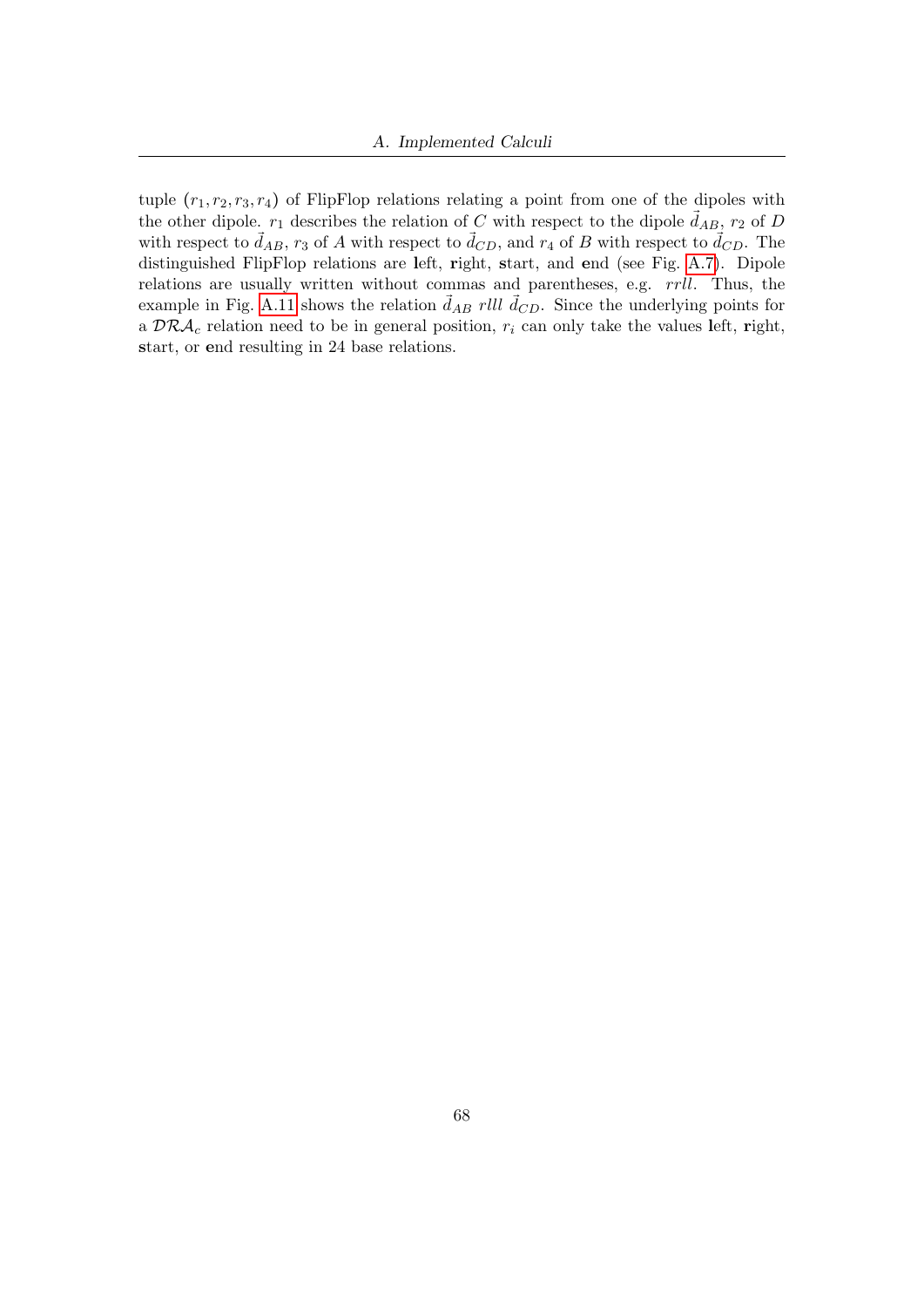## <span id="page-68-0"></span>A.12. Oriented Point Reasoning Algebra With Granularity m  $(\mathcal{OPRA}_{m})$

| Oriented Point Relation Algebra ( $\mathcal{OPRA}_m$ ) overview |                                                                                                                                                  |
|-----------------------------------------------------------------|--------------------------------------------------------------------------------------------------------------------------------------------------|
| calculus identifier                                             | opra-                                                                                                                                            |
| calculus parameters                                             | granularity - number of partitioning lines ( $=$ number of planar<br>relations / 2), must be $>0$                                                |
| arity                                                           | binary                                                                                                                                           |
| entity type                                                     | oriented 2D points                                                                                                                               |
| description                                                     | relates two oriented points $a$ and $b$ with respect to granularity<br>m                                                                         |
| base relations                                                  | $[i, j]$ with $i, j \in \{0, , 4m-1\}$ , if a and b have different positions;<br>$[i]$ with $i \in \{0, , 4m-1\}$ if they have the same position |
| references                                                      | Moratz et al. (2005), Moratz (2006)                                                                                                              |

The domain of the Oriented Point Relation Algebra ( $\mathcal{OPRA}_m$ ) [\(Moratz et al., 2005,](#page-50-4) [Moratz, 2006\)](#page-50-5) is the set of oriented points (points in the plane with an additional direction parameter). The calculus relates two oriented points with respect to their relative orientation towards each other. An oriented point  $\overrightarrow{O}$  can be described by its Cartesian coordinates  $x_O, y_O \in \mathbb{R}$  and a direction  $\phi_{\vec{O}} \in [0, 2\pi]$  with respect to an absolute reference direction and thus  $D = \mathbb{R}^2 \times [0, 2\pi]$ .

The  $\mathcal{OPRA}_m$  calculus is suited for dealing with objects that have an intrinsic front or move in a particular direction and can be abstracted as points. The exact set of base relations distinguished in  $\mathcal{OPRA}_m$  depends on the granularity parameter  $m \in \mathbb{N}$ . For each of the two related oriented points, m lines are used to partition the plane into  $2m$ planar and 2m linear regions. Fig. [A.12](#page-69-0) shows the partitions for the cases  $m = 2$  (a) and  $m = 4$  (b). The orientation of the two points is depicted by the arrows starting at  $\tilde{A}$  and B, respectively. The regions are numbered from 0 to  $4m-1$ ; region 0 always coincides with the orientation of the point. An  $\mathcal{OPRA}_m$  base relation  $rel_{\mathcal{OPRA}_m}$  consists of a pair  $(i, j)$  where i is the number of the region of  $\overline{A}$  which contains  $\overline{B}$ , while j is the number of the region of  $\vec{B}$  that contains  $\vec{A}$ . These relations are usually written as  $\vec{A}$   $_{m} \angle_{i}^{j}$   $\vec{B}$ with  $i, j \in \mathcal{Z}_{4m}^2$  $i, j \in \mathcal{Z}_{4m}^2$ . Thus, the examples in Fig. [A.12](#page-69-0) depict the relations  $\vec{A}$   $_2 \angle \frac{1}{7}$   $\vec{B}$  and  $\vec{A}$  4∠ ${}^{3}_{13}$   $\vec{B}$ . Additional base relations called *same relations* describe situations in which the positions of both oriented points coincide. In these cases, the relation is determined

<span id="page-68-1"></span> $^{2}Z_{4m}$  defines a cyclic group with 4m elements.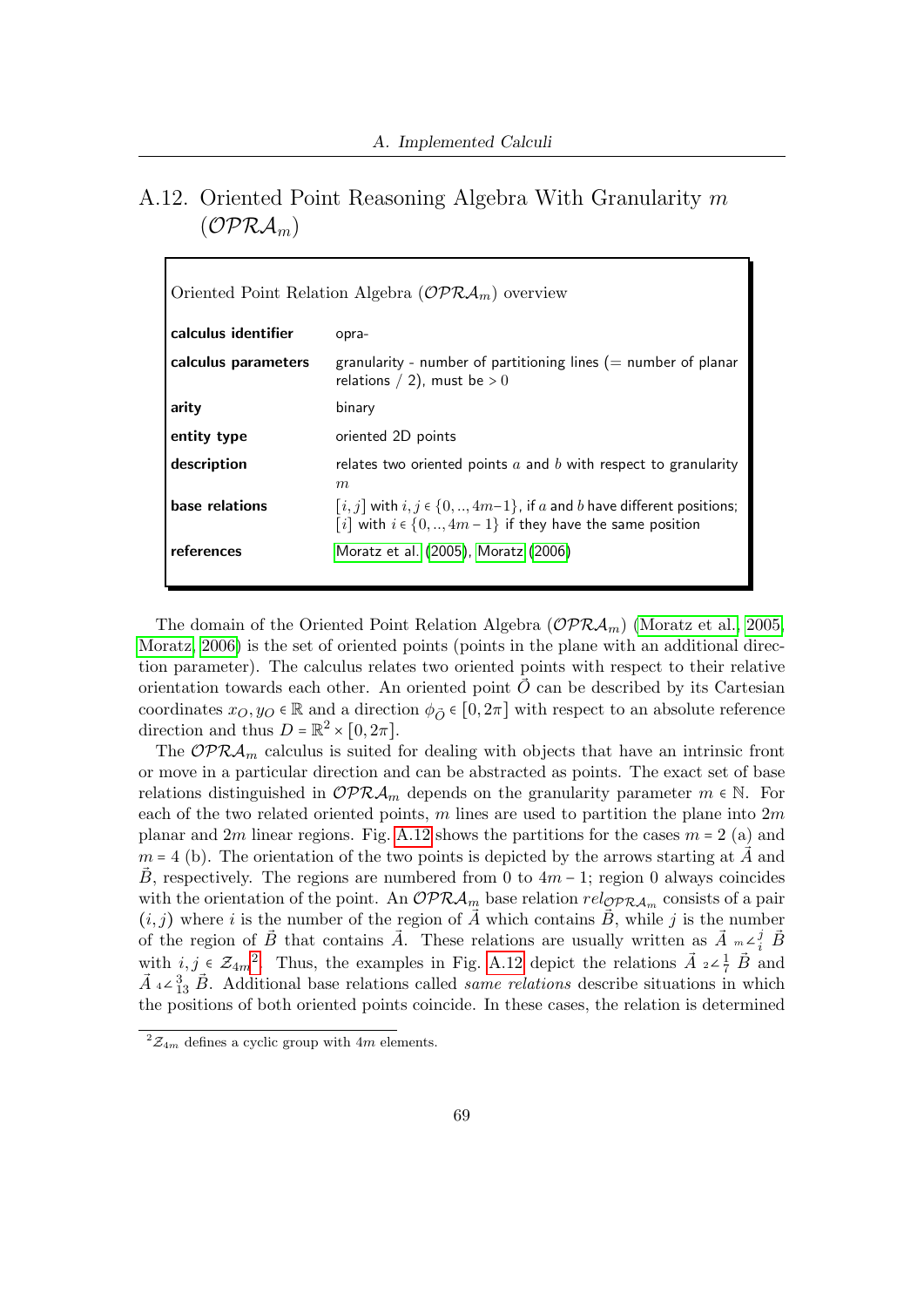

<span id="page-69-1"></span><span id="page-69-0"></span>Figure A.12.: Two oriented points related at different granularities.

by the number s of the region of  $\vec{A}$  into which the orientation arrow of  $\vec{B}$  falls (as illustrated in Fig. [A.12\(c\)\)](#page-69-1). These relations are written as  $\vec{A}$  2∠s  $\vec{B}$  ( $\vec{A}$  2∠1  $\vec{B}$  in the example).

The complete set  $\mathcal R$  of  $\mathcal{OPRA}_m$  relations is the power set of the base relations described above.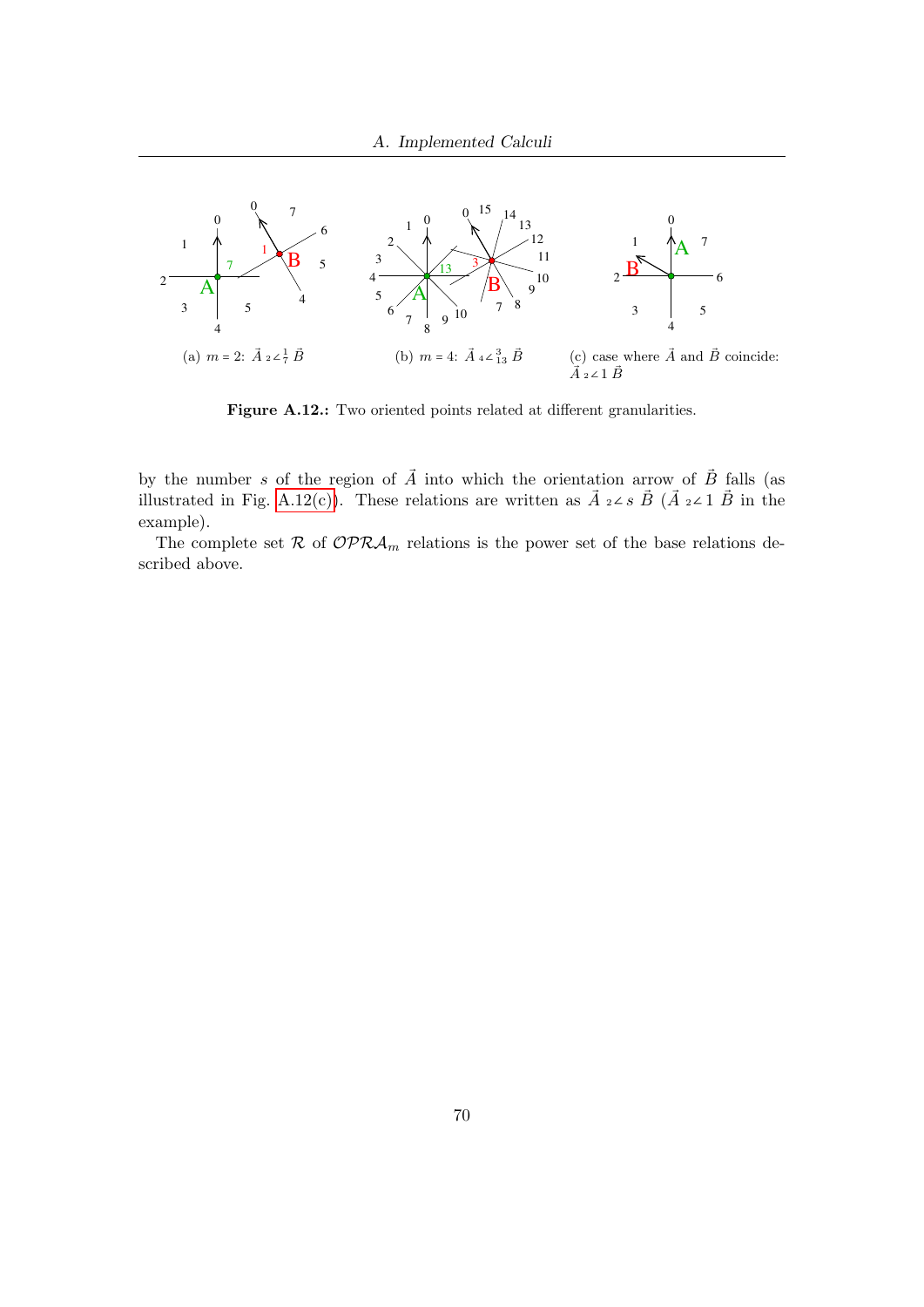# A.13. Point Calculus (Point Algebra)

 $\mathbf{r}$ 

| Point Calculus (Point Algebra) overview |                                                    |
|-----------------------------------------|----------------------------------------------------|
| calculus identifier                     | point-calculus, pc, point-algebra, pa              |
| calculus parameters                     | none                                               |
| arity                                   | binary                                             |
| entity type                             | 1D points                                          |
| description                             | describes the order between two 1D points (values) |
| base relations                          | $\lt$ , =, $>$                                     |
| references                              | Vilain et al. (1989)                               |
|                                         |                                                    |

The Point Calculus (PC) [\(Vilain et al., 1989\)](#page-51-1) relates pairs of 1D points, represented by real-valued numbers. Pairs of values are categorized using the three base relations less than  $(\leq)$ , equal  $(=)$ , or greater than  $(\geq)$ .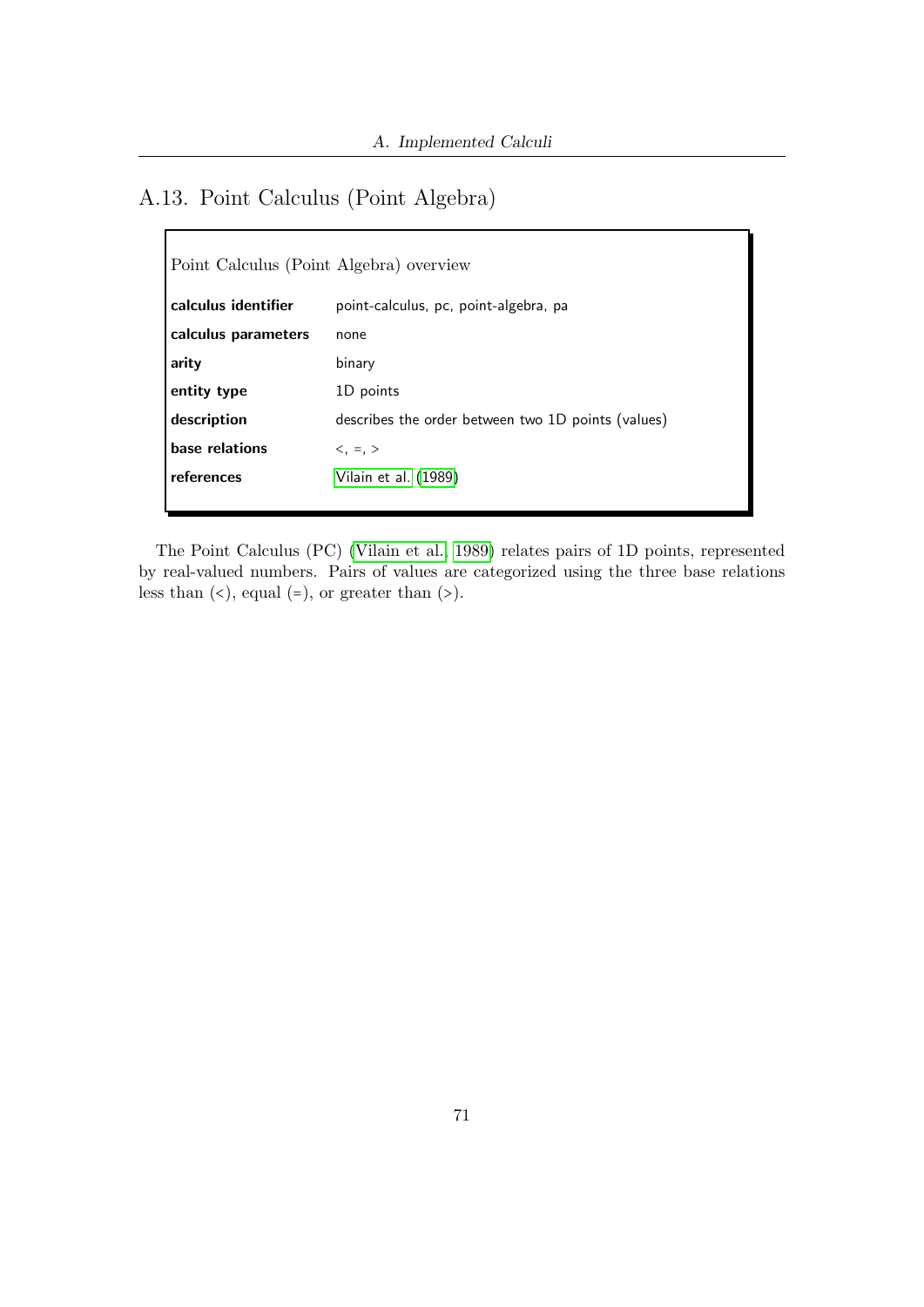### A.14. Qualitative Trajectory Calculus Family

[van de Weghe](#page-51-2) [\(2004\)](#page-51-2) developed a family of trajectory calculi on the basis of relative trajectories of two moving objects. He investigates representation where he combined subsets of the three different features: change in distance, change to the side, and relative velocity. He also investigated differences in representations based on one dimensional (1D) and two dimensional (2D) entities. The most basic calculus is  $QTC_{B11}$  dealing with change in distance in 1D, enhanced with velocity in  $QTC_{B12}$ . The extensions to 2D entities is given in  $QTC_{B21}$  and  $QTC_{B22}$ .  $QTC_{C21}$  ( $QTC_{C22}$ ) extends  $QTC_{B21}$  $(QTC_{B22})$  by relative velocity.

QTC in 1D With Distance

| Qualitative Trajectory Calculus in 1D (QTC-B11) |                                                                         |
|-------------------------------------------------|-------------------------------------------------------------------------|
| calculus identifier                             | $qtc-b11$                                                               |
| calculus parameters                             | none                                                                    |
| arity                                           | binary                                                                  |
| entity type                                     | interval (1D trajectory positions at two different time points)         |
| description                                     | describes the relative orientation between two trajectory seg-<br>ments |
| base relations <sup>3</sup>                     | $++, +-, +0, -+, --, -0, 0+, 0-, 00$                                    |
| references                                      | van de Weghe (2004)                                                     |
| remarks                                         | no qualifier is available for this calculus yet                         |

 $QTC_{B11}$  represents the relative distance change of two moving objects A and B at time points  $t_i$  and  $t_{i+1}$ . Intuitively, the first character denotes whether A moves towards the starting position of  $B$  (−), moves away (+, or the distance stays the same (O). With  $dist(x, y)$  denoting the distance between two positions and  $A_i$  denotes the position of object A at time point  $t_i$  moving towards means  $dist(A_{i+1}, B_i) < dist(A_i, B_i)$ , moving away means  $dist(A_{i+1}, B_i) > dist(A_i, B_i)$ , and equidistant means  $dist(A_{i+1}, B_i) = dist(A_i, B_i)$ The second character represents the change in distance regarding  $B$  wrt.  $A$ . This results in nine base relations.

<span id="page-71-0"></span><sup>&</sup>lt;sup>3</sup>For avoiding the necessity to quote every single relation such that leading zeros are not ignored we realized the implementation with O's instead of zeros.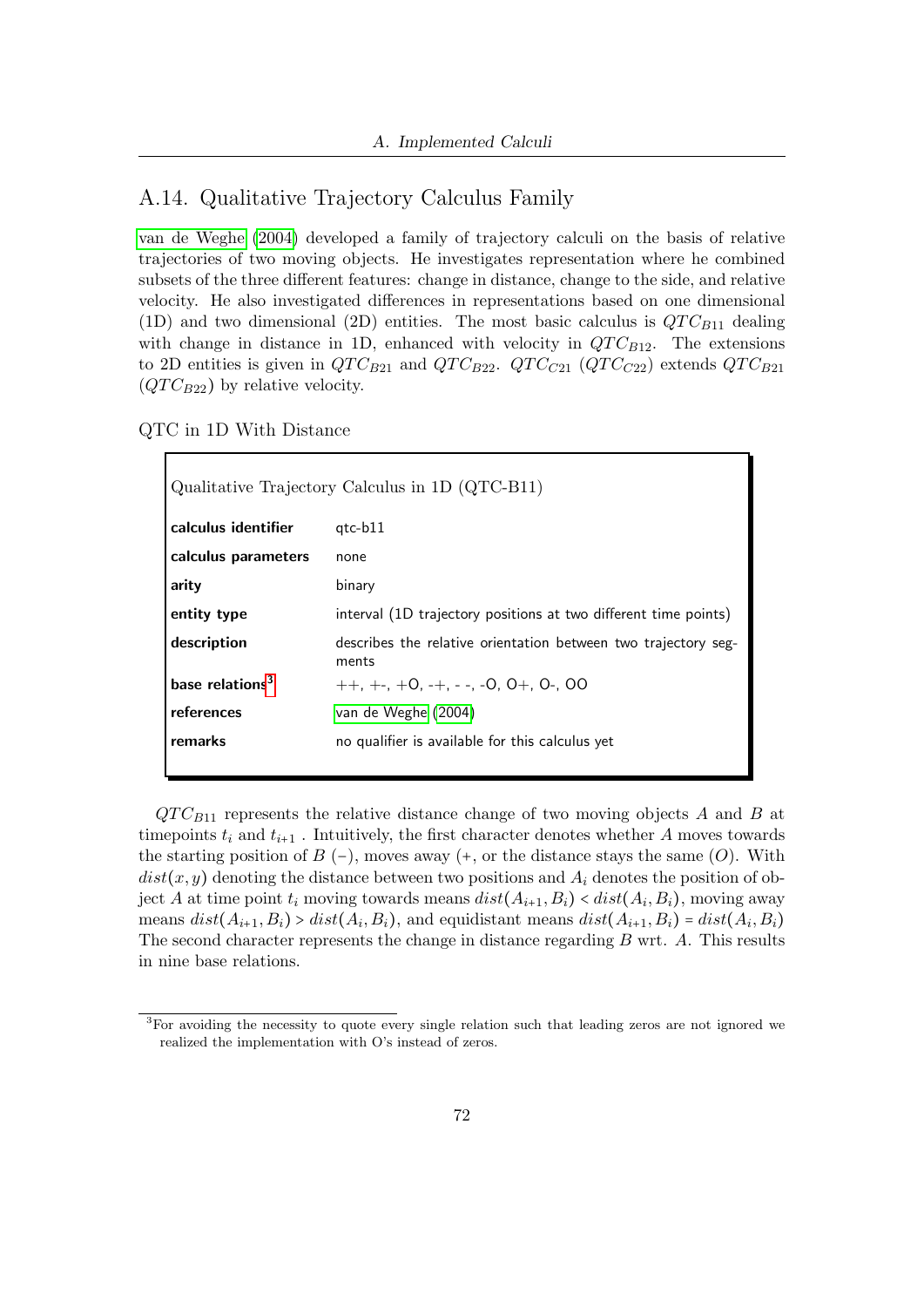#### <span id="page-72-0"></span>QTC in 1D With Distance and Velocity

| Qualitative Trajectory Calculus in 1D with velocity (QTC-B12) |                                                                                                                   |  |  |
|---------------------------------------------------------------|-------------------------------------------------------------------------------------------------------------------|--|--|
| calculus identifier                                           | gtc-b12                                                                                                           |  |  |
| calculus parameters                                           | none                                                                                                              |  |  |
| arity                                                         | binary                                                                                                            |  |  |
| entity type                                                   |                                                                                                                   |  |  |
| description                                                   | describes the relative orientation between two trajectory seg-<br>ments                                           |  |  |
| base relations                                                | $+++, ++-, ++0, +-+, +--, +-0, +0+, -++, -+-, -+0, -$<br>$-+$ , $ -$ , $  0$ , $ 0$ $+$ , $0$ $+$ , $0$ $-$ , $0$ |  |  |
| references                                                    | van de Weghe (2004)                                                                                               |  |  |
| remarks                                                       | no qualifier is available for this calculus yet                                                                   |  |  |

The first two characters of  $QTC_{B12}$  represent the same as  $QTC_{B11}$ . The third character represents the relative velocitiy between  $A$  and  $B$ , i.e. whether object  $A$  is slower than  $B$  (−), is faster (+), or both have the same velocity  $(O)$ . Because the conditions of the three characters interfere in 1D only 17 out of 27 potential relations are feasible.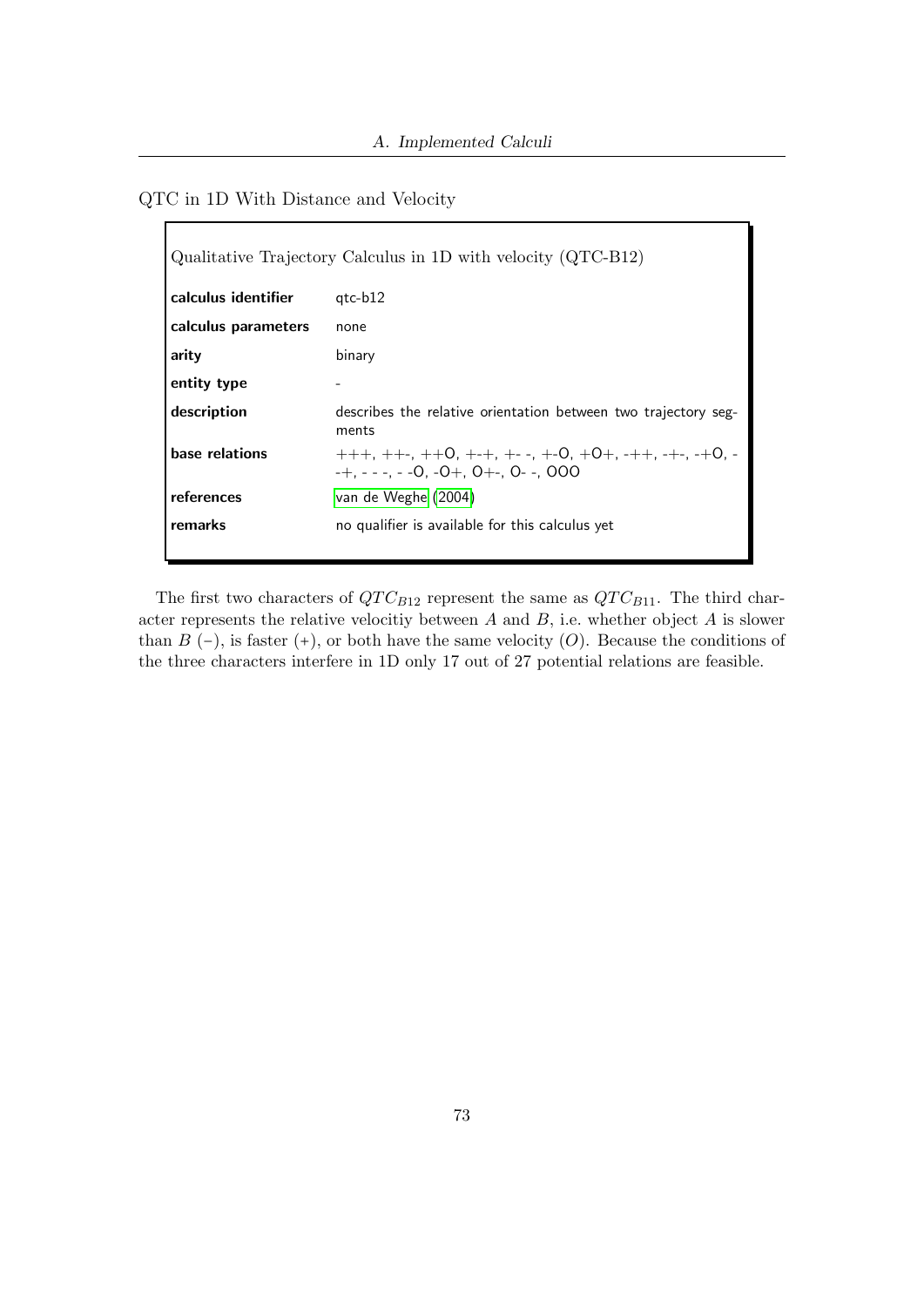<span id="page-73-0"></span>QTC in 2D With Distance

| Qualitative Trajectory Calculus in 2D (QTC-B21) |                                                                         |  |  |
|-------------------------------------------------|-------------------------------------------------------------------------|--|--|
| calculus identifier                             | $qtc-b21$                                                               |  |  |
| calculus parameters                             | none                                                                    |  |  |
| arity                                           | binary                                                                  |  |  |
| entity type                                     | dipole (2D trajectory positions at two different time points)           |  |  |
| description                                     | describes the relative orientation between two trajectory seg-<br>ments |  |  |
| base relations                                  | $++. +-. +0. -+. -. -0. 0+. 0-. 00$                                     |  |  |
| references                                      | van de Weghe (2004)                                                     |  |  |
| remarks                                         | no qualifier is available for this calculus yet                         |  |  |

 $QTC_{B21}$  is similar to  $QTC_{B11}$  except dealing with trajectories in 2D instead of only 1D.

<span id="page-73-1"></span>QTC in 2D With Distance and Velocity

| Qualitative Trajectory Calculus in 2D with velocity (QTC-B22) |                                                                         |  |  |
|---------------------------------------------------------------|-------------------------------------------------------------------------|--|--|
| calculus identifier                                           | gtc-b22                                                                 |  |  |
| calculus parameters                                           | none                                                                    |  |  |
| arity                                                         | binary                                                                  |  |  |
| entity type                                                   | -                                                                       |  |  |
| description                                                   | describes the relative orientation between two trajectory seg-<br>ments |  |  |
| base relations                                                | $\{+,O,-\} \times \{+,O,-\} \times \{+,O,-\}$                           |  |  |
| references                                                    | van de Weghe (2004)                                                     |  |  |
| remarks                                                       | no qualifier is available for this calculus yet                         |  |  |

 $QTC_{B22}$  is similar to  $QTC_{B12}$  except dealing with trajectories in 2D instead of only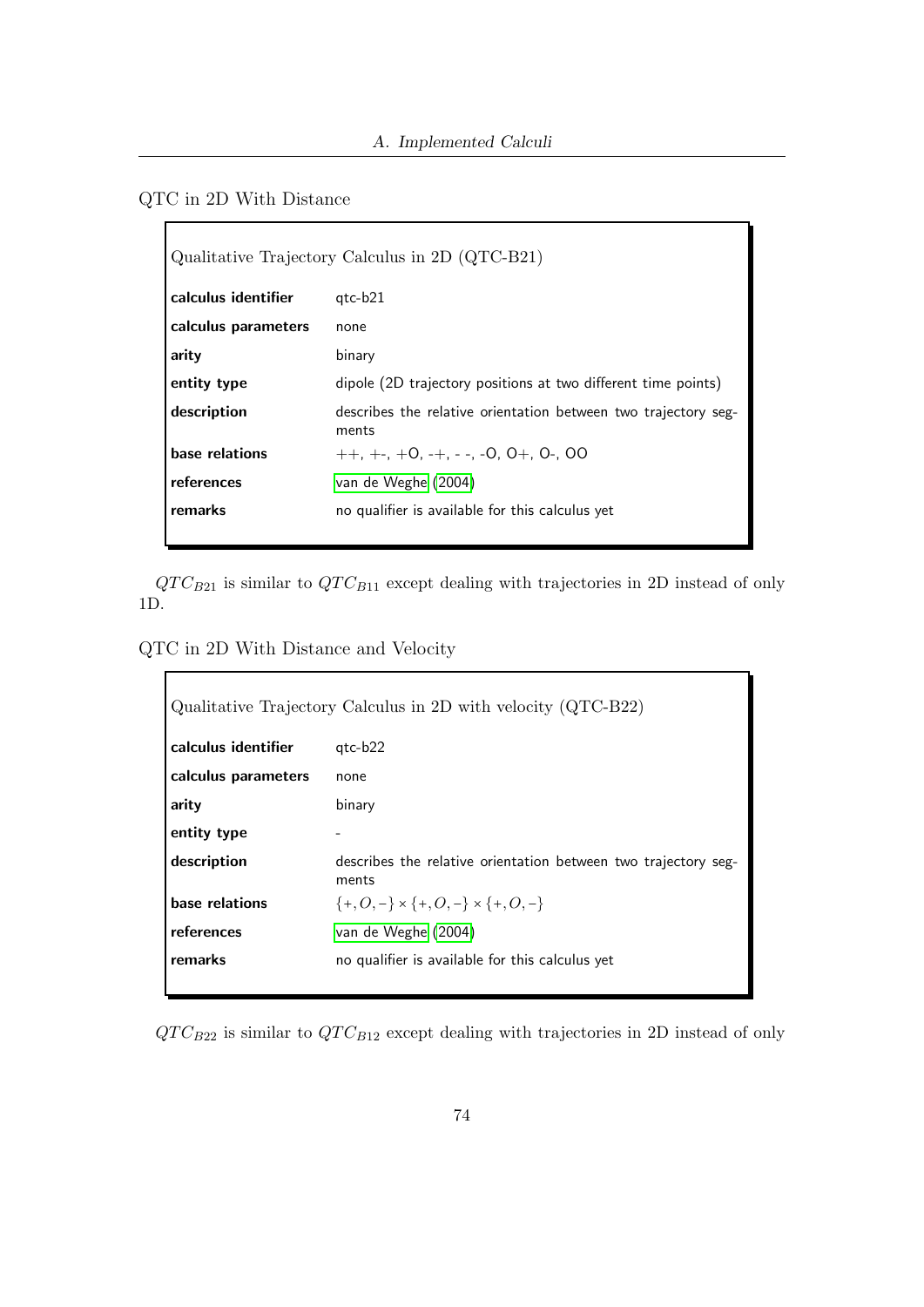1D. In contrast to  $QTC_{B12}$  in 2D all 27 potential relations are feasible.

<span id="page-74-0"></span>QTC in 2D With Distance and Side

| Qualitative Trajectory Calculus in 2D (QTC-C21) |                                                                         |  |  |
|-------------------------------------------------|-------------------------------------------------------------------------|--|--|
| calculus identifier                             | $qtc-c21$                                                               |  |  |
| calculus parameters                             | none                                                                    |  |  |
| arity                                           | binary                                                                  |  |  |
| entity type                                     | dipole (2D trajectory positions at two different time points)           |  |  |
| description                                     | describes the relative orientation between two trajectory seg-<br>ments |  |  |
| base relations                                  | $\{+,O,-\} \times \{+,O,-\} \times \{+,O,-\} \times \{+,O,-\}$          |  |  |
| references                                      | van de Weghe (2004)                                                     |  |  |
| remarks                                         | no qualifier is available for this calculus yet                         |  |  |

 $QTC_{C21}$  relations are given by a four character tuple. The first two characters represent the same as a  $QTC_{B21}$  relation. The third character denotes whether A moves to the left  $(-)$ , to the right  $(+)$ , or on the reference line  $(O)$  spanned between A and B at  $t_i$ . The fourth character represents the change of B wrt. to this reference line. This results in  $3^4 = 81$  base relations.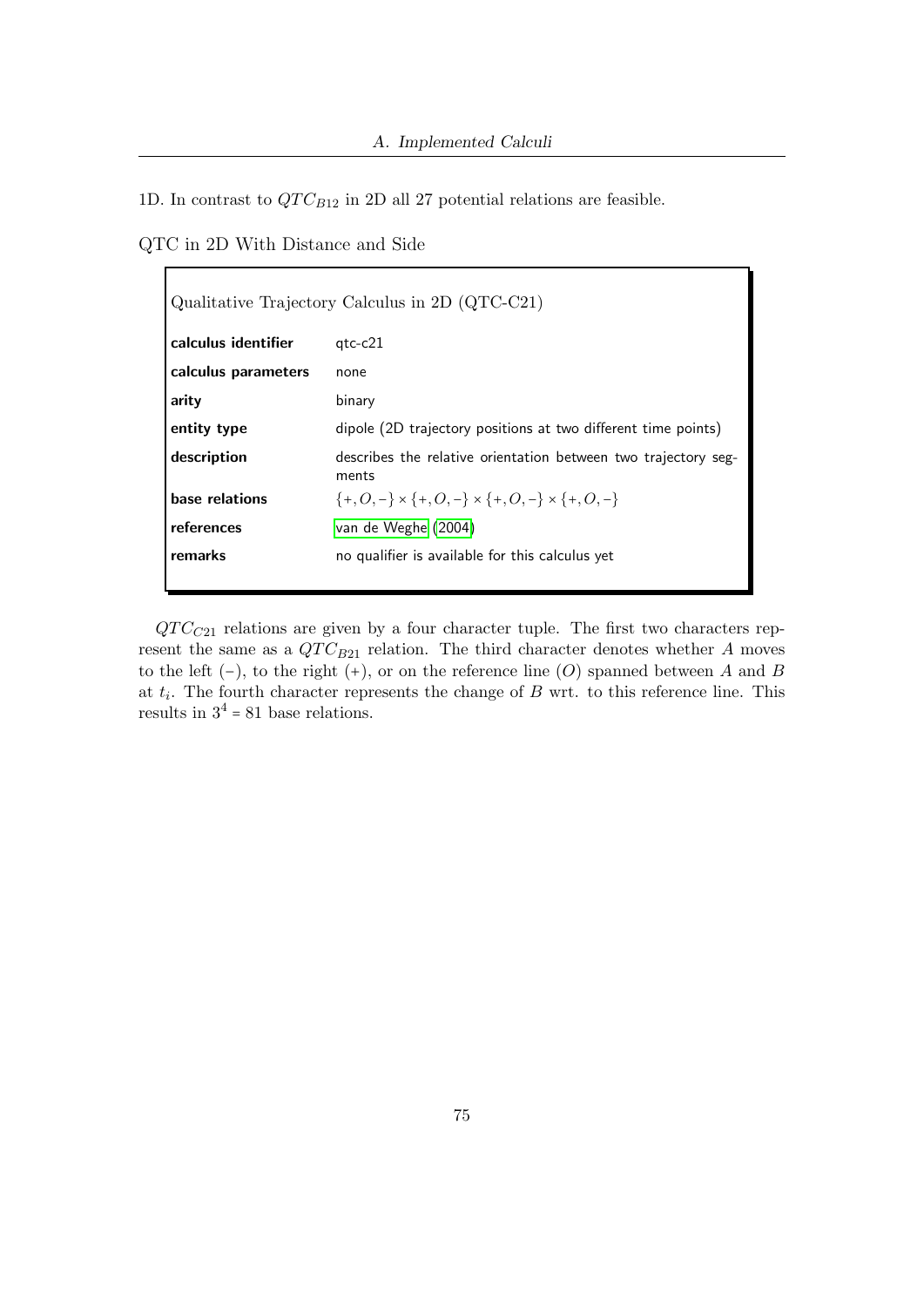#### <span id="page-75-0"></span>QTC in 2D With Distance, Side, and Velocity

| Qualitative Trajectory Calculus in 2D with velocity $(QTC-C22)$ |                                                                                           |  |
|-----------------------------------------------------------------|-------------------------------------------------------------------------------------------|--|
| calculus identifier                                             | $qtc-c22$                                                                                 |  |
| calculus parameters                                             | none                                                                                      |  |
| arity                                                           | binary                                                                                    |  |
| entity type                                                     | -                                                                                         |  |
| description                                                     | describes the relative orientation between two trajectory seg-<br>ments                   |  |
| base relations                                                  | $\{+, O, -\} \times \{+, O, -\} \times \{+, O, -\} \times \{+, O, -\} \times \{+, O, -\}$ |  |
| references                                                      | van de Weghe (2004)                                                                       |  |
| remarks                                                         | no qualifier is available for this calculus yet                                           |  |

 $QTC_{C22}$  relations are given by a five character tuple. The first four directly map onto  $QTC_{C21}$  relations. The fifth character represents the relative velocity between objects A and B. – denotes A being slower than  $B$ , + is faster, and O if both move at the same speed.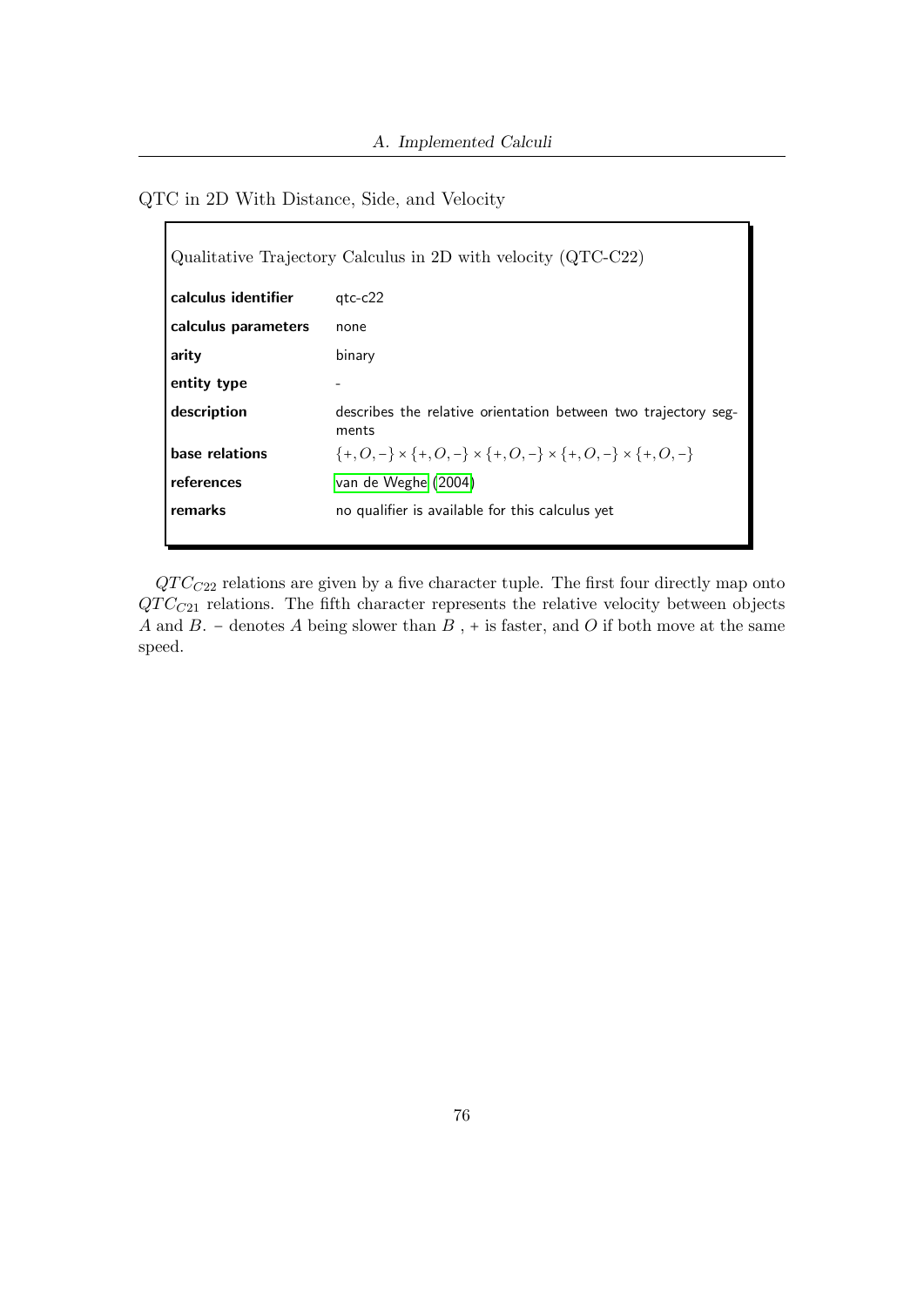# B. Quick Reference

### B.1. Command Summary

## compute-relation c op arg-1 {arg-i}

Applies operation op of calculus c to arguments. Operations:

| spatial:                                      |                                                              |  |
|-----------------------------------------------|--------------------------------------------------------------|--|
| composition, comp                             | $rs \mapsto r \circ s$                                       |  |
| converse, $cnv^{(2)}$                         | $r \mapsto r^{\check{ }}$                                    |  |
| homing, $hm^{(3)}$                            | $r \mapsto hm(r)$                                            |  |
| homingi, $hmi^{(3)}$                          | $r \mapsto inv(hm(r))$                                       |  |
| inverse, $inv^{(3)}$                          | $r \mapsto inv(r)$                                           |  |
| shortcut, $sc^{(3)}$                          | $r \mapsto \mathit{sc}(r)$                                   |  |
| shortcuti, $\text{sci}^{(3)}$                 | $r \mapsto inv(sc(r))$                                       |  |
| calculi-theoretic:                            |                                                              |  |
| closure                                       | $r_1r_2\ldots r_n \mapsto Cl(r_1,r_2,\ldots,r_n)$            |  |
|                                               | Cl denotes the minimal set of relations that is closed under |  |
|                                               | composition, converse, and intersection                      |  |
| base-closure                                  | $Cl(br_1, br_2, \ldots, br_n)$                               |  |
|                                               | Computes closure of the set of base relations                |  |
| set-theoretic:                                |                                                              |  |
| complement, cmpl                              | $r \mapsto r^C$                                              |  |
| minus                                         | $rs \mapsto r \backslash s$                                  |  |
| union                                         | $rs \mapsto r \cup s$                                        |  |
| intersection, isec $\mid rs \mapsto r \cap s$ |                                                              |  |

For complex operations a Lisp-style prefix syntax can be used, i.e., nested expression enclosed by parantheses, e.g., (composition rel1 (inverse (homing rel2))) computes rel1 $\circ$  inv(hom(rel2))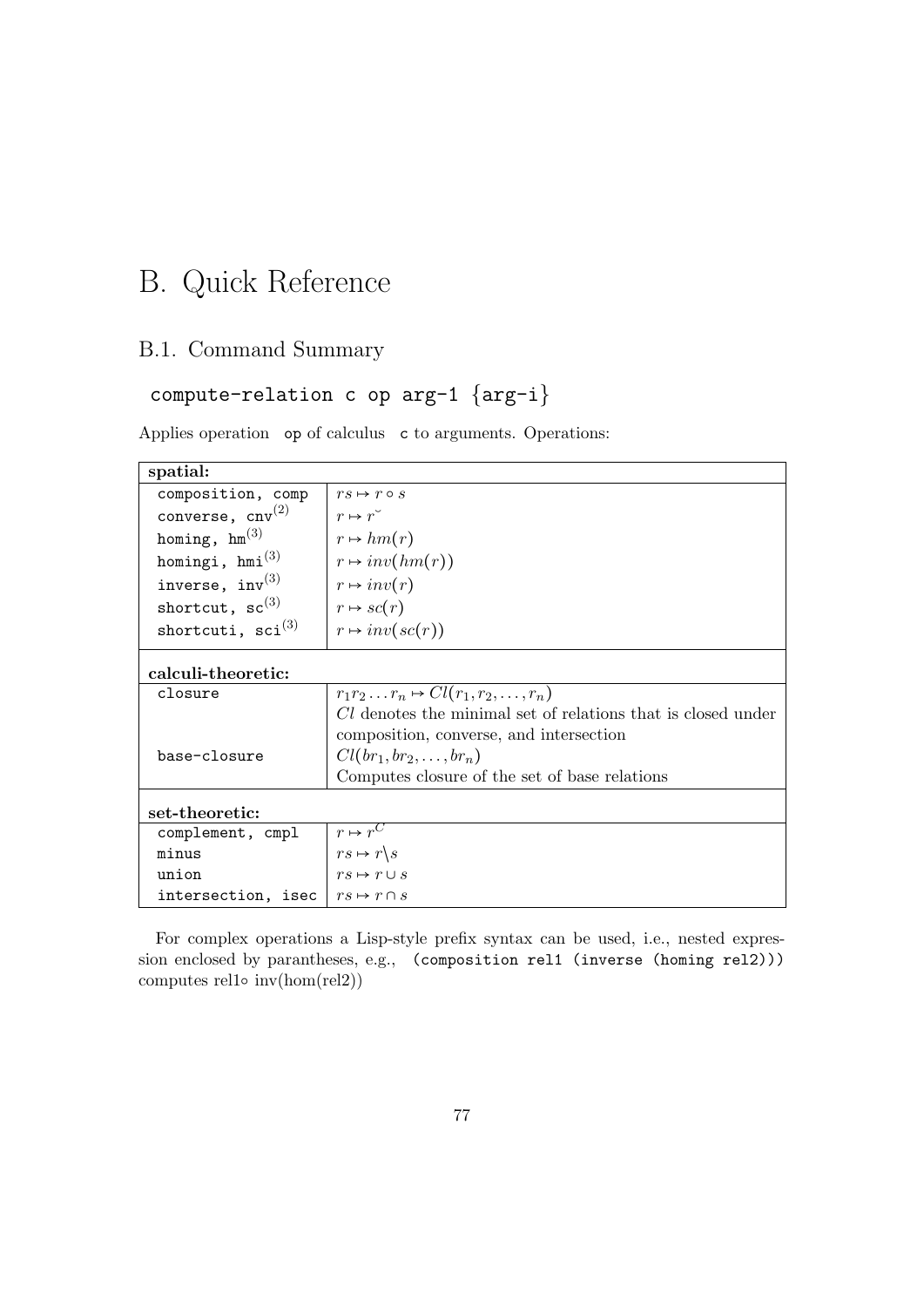#### analyze-calculus c op

Determines relation-algebraic properties

c calculus

op operation:

| analyze-calculus c test-algebra       | checks which axioms are met by the  |  |
|---------------------------------------|-------------------------------------|--|
|                                       | algebraic structure of the calculus |  |
| analyze-calculus c test-property prop | checks whether axiom prop is sat-   |  |
|                                       | isfied by the calculus              |  |

qualify c opt scene

Determines qualitative configuration from quantitative scene description.

c calculus

opt either first2all or all, sets which objects to relate

scene list of lists containing objects id and coordinates, e.g. ((Point-A 12.2 34.8) (Point-B -2.3 28.8))

#### constraint-reasoning c op conf1 [conf2]

Performs operation op on qualitative configuration with respect to calculus c:

| consistency checking:             |                                                                    |  |
|-----------------------------------|--------------------------------------------------------------------|--|
| algebraic-closure,                | $Enforces path-consistency \text{---} since this is a purely syn-$ |  |
| a-closure.                        | tactical operation on the level of qualitative relations           |  |
| path-consistency                  | the term "algebraic closure" is more adequate. How-                |  |
|                                   | ever, since "path-consistency" is widely used in this              |  |
|                                   | meaning, this name is supported too.                               |  |
| scenario-consistency              | Computes consistent networks containing<br>base-                   |  |
|                                   | relations only                                                     |  |
| ternary-closure                   | Computes algebraically closed networks using ternary               |  |
|                                   | composition with ternary calculi                                   |  |
|                                   |                                                                    |  |
| manipulating constraint networks: |                                                                    |  |
| refine                            | Merges two networks by intersecting corresponding                  |  |
|                                   | constraints                                                        |  |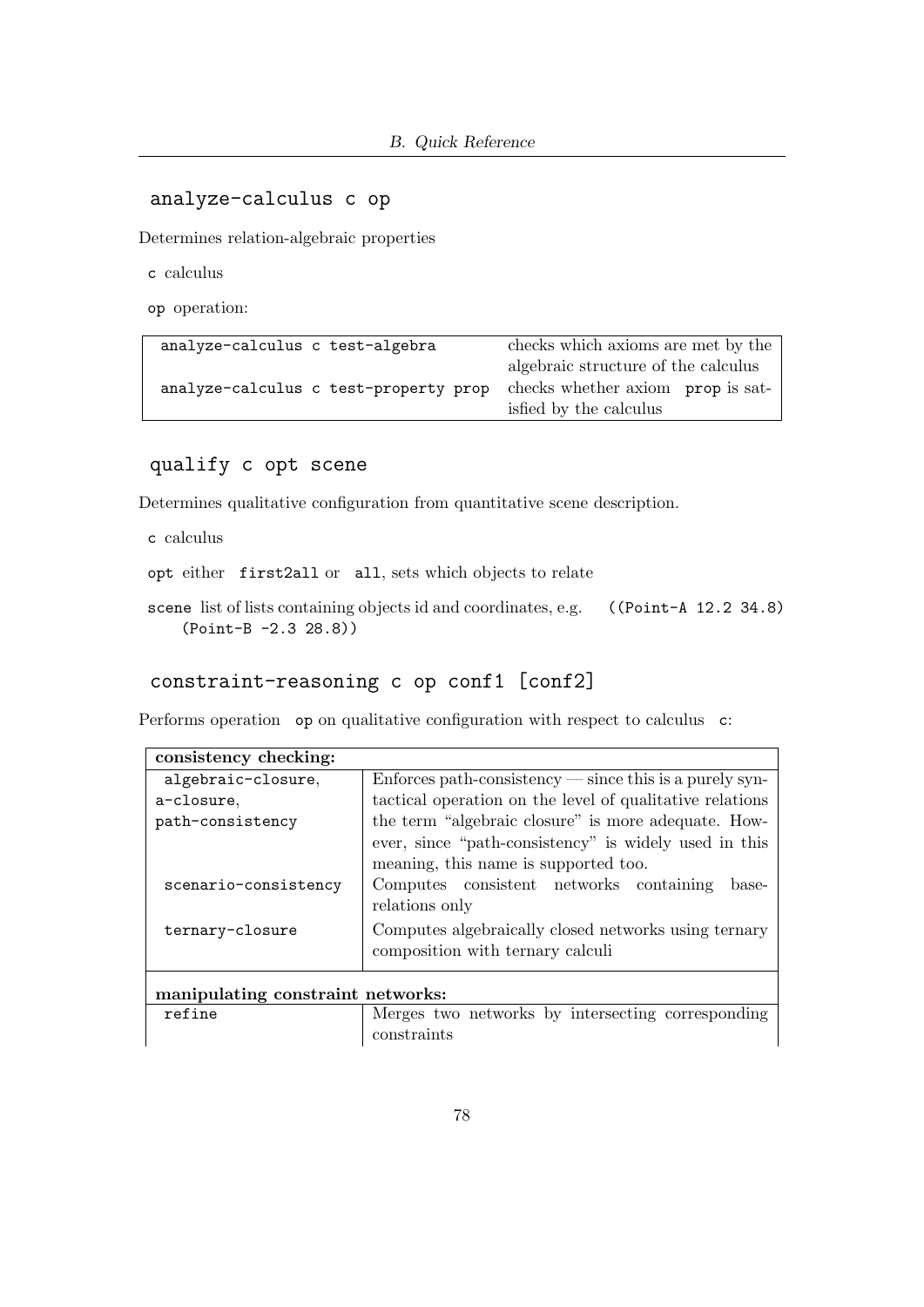| extend | Merges two networks by uniting corresponding con-                           |
|--------|-----------------------------------------------------------------------------|
| update | straints<br>Merges two networks by overwriting corresponding<br>constraints |

#### a-reasoning c cmd args

Algebraic reasoning commands (see Sec. [3.7](#page-27-0) starting on page [28\)](#page-27-0), c designates calculus to use, command cmd and arguments are args:

| command           | arguments         | decription                                                                                                                                             |  |
|-------------------|-------------------|--------------------------------------------------------------------------------------------------------------------------------------------------------|--|
| consistency       | constraint-nework | tests network for satisfiability, answers:<br>SATISFIABLE. network proven to be<br>consistent<br>NOT SATISFIABLE. network proven to<br>be inconsistent |  |
|                   |                   |                                                                                                                                                        |  |
|                   |                   |                                                                                                                                                        |  |
|                   |                   | CANNOT DECIDE, neither of the above                                                                                                                    |  |
| analyze-operation | operation         | Verifies operation table; operation is e.g.,<br>composition, converse,<br>inverse,<br>$shortcut, \ldots$                                               |  |
| qualify           | scene opt         | qualification, arguments as for the qual-<br>ify model (see above) but based purely<br>on the algebraic specification                                  |  |

#### export c format

Exports calculus definition of c in format:

qat XML specification for QAT toolkit

gqr specification for GQR constraint reasoner

#### B.2. Interactive Mode

Using SparQin the interactive mode (i.e., invoking it with the "-i" command line option) some additional commands are available: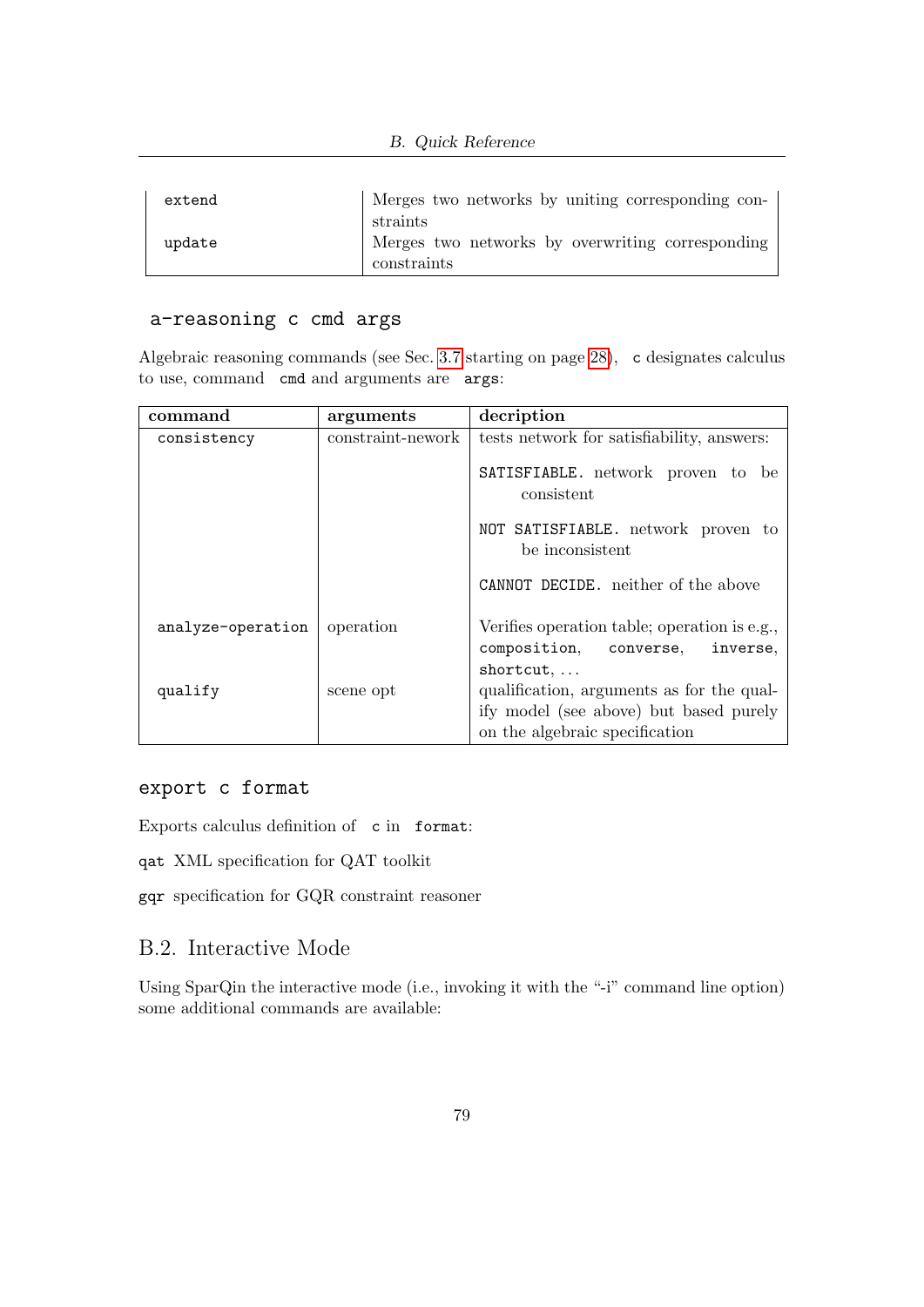| command            | description                                                |
|--------------------|------------------------------------------------------------|
| quit               | exits SparQ                                                |
| help               | prints short help message                                  |
| load-calculus CALC | loads a specified calculus into memory                     |
| $\ast$             | used as calculus specifier in commands, $*$ stands for the |
|                    | calculus recently loaded into memory. This avoids overhead |
|                    | of reloading a calculus                                    |

### B.3. List of Calculi

| calculus identifier(s)                      | calculus                                                                                            | section    | page |
|---------------------------------------------|-----------------------------------------------------------------------------------------------------|------------|------|
| allen, aia, ia                              | $\Lambda$ llen, A.1<br>Allen's<br>interval algebra<br>1983)                                         |            | 54   |
| block-algebra, ba                           | 2D block algebra (Güsgen, 1989)                                                                     | A.2        | 55   |
| cardir                                      | Cardinal<br>direction<br>calculus<br>(Ligozat, 1998)                                                | A $\rm{3}$ | 56   |
| depcalc, dep                                | Dependency calculus (Ragni and<br>Scivos, 2005)                                                     | A.5        | 59   |
| dipole-coarse,<br>$dra-24$                  | Dipole calculus (Moratz et al., 2000)                                                               | A.11       | 67   |
| double-cross, dcc                           | calculus<br>(Freksa,<br>Double<br>cross<br>1992a) using the original tuple<br>naming scheme         | A.7        | 61   |
| alternative-double-<br>cross, adcc          | Double<br>cross calculus<br>(Freksa,<br>1992a) using the alternative single<br>number naming scheme | A.7        | 61   |
| flipflop, ffc, ff                           | FlipFlop calculus (Ligozat, 1993)                                                                   | A.8        | 63   |
| geomori, ori,<br>align                      | Geometric Orientation calculus                                                                      | A.10       | 66   |
| point-calculus,<br>pc, point-algebra,<br>pa | Point algebra (Vilain et al., 1989)                                                                 | A.13       | 71   |